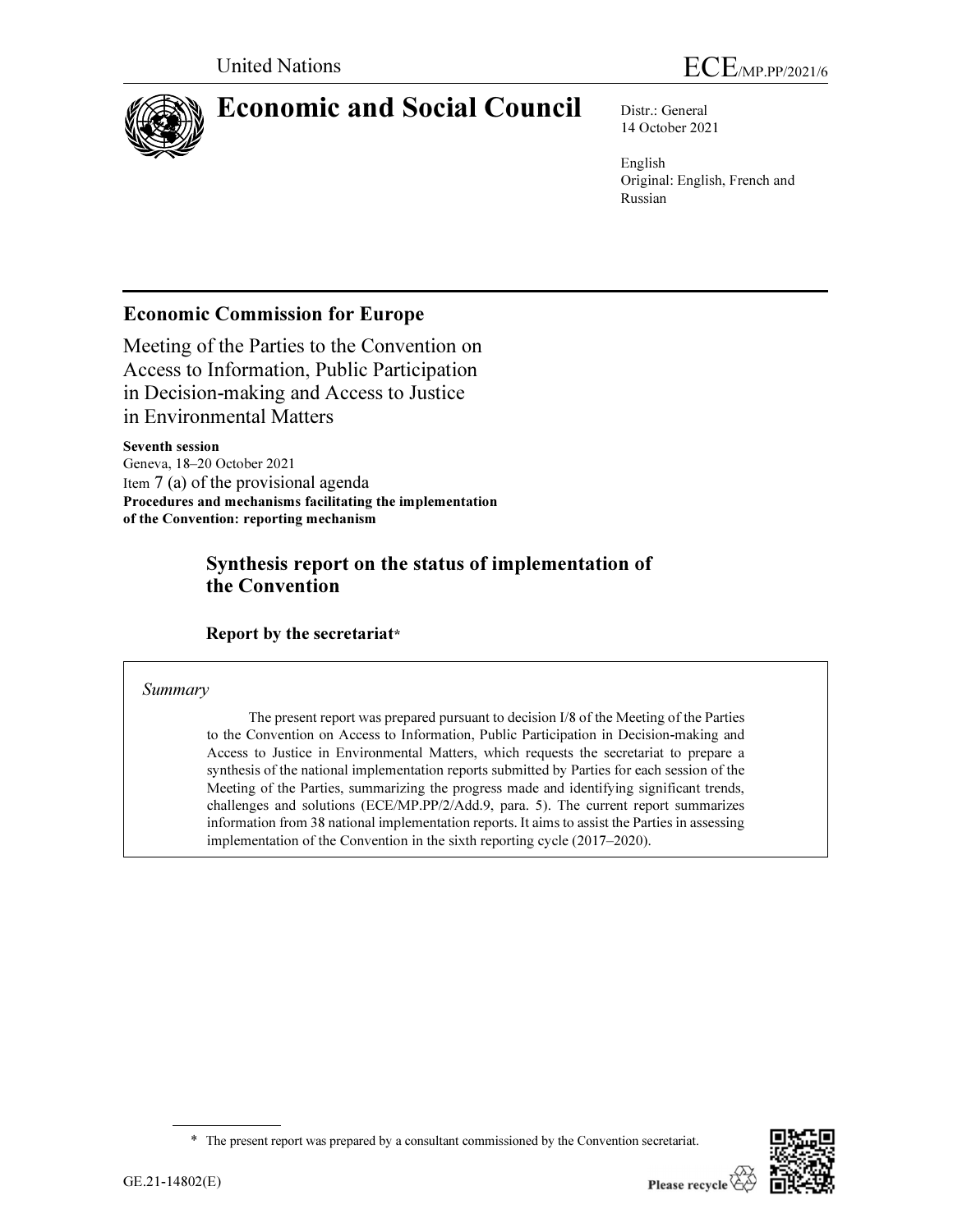## Contents

|      |           |                                                                                       | Page           |
|------|-----------|---------------------------------------------------------------------------------------|----------------|
|      |           |                                                                                       | 3              |
| Ι.   |           |                                                                                       | 4              |
| II.  |           |                                                                                       | $\overline{7}$ |
|      | A.        |                                                                                       | $\overline{7}$ |
|      | <b>B.</b> |                                                                                       | 10             |
|      | C.        |                                                                                       | 11             |
| III. |           |                                                                                       | 13             |
|      | Α.        |                                                                                       | 13             |
|      | <b>B.</b> |                                                                                       | 15             |
|      | C.        |                                                                                       | 19             |
|      | D.        |                                                                                       | 24             |
|      | E.        | Public participation concerning plans, programmes and policies relating to the        | 29             |
|      | F.        | Public participation during the preparation of executive regulations and/or generally | 31             |
|      | G.        |                                                                                       | 33             |
|      | Н.        |                                                                                       | 39             |
| IV.  |           |                                                                                       | 40             |
| V.   |           |                                                                                       | 43             |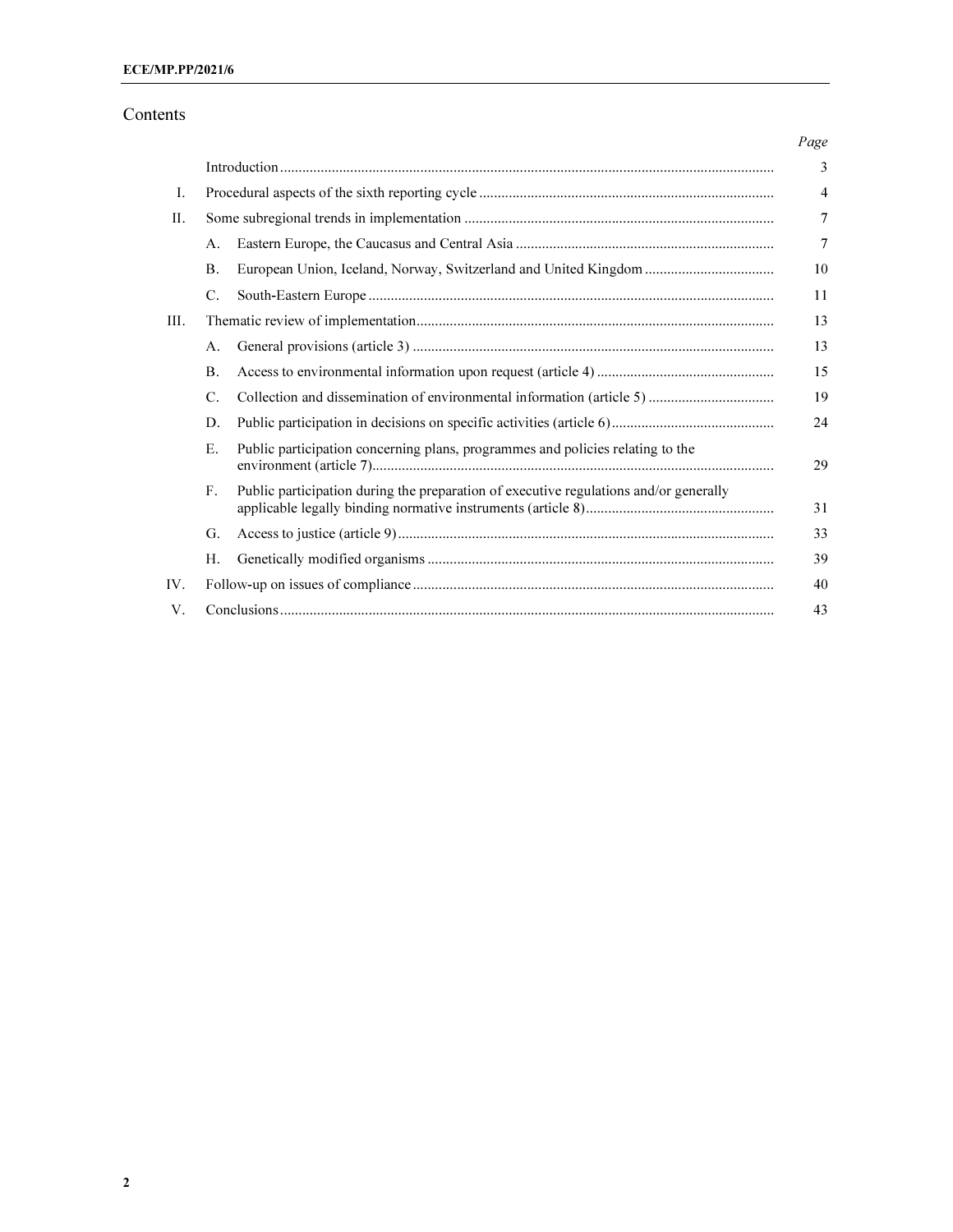## Introduction

ı

Through the adoption of decision  $I/8$  (ECE/MP.PP/2/Add.9),<sup>1</sup> the Meeting of the 1. Parties to the Convention on Access to Information, Public Participation in Decision-making and Access to Justice in Environmental Matters (Aarhus Convention) established a reporting mechanism to regularly review the Convention's implementation. It requires each Party to submit to the secretariat a national implementation report on the legislative, regulatory or other measures that it has taken to implement the provisions of the Convention, and their practical implementation. Parties have to prepare updated versions of their reports in advance of each ordinary meeting of the Parties. The reports must be prepared through a transparent and consultative process involving the public. The decision also invites signatories and other States not party to the Convention to submit reports on measures taken toward implementation of the Convention. International, regional and non-governmental organisations (NGOs) can report on their programmes, activities, and lessons learned in providing support to Parties and/or other States in the implementation of the Convention. The reporting mechanism was further developed through decision II/10  $(ECE/MP.PP/2005/2/Add.14)<sup>2</sup>$ , which addressed, inter alia, the issue on how to prepare the second and subsequent reports.

 $\overline{2}$ . In accordance with decision I/8 (para. 5), the secretariat prepares a synthesis report for each ordinary Meeting of the Parties session summarizing the progress made and identifying significant trends, challenges and solutions. Parties are obliged to submit their reports to the secretariat no later than 180 days before the session. In order to allow for the preparation of the present synthesis report, the Parties had to submit their national implementation reports by 21 April 2021.

The present synthesis report was prepared on the basis of 38 reports<sup>3</sup> submitted by the 3. Parties to the Convention during the sixth reporting cycle (2017–2020).

4. The objective of the present analysis is to summarize the general trends in implementing the Convention rather than to evaluate the information provided by the Parties in their reports, to check the accuracy of this information or to review compliance by the Parties on the basis of what they report. As with the synthesis report for the sixth session of the Meeting of the Parties (ECE/MP.PP/2017/6),<sup>4</sup> the use of sources other than national reports submitted by Parties was limited by the mandate set out in decision I/8 and the time and resources available to the secretariat. The report should therefore be read with these limitations in mind and should not be regarded as a comprehensive, exhaustive or independent review of the status of implementation of the Convention.

5. As for previous synthesis reports, the Aarhus Convention Compliance Committee had an opportunity to comment the draft report focusing on comments of factual nature but refraining from addressing any issues of compliance. It should be noted that the report does not necessarily reflect the Compliance Committee's views and examples cited from national implementation reports are not necessarily considered to be examples of good practice by the Compliance Committee.

6. Most Parties indicated legislative changes of various level of significance in their implementation report. Practical implementation, regulatory and other measures were mentioned as much by the reporting Parties. The synthesis report provides the information related to some of the changes and trends emerging in the current reporting cycle, while at the same time, attempting to provide, to the extent possible, a comprehensive overall picture of the status of implementation of the Convention.

<sup>&</sup>lt;sup>1</sup> Available from https://unece.org/environmental-policy/events/first-meeting-parties-aarhusconvention.

<sup>2</sup> Available from https://unece.org/environmental-policy/events/second-meeting-parties-aarhusconvention.

<sup>&</sup>lt;sup>3</sup> Copies of all the national implementation reports received for the sixth reporting cycle are available on a dedicated web page (https://aarhusclearinghouse.unece.org/national-reports/reports).

<sup>4</sup> ECE/MP.PP/2017/6, available from https://unece.org/fileadmin/DAM/env/pp/mop6/English/ECE\_MP.PP\_2017\_6\_E.pdf.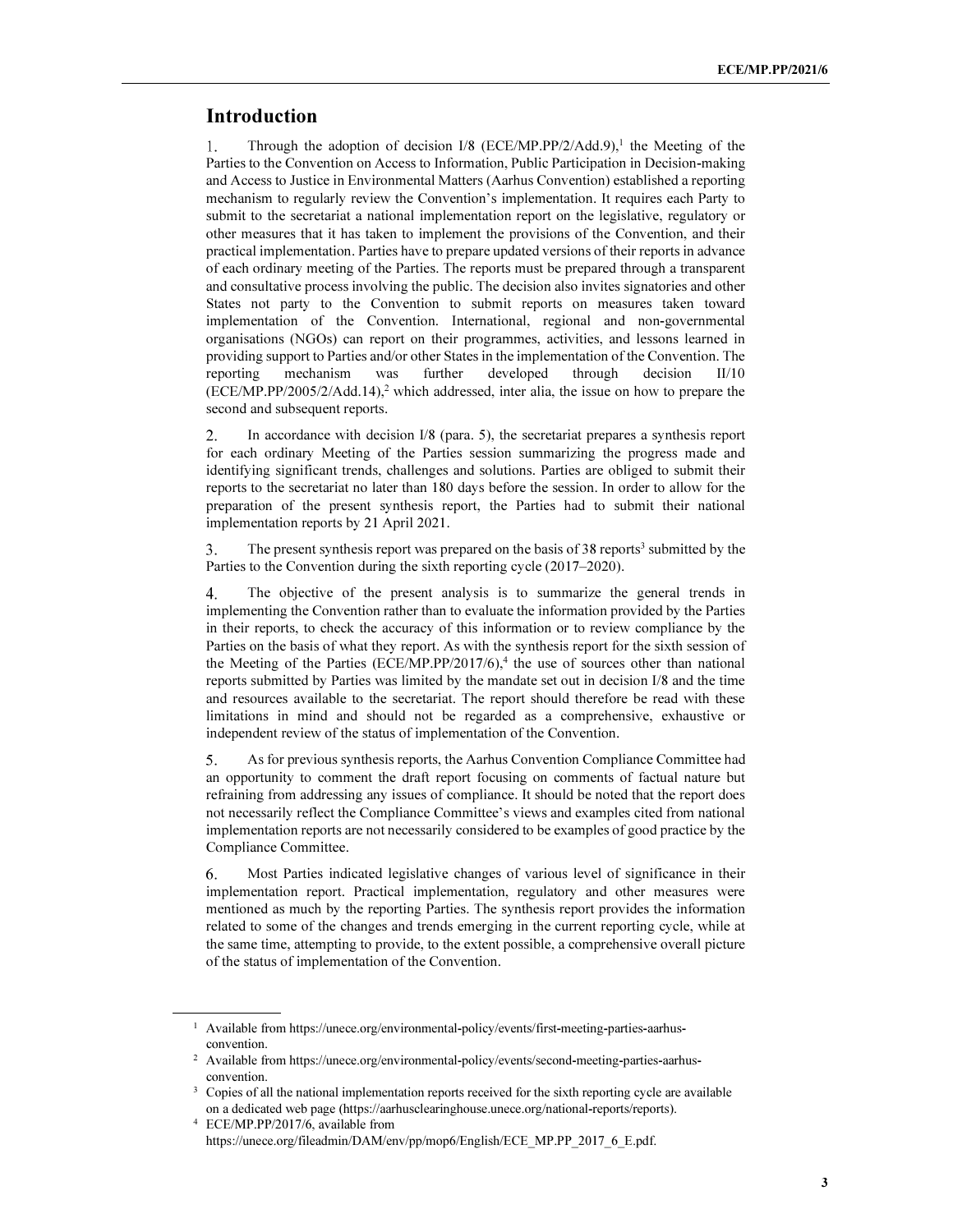The identification of trends in the practical implementation of the Convention's  $7.$ provisions in this report is limited to the information provided by the Parties in their respective reports. During this reporting cycle, it was particularly noted that many Parties provided overwhelmingly detailed information on existing, amended and/or updated legislation, but without providing information on its relevance to the implementation of relevant provisions of the Convention. This made it difficult to identify progress, trends and developments in the implementation of the Convention. Information provided on administrative, practical and other measures was also unnecessarily detailed on many occasions. This is the case among all subregions and particularly among the Parties from South-Eastern Europe and the Parties in the Eastern Europe, the Caucasus and Central Asian subregion.

8. Examples cited in this report are those provided by Parties. Some Parties provided many and detailed examples, while others provided few details or simply referred to previous reports. Many Parties reported on obstacles under each Convention article, and for this reason separate subsections were introduced in this report. Although some Parties reported challenges related to the coronavirus disease (COVID-19) pandemic in implementing the Convention, those examples were few and thus incorporated in the thematic chapters of the synthesis report.

9. The report consists of four parts: chapter I briefly describes procedural aspects of the sixth reporting cycle; chapter II attempts to identify some trends in the implementation of the Convention in three subregions; chapter III provides a thematic analysis of the implementation of articles 3 to 9 of the Convention and the amendment to the Convention on genetically modified organisms (GMO amendment), as well as an overview of the follow-up on issues of compliance; and chapter IV offers conclusions on implementation trends and on the sixth reporting cycle itself.

## I. Procedural aspects of the sixth reporting cycle

10. In accordance with paragraph 9 of decision II/10, the deadline for submitting the national implementation reports to the secretariat for the sixth round of reporting was 21 April 2021, i.e., 180 days before the scheduled opening of the seventh session of the Meeting of the Parties. The deadline recommended by the secretariat was 1 February 2021. The secretariat notified Parties and stakeholders regarding the launch of the reporting cycle with the relevant instructions on 11 March 2020. In addition, the secretariat organised training regarding the preparation and submission of the national implementation reports at the twenty-fourth meeting of the Working Group of the Parties (Geneva, 1–3 July 2020 and 28 and 29 October 2020).

11. Thirty-eight out of 47 Parties submitted their national implementation reports in time to be considered for the synthesis report. Twenty-eight<sup>5</sup> reports were submitted in one of the official languages of the Convention before the deadline and ten<sup>6</sup> were submitted after. Nine Parties with reporting obligations under the current cycle did not submit their reports by the time of writing (i.e., by 16 July 2021). No reports were submitted by signatories or other States not party to the Convention. Pursuant to paragraph 7 of decision I/8, three reports were received from stakeholders: two from NGOs in Iceland and Greece and one from the Ombudsman in Georgia.<sup>7</sup>

As of 16 July 2021, no reports had been received from the following Parties: 12. Azerbaijan, Iceland, Italy, Malta, the Netherlands, the Republic of Moldova, Sweden, Tajikistan and Ukraine.

 $\overline{a}$ 

<sup>&</sup>lt;sup>5</sup> The reports of Albania, Armenia, Austria, Belarus, Belgium, Bulgaria, Cyprus, Czechia, Estonia, Finland, France, Georgia, Germany, Greece, Kazakhstan, Kyrgyzstan, Lithuania, Luxembourg, Montenegro, Norway, Poland, Romania, Slovakia, Slovenia, Spain, Switzerland, Turkmenistan and the United Kingdom.

<sup>6</sup> Reports of Bosnia and Herzegovina, Croatia, Denmark, European Union, Hungary, Ireland, Latvia, North Macedonia, Portugal and Serbia.

<sup>7</sup> See https://unece.org/2021-reports-international-regional-and-non-governmental-organizations.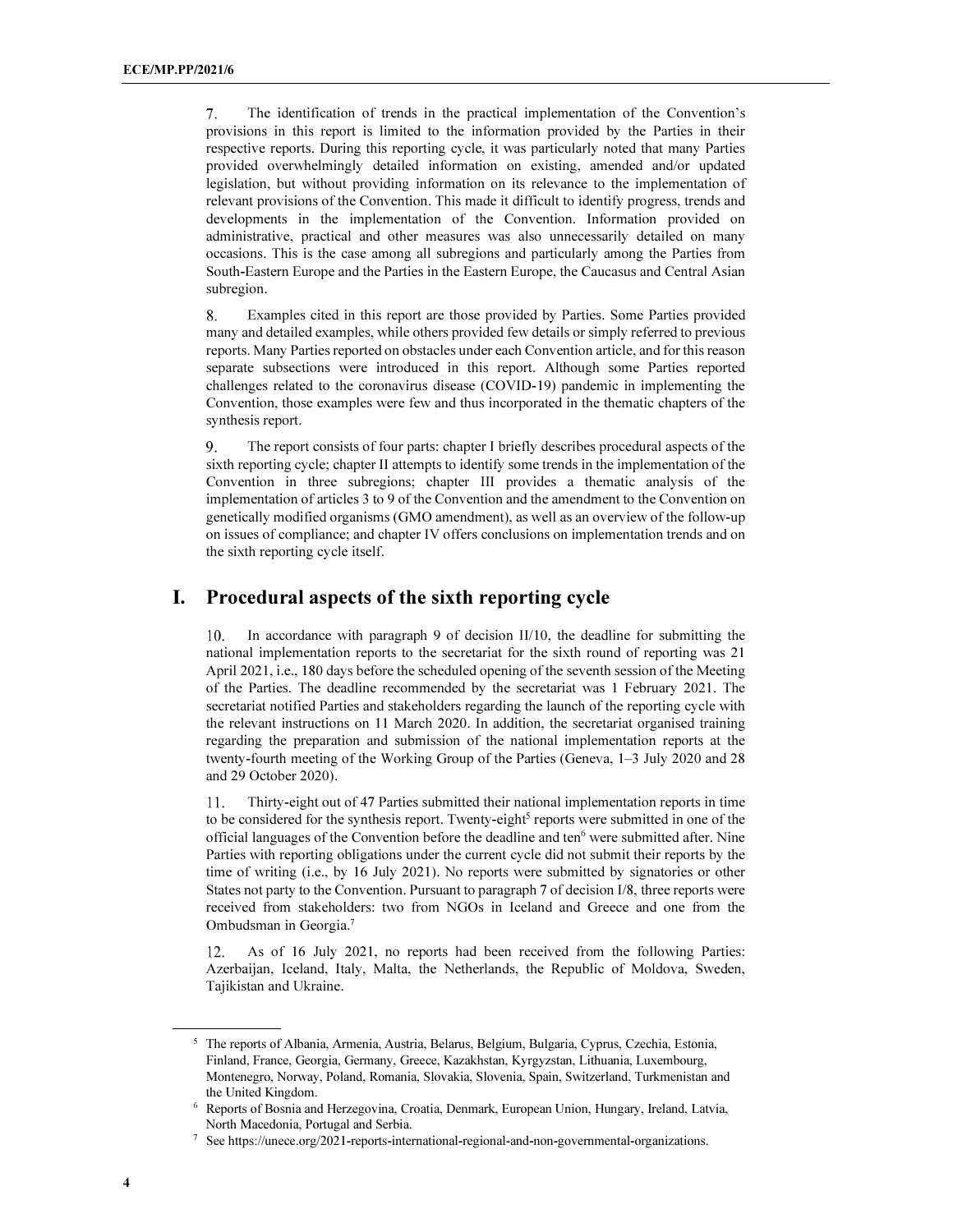The reporting format for the 2021 reporting cycle was set out in the annex to the 13. decision IV/4 (see ECE/MP.PP/2011/2/Add.1), adopted by the Meeting of the Parties to the Convention at its fourth session (Chisinau, 29 June to 1 July 2011).<sup>8</sup> By that decision, the Parties were invited to use the guidance on reporting requirements prepared by the Compliance Committee (ECE/MP.PP/WG.1/2007/L.4).<sup>9</sup> The instructions for the reporting exercise recommended Parties to follow the word limit (13,000 words) with allocation of a sufficient level of detail for each item of the questionnaire. The word limit was exceeded by the majority of Parties, and some exceeded it more than three times.

14. By its decision VI/7 on reporting requirements (ECE/MP.PP/2017/2/Add.1) the Meeting of the Parties discontinued submission of hard copies of the reports to the secretariat.<sup>10</sup> For the current reporting cycle, the reports were submitted to the secretariat through an online database of national implementation reports known as the Aarhus Online Reporting Tool.<sup>11</sup>

15. All Parties followed the reporting format and responded to the majority of relevant questions in their report, while the level of detail in their answers varied. Some Parties left the questions on obstacles to the implementation of the Convention's articles blank or repeated information already mentioned in other sections of their report. In some cases, when answered, questions on obstacles were mainly filled in using information provided by NGOs (Austria, Belarus, Latvia and Lithuania). Hungary made clear reference in the text of its report to the obstacles that had been indicated by the environmental and nature protection organisations, but not in the sections dedicated to obstacles. Three Parties did not indicate obstacles at all (Croatia, Cyprus and Denmark), seven ones did not fill in the obstacles paragraph for the majority of articles (Bulgaria, Finland, Germany, Hungary, Norway, Portugal and the United Kingdom). The question regarding "particular circumstances relevant for understanding of the report" turned out to be understood and interpreted differently by Parties, while a few Parties considered this item to be irrelevant.

As during the previous reporting cycle, Parties stated that the process of preparing 16. national implementation reports had been transparent and participatory as it included public discussions and the involvement of key governmental stakeholders. Parties described the process of preparation of national reports in different levels of detail, including the aspects of timing, drafting arrangements and the variety of stakeholder involvement. Like in the previous reporting cycle, the majority of Parties did not provide details on the exact process, timing or schedule of the report's preparation. Only some Parties included the appropriate details and schedules for preparation of the national reports (Georgia, Hungary, Latvia, Lithuania, Montenegro, Romania, Serbia and Slovakia). This lack of information limits the evaluation in the present report of the public participation during the preparation of the national reports.

All Parties prepared an updated version of their previous implementation report, as 17. advised by the guidance on reporting requirements. Almost all of the Parties relied on the methodology proposed in the guidance and the majority of Parties included new information through the use of the track-changes mode in the electronic document to reflect the changes made in their previous reports. This approach to report preparation greatly facilitated the work of reviewing the progress made by Parties in the intersessional period.

Only one Party mentioned the COVID-19 pandemic as an obstacle for due and timely 18. preparation of a national implementation report and public participation thereof (Armenia).

#### Organisational arrangements for national implementation report preparation

In nearly all cases, draft national implementation reports were prepared by the 19 governmental authorities responsible for the environmental issues (environmental ministries

<sup>8</sup> Available from https://unece.org/environmental-policy/events/fourth-session-meeting-parties.

<sup>9</sup> Available from

https://unece.org/fileadmin/DAM/env/documents/2007/pp/ece\_mp\_pp\_wg\_1\_2007\_L\_4\_e.pdf. <sup>10</sup> Available from

https://unece.org/fileadmin/DAM/env/pp/mop6/Decison\_Excerpts\_EN/Decision\_VI\_7.pdf.

<sup>&</sup>lt;sup>11</sup> Available from https://aarhusclearinghouse.unece.org/national-reports/reports.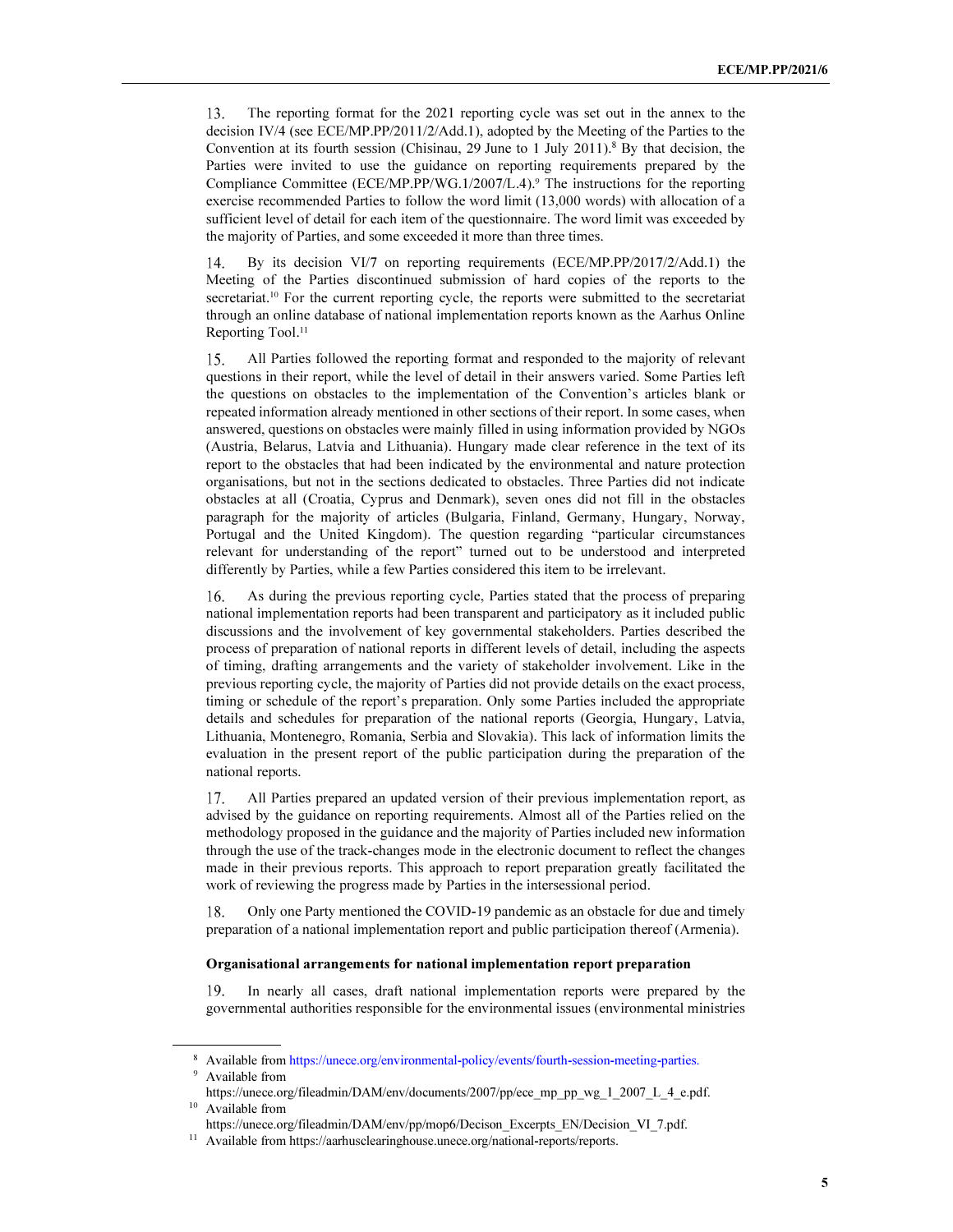or agencies). In Armenia and North Macedonia, the national implementation reports were prepared in cooperation with respective Aarhus Centres. For the preparation of its report, Belarus created a working group consisting of governmental representatives and involved a consultant on a UNDP project. Bosnia and Herzegovina and Kyrgyzstan mentioned assistance from the Organisation for Security and Co-operation in Europe (OSCE). In Belgium, the preparation of the national report was coordinated by "the Aarhus network"<sup>12</sup> and consisted of preparation of separate reports by four responsible federal authorities which were later on consolidated in a synthesis report reflecting major new points emerging in the sixth reporting cycle.

#### Materials used in the preparation of national implementation reports

20. Materials used in the preparation of reports included previous national implementation reports, information and comments received from governmental institutions, international organisations, local authorities and the public, strategies, plans, laws and regulations, official reports and declarations, training materials as well as case law of higher courts.

#### Timing and duration of consultations

21. The majority of the Parties provided details with regard to timing and duration of consultations in preparation of their reports. In most cases the consultation process lasted for four to six weeks (e.g., European Union, Luxembourg and Switzerland). A maximum of ten weeks was allocated for consultations in Germany and Slovakia.

#### Tools for facilitating consultations

22. Electronic tools (official websites and e-mails) were commonly used for dissemination of information on the consultation process, distribution of the draft national reports, collection of comments and posting of the final reports, etc. Some Parties also used governmental portals dedicated to e-consultations and the websites of Aarhus Centres to facilitate consultations on the national reports (e.g., Albania, Belgium, Croatia, Kazakhstan and Montenegro). A short animation video was disseminated in Serbia to attract public involvement in preparation of the national implementation report.

### Interdepartmental and multi-stakeholder consultations

23. A broad range of national and regional authorities were invited to participate in the preparation and commenting of draft national reports by all the Parties, in addition to the judiciary, academic institutions, think tanks, ombudsmen, Aarhus Centres, and the public. A few Parties mentioned consultations on draft reports with local departments or authorities responsible for environmental protection (e.g., Greece, Ireland and Portugal). The degree of participation and input by the above-mentioned actors varied.

Many of the reporting Parties (e.g., Austria, Belarus, Finland, France, Hungary, 24. Latvia, Montenegro, Poland, Portugal, Romania, Serbia, Slovakia and Switzerland) carried out the consultation process in multiple stages (on the questionnaire/previous report and on the draft report, on the first and the second draft reports, or on all stages mentioned above).

#### Public consultations

25. All the Parties conducted public consultations on the draft reports, which were most often made available on the websites of relevant authorities. Some countries sent draft reports to the networks of environmental NGOs, key environmental NGOs or Aarhus Centres, or posted them on environmental web portals for comments (e.g., France, Ireland, Kazakhstan and Serbia). Belarus reported on publication of the draft national report in the mass media. In addition to collecting comments from the public, some of the Parties organised public

<sup>&</sup>lt;sup>12</sup> The Aarhus network is set-up under the international environmental policy committee, a committee comprising Belgium's competent political and administrative authorities for the environment. The Aarhus network coordinates the preparation of the national consultation on the preparation of the implementation reports.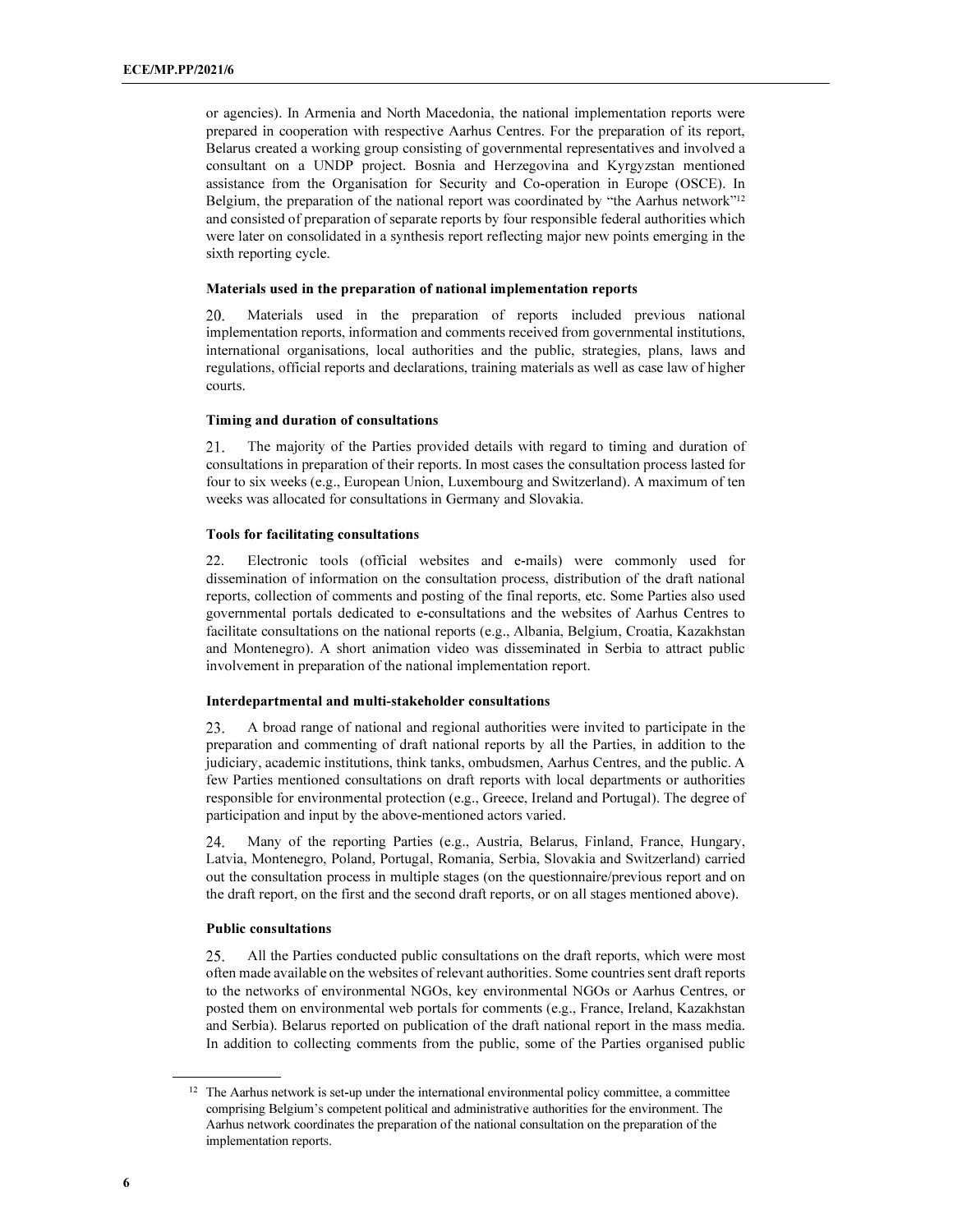hearings or roundtable discussions (e.g., Bosnia and Herzegovina, Georgia, Kyrgyzstan, Latvia and Serbia).

Most Parties indicated that the results of public consultations were taken into account 26. as much as possible. Denmark noted that eleven replies were received during consultations and integrated into the report. Norway highlighted that all comments have been taken into account in the preparation of the national implementation report. A few Parties also provided summaries of the comments received from NGOs including critical ones (e.g., Belgium, Hungary, Norway, Poland and Switzerland). A couple of Parties indicated that they did not agree with some comments (e.g., Germany, Slovenia). Germany recognized that, in cases of differences of opinion, the official government position was used as the basis for the report. Slovenia indicated that when the comments received differed from the official position this was made evident in the text of the report (they were listed as comments (opinions) in chapters related to obstacles in the implementation of the Convention). Bulgaria mentioned the absence of comments from the public.

#### Final national implementation report

27. Parties were requested to submit their national implementation reports through the online reporting tool. The final clean reports in the official language(s) of the Economic Commission for Europe (ECE) (English, French or Russian, as available) were copied to the online template. The signed final clean electronic copies of the reports in the official language(s) of ECE, the track changes versions of the reports compared to their 2017 reports and the final clean electronic copies of the reports in the language(s) of the Parties were also uploaded as attachments in pdf file format. The majority of reports from the Parties that had prepared their reports for the sixth cycle were submitted to the secretariat in track changes mode and clean versions. All of the reporting Parties made final versions of their reports available online. Germany submitted its national implementation report in all three ECE languages. Belarus, Kazakhstan and Turkmenistan submitted their reports in two ECE languages.

## II. Some subregional trends on implementation

28. For the subregional review, three groupings of Parties were considered: the countries of (a) Eastern Europe, the Caucasus and Central Asia; (b) the European Union, Iceland, Norway, Switzerland and United Kingdom; and (c) South-Eastern Europe.

#### A. Eastern Europe, the Caucasus and Central Asia

29. Only six out of ten Parties from the Eastern Europe, the Caucasus and Central Asia subregion<sup>13</sup> submitted their reports for the current reporting cycle in time to be considered in the present report. This is a further reduction from the previous reporting cycle. This aspect should be taken into account when looking at the following review of implementation of the Aarhus Convention in this subregion, and trends and obstacles in particular.

30. Moreover, the Eastern Europe, the Caucasus and Central Asia subregion continues to show heterogenic development trends among its countries, depending on whether a Party is aligning its legislation relevant for the Convention with the *acquis communautaire* as part of the European Union association process.

31. Unlike in the previous reporting periods, above-mentioned Parties' legislation in the areas relevant to the Convention underwent fewer amendments, although some progress was mentioned on both regulatory and practical levels.

## Access to information

 $\overline{a}$ 

32. Within the subregion only Turkmenistan reported significant legislative development on access to information. The Party concerned reported that the law on environmental

<sup>&</sup>lt;sup>13</sup> This subregion consists of the following Parties: Armenia, Azerbaijan, Belarus, Georgia, Kazakhstan, Kyrgyzstan, Republic of Moldova, Tajikistan, Turkmenistan and Ukraine.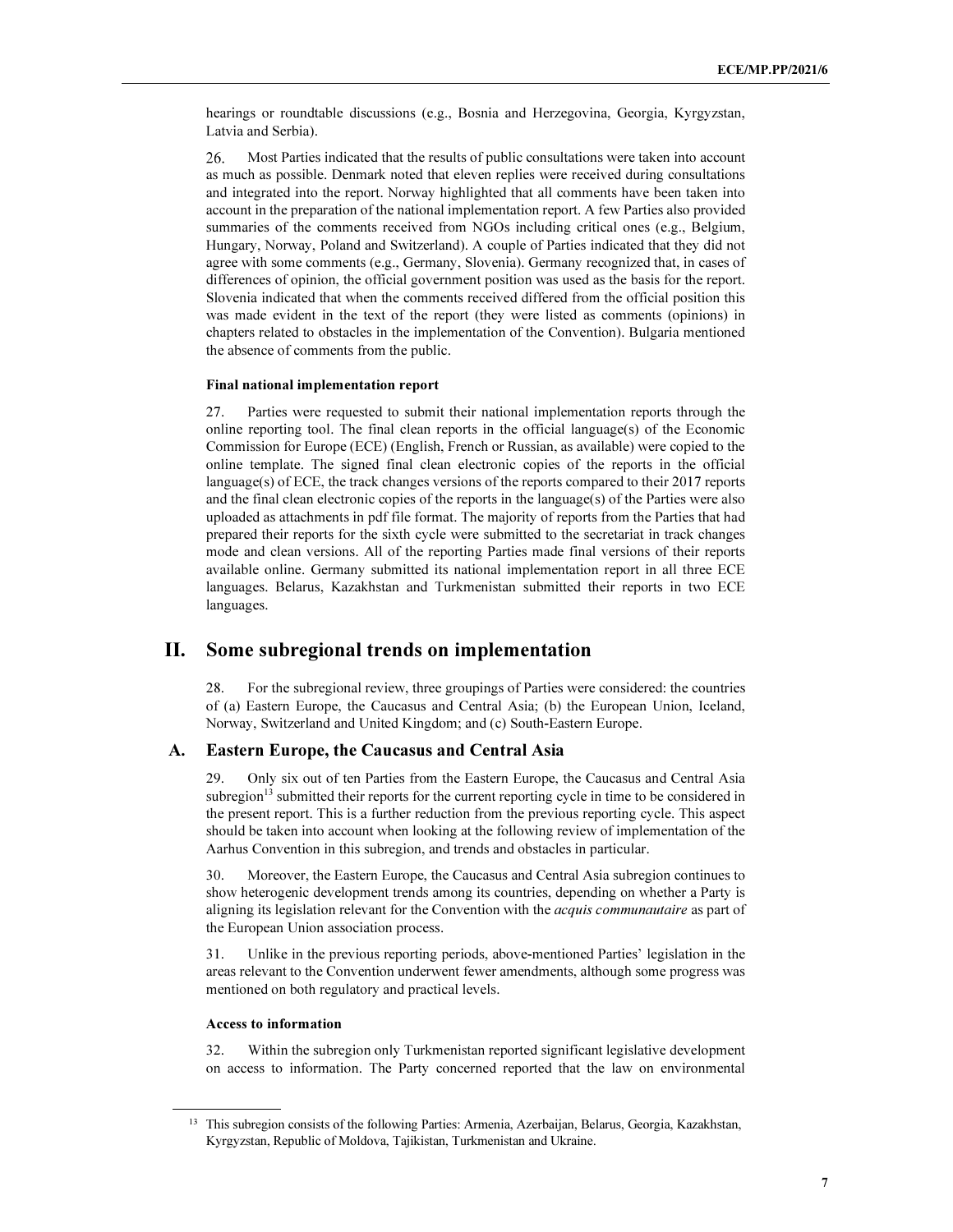information (2020) was adopted with the aim to ensure timely access to complete and reliable environmental information. Armenia reported the development of a draft law on environmental information in 2019; the adoption of said law, however, was postponed due to the COVID-19 pandemic. Other Parties from the subregion reported on improvement of laws and regulations on access to environmental information.

33. A few Parties from Eastern Europe, the Caucasus and Central Asia reported on progress made in digitalization of governance (e.g., Kazakhstan, Kyrgyzstan). Many Parties noted the launch of new web portals on various types of environmental data (e.g., Armenia, Kazakhstan) including on real time air pollution (Belarus). On the other hand, according to Parties from the subregion some of them are still missing unified databases of environmental information available to the public in a user-friendly format and containing up-to-date and accurate data (e.g., Kyrgyzstan, Turkmenistan).

34. In this subregion, Aarhus Centres continue to have an important role in the implementation of the Convention. Their capacities and activities are being strengthened by the Government (e.g., through an increased supply of environmental information, an increase in donor or governmental financing and trainings for staff) and actively utilized for the purpose of collection and dissemination of environmental information, education and awareness-raising activities (e.g., Armenia, Kyrgyzstan, Turkmenistan).

35. Many of the reporting Parties in the subregion mentioned the continued work of public councils in ensuring public participation and cooperation between environmental NGOs and the ministries of environment.

36. Many of the reporting Parties from the subregion mention in their reports that they are working towards the ratification of the Protocol on Pollutant Release and Transfer Registers and the development of pollutant release and transfer systems, yet many problems still have to be resolved (e.g., Armenia, Georgia). Kazakhstan ratified the Protocol on 25 January 2020. The Party reported on the adoption of a legal framework and actual operation of the national pollutant release and transfer system.

#### Public participation in decision-making

37. According to the national implementation reports, some Parties from the Eastern Europe, the Caucasus and Central Asia subregion continue to further develop and improve their legal framework on public participation in decision-making on specific activities. Within the framework of the European Union association process Georgia adopted an Environmental Assessment Code (2017) introducing a fundamentally improved environmental impact assessment system and important mechanisms for ensuring public involvement in the decision-making processes. Belarus reported on regulatory amendments in terms of improving public participation procedures and public notification of the results of decision-making. Armenia noted the development of a draft law on environmental impact assessment implementing participation provisions of the Convention (2019).

38. In the subregion, Parties mainly focus on the regulation of the public participation process for decision-making as part of an environmental impact assessment (or ecological expertise). Nevertheless, some Parties reported on incorporating them also into urban planning decision-making, procedures on integrated environmental permits (e.g., Belarus) or permits for extensive aquaculture (e.g., Georgia).

39. Although Parties note an increase in public involvement in environmental decisionmaking, they also indicate areas for further implementation of public participation provisions of the Convention and obstacles in this regard: Very low levels of public participation and unwillingness of authorities to promote or seek public involvement, gaps in regulations on public participation, as well as a low level of their enforcement were noted by Kyrgyzstan and Turkmenistan.

40. Parties also pointed out several problems with public participation in practice. Parties reported, in particular, on late notification of the public, ineffective notification, no access to environmental impact assessment reports prior to public hearing, poor scheduling of public hearings, lack of feedback on the public input on the part of the decision-makers.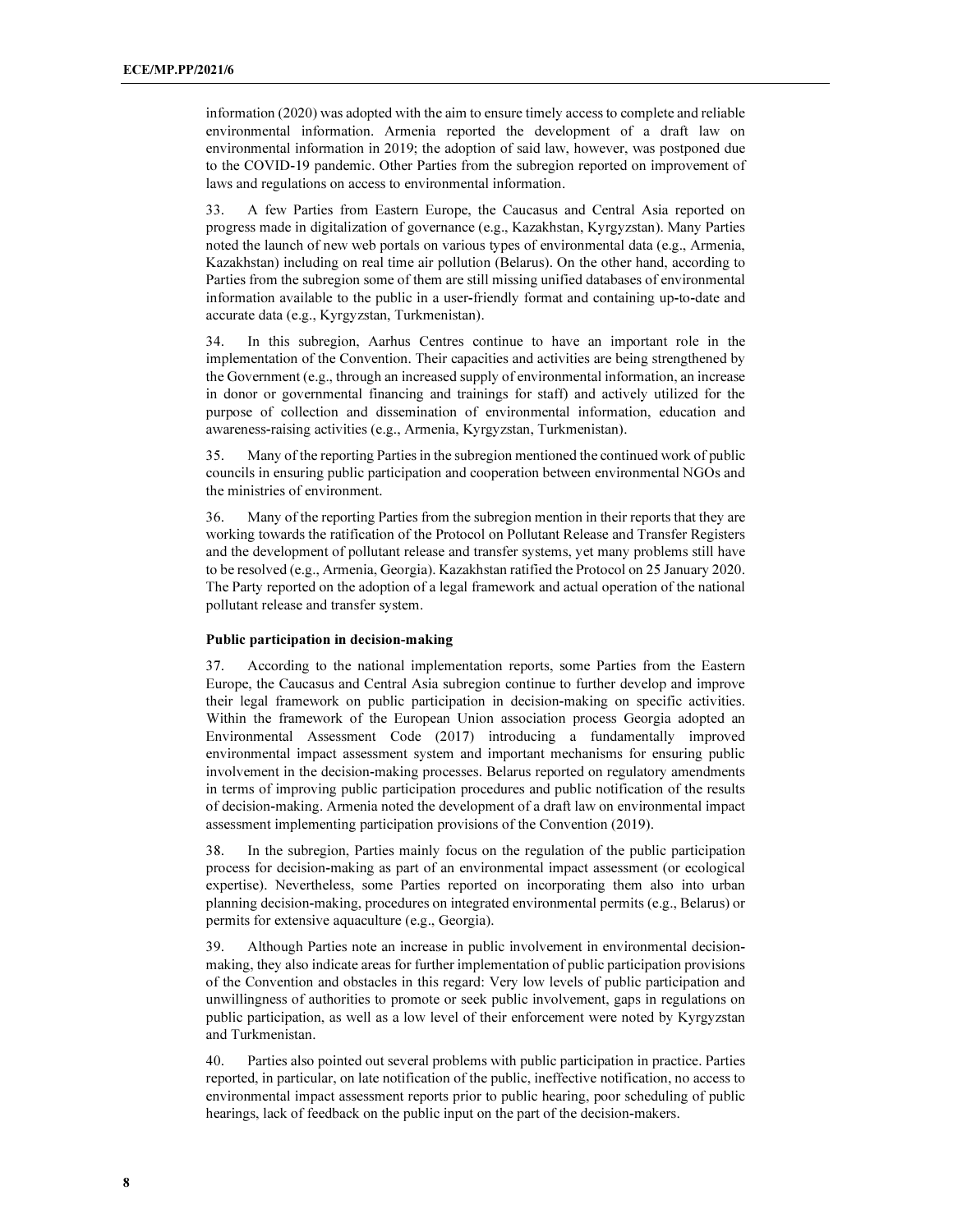41. Many Parties from the subregion mention the public ecological expertise, a specific tool of public participation available in the subregion, along with public hearings and other forms of public involvement in environmental decision-making.

42. Overall, legislative frameworks for public involvement in the preparation of plans, programmes and policies, executive regulations and legally binding normative instruments relating to the environment seem to be developing in the subregion. Georgia and Belarus informed of a recent introduction of a strategic environmental assessment procedure and public participation therein. Some Parties reported that there are practically no obstacles to the participation of the public in the development and implementation of programs and policies in the field of environmental protection, and these rights are realized quite successfully (e.g., Kyrgyzstan), while other Parties point out that laws on public participation in decision-making are of declarative nature and are not properly implemented in practice (e.g., Turkmenistan).

43. The majority of Parties reported on routine publication of draft documents on the Internet with the purpose of eliciting public input. In their national implementation reports Parties note public participation in preparation of plans, program, draft laws and regulations related to forestry, water management, waste management, ambient air pollution reduction, hunting and fishing (e.g., Georgia), economic development, sustainable development, energy efficiency (e.g., Kyrgyzstan), biodiversity and environmental information (e.g., Turkmenistan).

#### Access to justice

44. No significant legislative changes on access to justice have been reported by most of the Parties from the subregion in the current reporting cycle. Georgia reported that the newly adopted Environmental Assessment Code (2017) enshrined everyone's right to appeal decisions made by administrative bodies pursuant to that Code, if he/she believes that his/her participation in decision-making was not ensured, or national legislation was otherwise violated. Armenia reported the adoption of a new Judicial Code in 2018.

45. Some Parties submitted that judges routinely apply the Convention (e.g., Kazakhstan), while others reported that the case law on the Convention is still missing (e.g., Kyrgyzstan). Non-judicial remedies in cases of violation of the rights to information and to public participation are reported to be available to the public (e.g., Georgia, Kazakhstan, Kyrgyzstan, Turkmenistan).

46. Use of electronic tools in access to justice is increasing in the subregion. Kyrgyzstan reported on amendments to procedural rules allowing for the possibility to fill out an online form and sign with an electronic signature when submitting administrative and civil lawsuits. An electronic submission of administrative appeals is organised via dedicated web portals.

47. Kyrgyzstan reported the introduction of administrative and criminal liability for concealment or distortion of information about events, facts or phenomena that may endanger life or health of people, or the environment, committed by a public official.

48. Some Parties reported on systematic trainings for judges on issues related to the application of the Convention (e.g., Belarus, Kazakhstan). Yet inadequate training of judges and lawyers is still reported to be a significant obstacle in access to justice in the region (e.g., Armenia).

## Genetically Modified Organisms

49. Most of the reporting Parties from the subregion mention in their reports that they are working towards the ratification of the GMO amendment, yet their national legislation in this field is still in the process of development. Armenia noted a draft law on GMOs (2018) that went through public consultations and is currently pending final revision. Georgia–the single reporting Party from the subregion to have ratified the GMO amendment (2016)–reported that pursuant to the European Union Association Agreement a series of normative acts related to authorization, safety, identification and labelling of GMOs containing food and feed were adopted in the intersessional period. For more information, see section H on GMOs of chapter III below.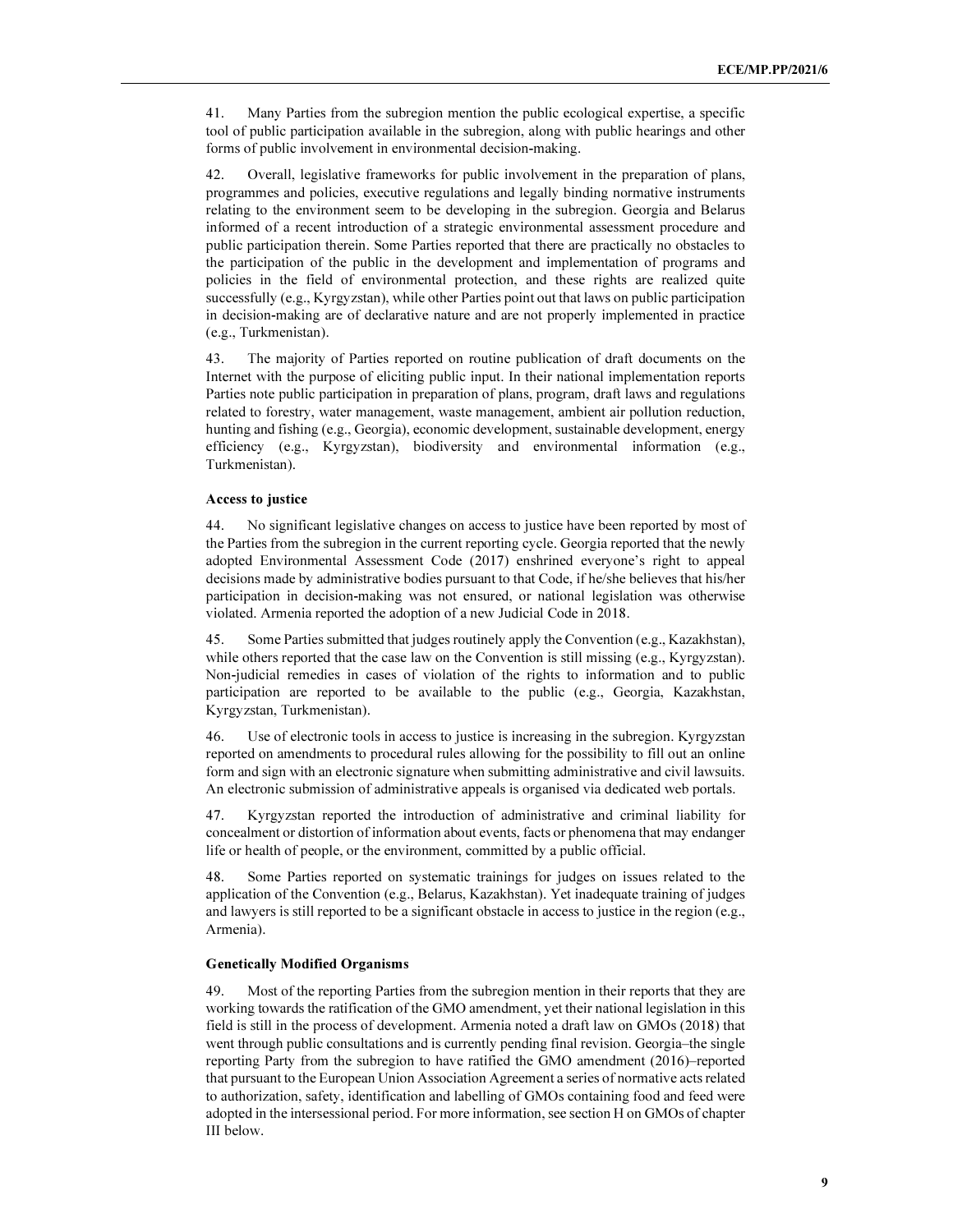## B. European Union, Iceland, Norway, Switzerland and United Kingdom

50. Twenty-seven out of 32 Parties from the European Union, Iceland, Norway, Switzerland and United Kingdom subregion submitted their national implementation reports in the sixth reporting cycle. The subregion continues to present a quite developed legal framework to implement the Convention's provisions. For current and former members of the European Union, in addition to national legislation, such a framework is formed by the relevant European Union directives related to access to information and public participation procedures. As during the previous reporting period, the legislation of several Parties underwent slight refinements resulting from, inter alia, relevant case law of national courts and the Court of Justice of the European Union or recommendations by the Aarhus Convention Compliance Committee. The institutional arrangements of Parties remained the same and, in some cases, underwent improvements to provide greater effectiveness.

51. In Norway, the legislation on access to environmental information, environmental impact assessment, strategic environmental assessment and integrated pollution prevention and control is based on the relevant European Union directives, which are part of the Agreement on the European Economic Area. In Switzerland, only slight adjustments were made after the ratification of the Aarhus Convention. The United Kingdom reported that despite the exit from the European Union in 2020 its statutory provisions relating to access to environmental information and public participation remain on the Party's statute book as retained European Union law.

### Access to information

52. When implementing the access to information pillar of the Convention in the subregion, Parties identified some challenges concerning the practical application of the restrictions on access to environmental information, including classification and access to environmental information related to business, commercial secrets, intellectual property and illegitimate refusals to provide information. Some progress, however, was mentioned in this area. Czechia reported on a judgment of the Supreme Administrative Court (2020) upholding application of a public interest test when assessing a request for access to information which is not explicitly found in the Czech legislation. Germany submitted new case law interpreting commercial and industrial secrets. It is unclear, however, whether the judgment of the Federal Administrative Court will result in an amendment of federal law in this regard in Germany.

53. The majority of Parties reported on numerous practical arrangements, including educational and awareness-raising activities, the increased use of electronic tools and resources, the creation of databases of environmental information and facilitation of access to them by the general public, the creation of special units or agencies assisting the public in accessing information and improvements in the work of special bodies tasked with the administrative review of violations of access to information rules. This includes the development of systems of e-governance, e-participation and e-consultations, and digitalization of environmental information. Those Parties that already have such systems in place reported to be working on improving their effectiveness.

54. Parties from the subregion are also joining their efforts in establishing a Shared Environmental Information System to improve the collection, exchange and use of environmental data and information across Europe.

## Public participation in decision-making

55. Parties from the subregion are continuing to sharpen procedures for public participation in decisions on specific activities, as well as widen the scope of decisions and decision-making stages where public involvement is required. For the environmental impact assessment procedure, participation is increasingly ensured by Parties in the screening procedure (e.g., Hungary), at the scoping stage (e.g., Cyprus, Germany and Romania), and at a stage of a draft environmental impact assessment decision prior to its adoption (e.g., Croatia). Parties made efforts to ensure public participation in other types of decisions affecting the environment, including building and planning decisions, integrated environmental permits/authorizations, decisions on the environmental protection measures,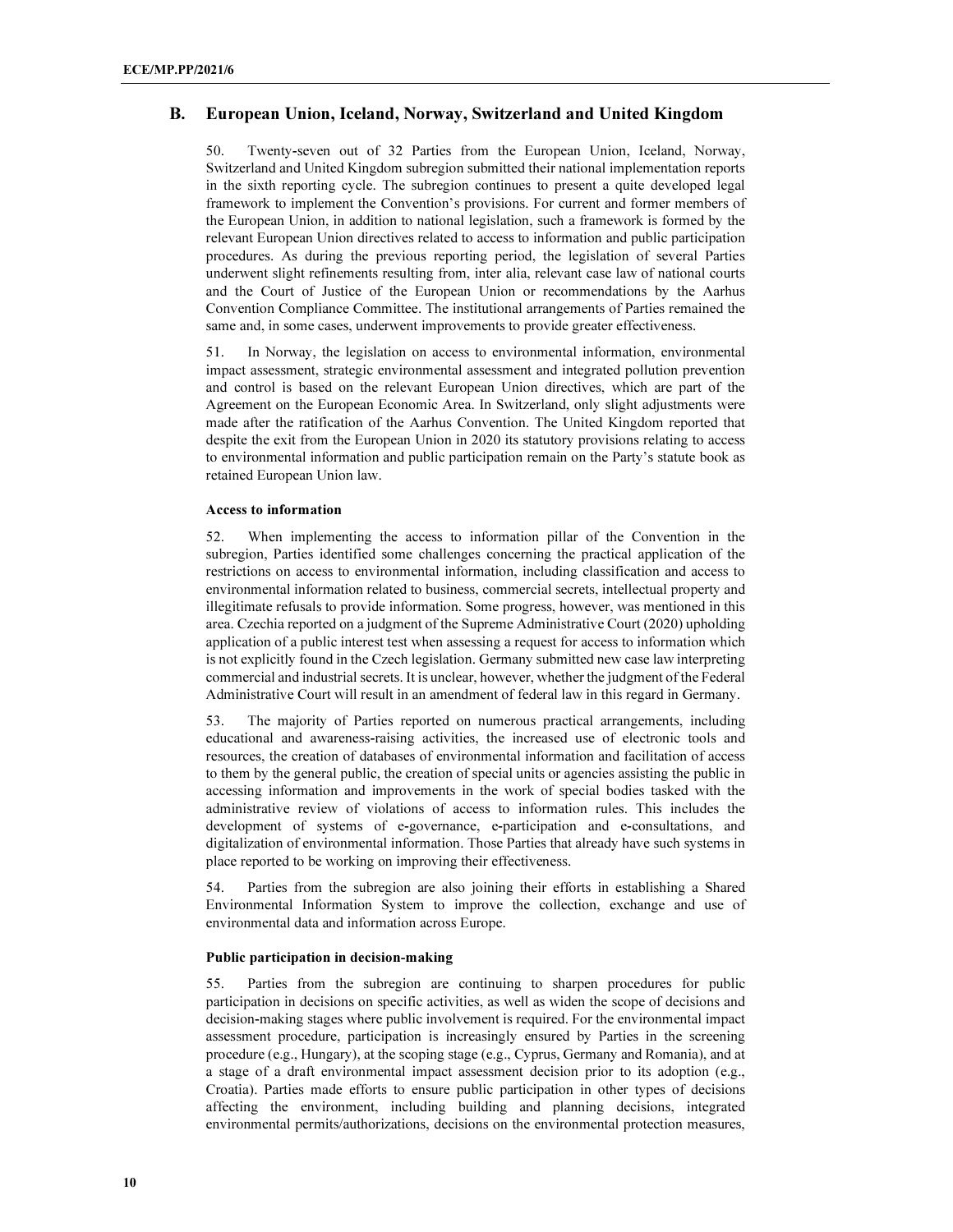decisions on authorization of projects that may have a significant impact on Natura 2000, decisions on nature and landscape protection, decisions on forest management, GMO-related decisions, environmental licensing/decisions on the lifetime extension of the operation of nuclear reactors, and decisions related to management of radioactive waste (e.g., Croatia, Cyprus, Czechia, Finland, France, Germany, Hungary, Lithuania, Slovakia and Spain).

56. During the COVID-19 pandemic, some Parties strived to ensure that the provisions of Article 6 of the Convention are complied with even under the prevailing constrained conditions due to pandemic-related contact restrictions (e.g., Germany). Other Parties however, introduced stricter conditions for NGOs to be eligible to participate in environmental decision-making (e.g., Slovenia).

57. The majority of Parties from this subregion reported their legislative provisions to implement articles 7 and 8 of the Aarhus Convention to be effective, and Parties are working on possible organisational improvements aimed at facilitation of the public consultations not only at the national, but at the local level as well. However, differences between Parties in this subregion remain: some of them do not offer systematic opportunities for public discussions of draft plans, programmes, executive regulations and normative acts in the field of the environment, while for others this is common practice.

#### Access to justice

58. Similar to the previous reporting cycles, reports of the Parties on the implementation of the access to justice pillar in the subregion described an advanced framework of nonjudicial and judicial bodies and mechanisms available to individuals and NGOs. Administrative review is reported to be available and accessible to the public, while some Parties continue to improve effectiveness of the operation of special bodies tasked with the review of access to information or decisions of public authorities. Judicial review and its accessibility and effectiveness remains the major challenge in the subregion, yet some progress is reported by the Parties. The main focus of Parties in their reports was on the standing of NGOs in environmental cases and the presence of financial barriers and tools to mitigate them. Progress on the issue of standing was mentioned by many Parties (e.g., Austria, Czechia, Estonia, Germany and Slovenia). Fees associated with litigation still might have a deterrent effect in a few countries as they are considered to be prohibitively expensive on occasion, although some progress was reported in this regard too (e.g., Spain, United Kingdom).

#### Genetically Modified Organisms

59. According to national implementation reports, the practice of public involvement in decision-making related to genetically modified organisms (GMOs) is supported by the necessary legislative provisions and practical arrangements. Only a few obstacles were mentioned, including the availability of all the necessary and accurate information on GMOs and expert opinions to participate effectively during GMO decision-making, see section H on GMOs of chapter III below.

### C. South-Eastern Europe

ı

60. The analysis of trends and developments with regard to the implementation of the Aarhus Convention in South-Eastern Europe is based on the reports submitted by all five Parties from this subregion.<sup>14</sup> Having made substantial efforts to improve their national legislation in line with the Convention and to harmonize it with the relevant European Union directives during the previous reporting cycles, in the current reporting cycle the Parties from South-Eastern Europe concentrated on administrative and practical arrangements for better implementation and enforcement of their respective frameworks for implementation of the Convention.

<sup>&</sup>lt;sup>14</sup> This subregion consists of the following Parties: Albania, Bosnia and Herzegovina, Montenegro, North Macedonia, Serbia.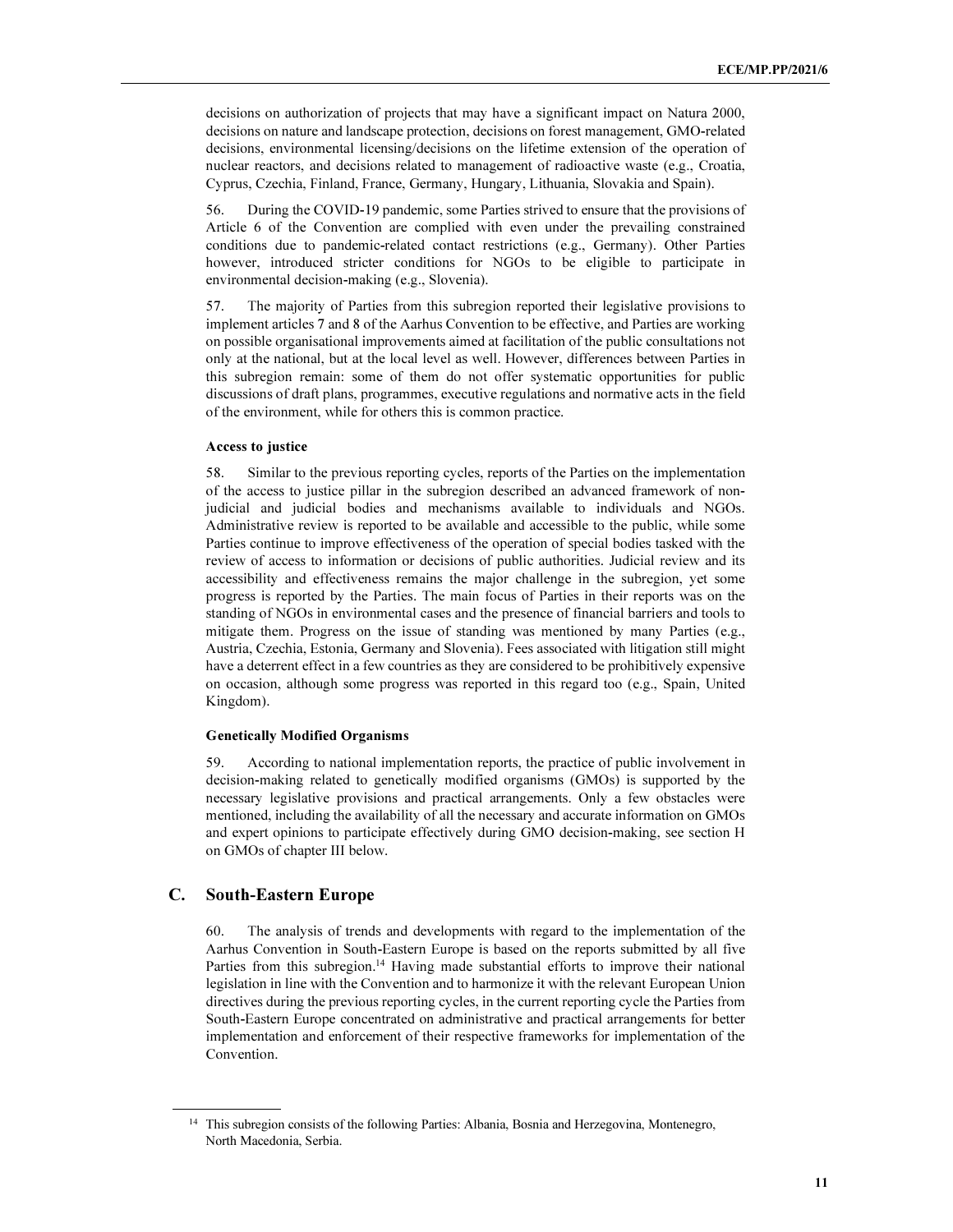#### Access to information

61. While Parties in this subregion reported no significant legislative changes in the area of access to information, the practical implementation of legislative provisions in place was supported by statistical data on the information requests, and by practical measures and projects aimed to facilitate active dissemination and access to information upon request. The reporting Parties carried out many projects on collection of a wide range of environmental information into user-friendly electronic data-bases available online to both decision-makers and the general public. For example, Bosnia and Herzegovina reported on establishing a waste management information system and an air quality web portal. The overall trend towards e-governance was also mentioned as an instrument of further facilitating communication between authorities and the public.

### Public participation in decision-making

62. Public participation procedures in environmental decision-making underwent no legislative changes in the subregion. While the reporting Parties noted that public hearings are regularly being conducted, some problems were also noted. Albania, Montenegro and North Macedonia underlined that continual attention from the relevant ministry is required to ensure proper enforcement of public participation provisions by local authorities vested with responsibilities on notifying the public and organising public hearings. Serbia, Montenegro and North Macedonia reported on introducing public participation provisions in recent legislation on industrial emissions.

63. Enactment of necessary public participation procedures at a more general level of decision-making, such as on plans, programmes, rules and laws within strategic environmental assessment procedure and beyond was mentioned as well. Reporting Parties systematically included NGO representatives in working groups tasked with the development of draft legislation, program documents and plans on a wide range of environmental issues (e.g., Albania, Montenegro, Serbia). In the subregion, many web portals are being operated and further launched with the purpose of providing possibilities for public access to information and participation in environmental decision-making on various levels. The Parties also noted further progress on public participation in local decision-making, especially in the area of urban planning. Based on the progress reported during the sixth reporting cycle, members of the public became an active and integral part of policy-making structures in the subregion.

#### Access to justice

64. Unlike during the previous reporting period, when Parties introduced a series of legislative and institutional arrangements for significant improvement of the access to justice pillar in the subregion, the sixth reporting period was less eventful. Albania noted no legislative changes in comparison with the previous report, yet observed that more attention to proper implementation of the access to justice pillar is needed. At the same time, Albania reported a significant increase in the number of environmental cases filed by NGOs. Montenegro reported that its ombudsman considered a number of cases concerning the violation of the right to a healthy environment, primarily related to industrial production, noise and disposal of municipal waste. Albania and Serbia mentioned the issue of costs, which is regarded as an obstacle for NGOs and the public in access to justice. While Albania and North Macedonia noted lack of proper training of judges as an obstacle in access to justice, Montenegro reported a number of seminars for judiciary on European Union Environmental Law carried out over the reporting period. Bosnia and Herzegovina reported that the Aarhus Convention is not directly applied by the courts.

#### Genetically Modified Organisms

65. Albania reported on becoming the first Party from the subregion to become a Party to the GMO amendment. However, as the Party indicates, its legal framework in this regard remains very limited. On the other hand, Bosnia and Herzegovina, Serbia and North Macedonia reported on having a legal framework on public participation in GMOs related decision-making in place, see section H on GMOs of chapter III below.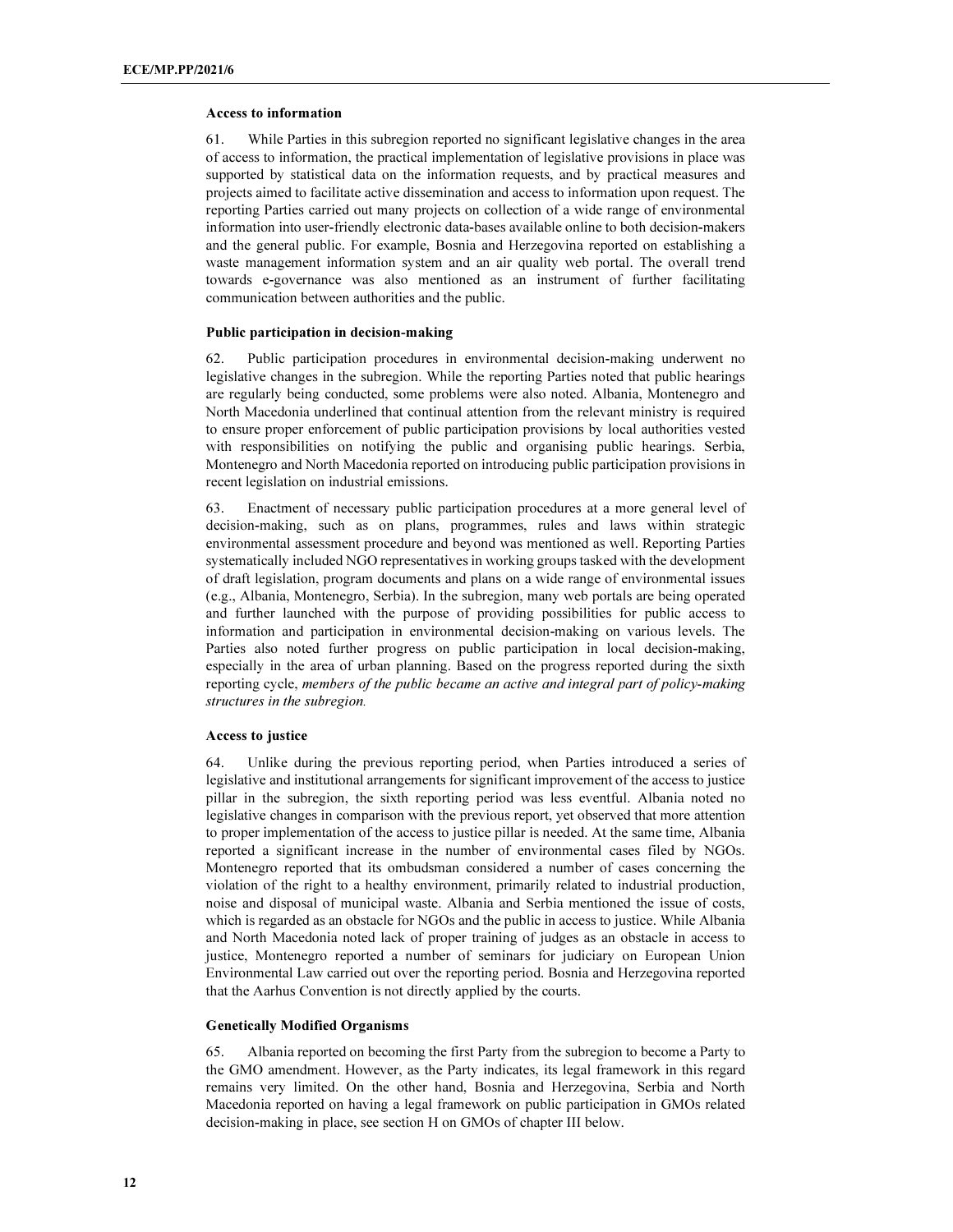## III. Thematic review of implementation

## A. General provisions (article 3)

66. The level of responses on legislative and practical measures implementing article 3 of the Convention varied. Most countries stated that their legislation is in compliance with the provisions of the Convention. In this section, the Parties reported on the legal framework and latest amendments thereof on access to information and public participation and occasionally on environmental protection in general.

#### Obstacles to the implementation of article 3

67. Many Parties described obstacles to effective implementation of the Convention (e.g., Austria, Czechia, Georgia, Greece, Hungary, Kyrgyzstan, Luxembourg, North Macedonia, Romania, Serbia, Slovakia, Slovenia and Turkmenistan), including understaffing, scarce financial resources for NGOs and governmental agencies, low qualifications of staff, lack of awareness-raising strategies and education, challenges in implementing of the Convention's provisions at the local level, as well as lack of cooperation between governmental bodies, NGOs and the public in implementation of the Convention. North Macedonia also noted that the COVID-19 pandemic has slowed down the implementation of the Aarhus Convention, especially in relation to access to information and public participation.

## Assistance and guidance to the public in the realization of their rights under the Convention (article 3, paragraph 2)

Similar to the previous reporting cycle, only some Parties reported on legislative provisions obliging officials to provide assistance and guidance to the public on their rights under the Convention (e.g., Belgium, Bulgaria, Cyprus, Denmark, Estonia, the European Union, Ireland, and Slovenia). For example, in Ireland there is a statutory duty on the public authorities to provide guidance and support to members of the public seeking access to environmental information. In the majority of cases, however, Parties referred to the general principles of good administration. In the current cycle, no progress has been reported on legislative measures taken to ensure that officials and authorities assist and provide the required guidance.

69. In terms of institutional arrangements, many Parties reported to have designated officers or departments tasked with assisting the public with looking for public information or having other requests (e.g., Belarus, Croatia, Lithuania, Luxembourg, North Macedonia, Poland, Serbia and the United Kingdom). A few Parties mentioned separate governmental bodies dealing with environmental requests (e.g., Ireland). Some Parties, mostly from the Eastern Europe, the Caucasus and Central Asia subregion, referred to the work of the Aarhus Centres in this context.

70. Most Parties reported on the existing and growing practical arrangements in this area, mainly through posting relevant information on their web pages and maintaining other easily accessible and user-friendly portals (e.g., Cyprus, Estonia, Norway, Poland, Portugal and the United Kingdom). Further development of e-governance mechanisms ensuring prompt and easy communication between citizens and administrations were mentioned in relation to implementation of article 3, paragraph 2 (e.g., Cyprus, Kyrgyzstan and Montenegro). Czechia referred to its policy "Client-Oriented Public Administration 2030" which sets out the plans for increasing a client focus in public administration. Guidance on the Environmental Information Act is reported to be finalized in 2020 in Norway. Due to new opportunities and challenges resulting from digital transformation, Austria reported its intent to prepare a new practical guidebook "Participation in the digital age" until 2021.

#### Promotion of environmental education and awareness-raising among the public (article 3, paragraph 3)

71. With regard to article 3, paragraph 3, Parties provided an overwhelming amount of information on environmental education and awareness-raising activities. Those included various environmental campaigns, competitions, conferences, training and other events,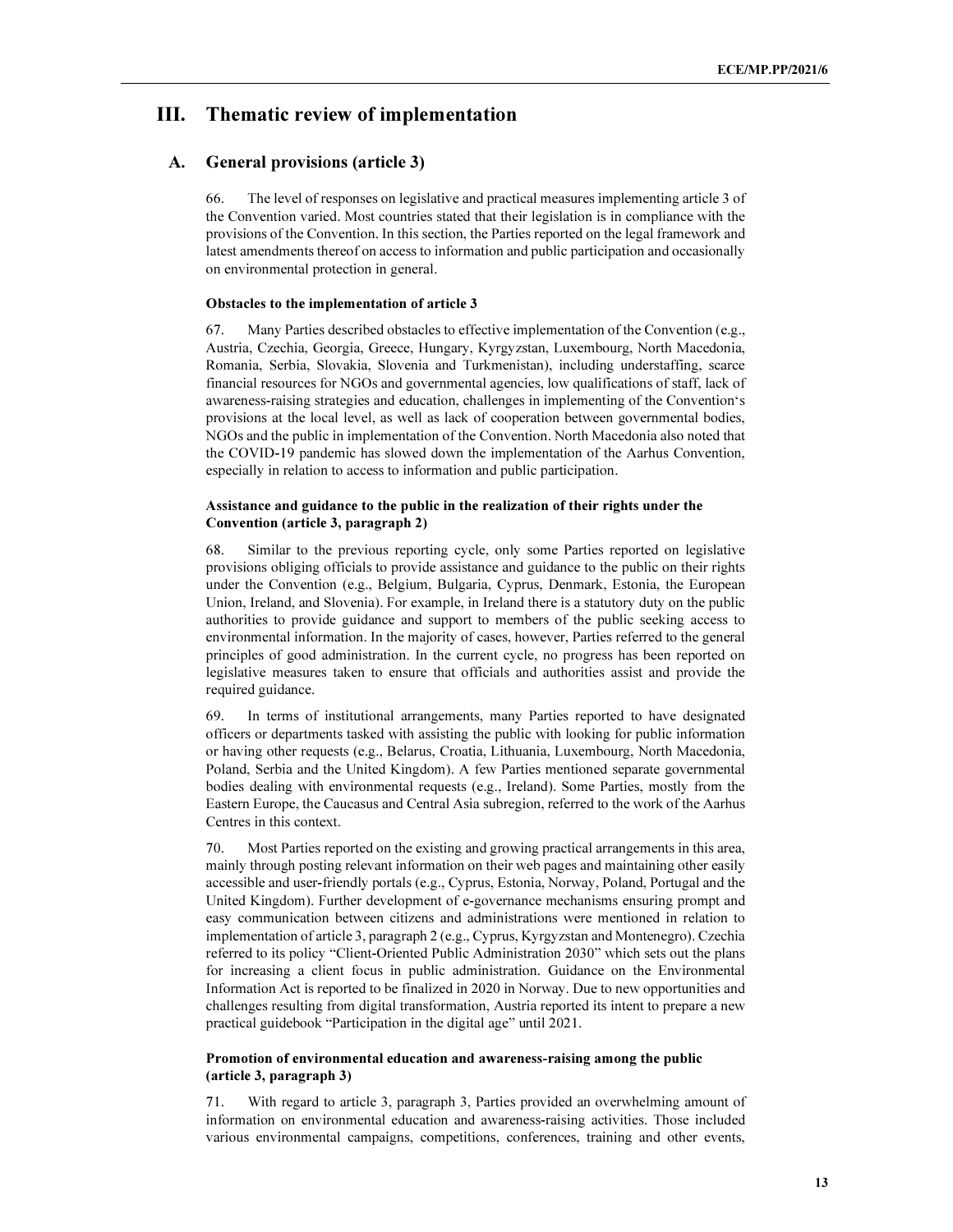development of online tools and resources, publication and distribution of newsletters, journals and other printed materials. Numerous programmes and projects were carried out to "green" the curriculum of educational institutions of various levels, and to promote the Sustainable Development Goals. Environmental education and awareness raising on climate change was particularly mentioned in the current reporting cycle.

72. NGOs, as in the previous reporting cycles, continued to be active in conducting educational and awareness-raising campaigns in the majority of Parties. NGOs received some funding from environmental funds of state budgets and various international organisations for their awareness-raising and educational activities. The European Union reported on supporting NGOs active in environmental education.

## Recognition and support for associations, organisations or groups promoting environmental protection (article 3, paragraph 4)

73. Regarding the implementation of article 3, paragraph 4, on measures taken to ensure that there is appropriate recognition of and support to associations, organisations or groups promoting environmental protection, Parties from all subregions continue to simplify and speed up procedures for NGO registration. For example, the possibility to electronically register legal persons, including NGOs, was mentioned by e.g., Armenia, Estonia, Hungary and Lithuania. Some Parties register NGOs free of charge (e.g., Cyprus) or for a moderate price (approximately 26 Euro in Georgia).

74. It is worth mentioning that while some Parties do not require NGOs to officially register (e.g., Cyprus (unless they wish to acquire a corporate personality), the United Kingdom), other note that public associations that have not been officially registered are not allowed to operate (e.g., Belarus).

75. Many Parties reported on their established practice of regularly including NGOs in environmental decision-making bodies, working groups, official coordination meetings and round tables with ministries of environment (e.g., Albania, Austria, Bulgaria, Cyprus, Denmark, the European Union, Estonia, France, Hungary, Latvia, Norway and the United Kingdom). Several countries reported that bodies such as public/consultative/advisory councils were specifically established to promote governmental cooperation with NGO's and are fully operating (e.g., Bulgaria, Czechia, Ireland, Kazakhstan, Kyrgyzstan, Latvia, North Macedonia, Poland and Spain). NGOs in Poland have the right to elect their representatives to the supervisory boards of the national and local Funds for Environmental Protection and Water Management which handle money from environmental charges, administrative fines, and the relevant European Union funds.

76. Similar to the previous reporting period, mainly European Union member States continued supporting NGOs financially in different forms and amounts. The majority of the reporting Parties provide financial support to NGOs under different grant schemes (e.g., Austria, Belgium, Bosnia and Herzegovina, Croatia, Czechia, Denmark, the European Union Estonia, Finland, France, Germany, Greece, Hungary, Ireland, Latvia, Montenegro, North Macedonia, Norway, Poland, Serbia, Slovenia, Spain, Switzerland and the United Kingdom). Some Parties also indirectly support environmental associations or groups by reducing rent payments, granting subsidies or tax exemptions (e.g., Belarus, Belgium, Kazakhstan and the United Kingdom). Luxembourg reported on its plans to extend guarantees enjoyed by national NGOs to foreign associations.

#### Promotion of the application of the principles of the Convention in international environmental decision-making processes (article 3, paragraph 7)

77. With regard to the implementation of article 3, paragraph 7, on the promotion of the principles of the Convention at the international level, Parties reported on their practice of public participation and consultation as regards decision-making in the international context. While Denmark and Latvia amended their legislation to involve NGOs when forming the national position on international matters, no formal procedure was established for involving the public at the national level in the negotiations taking place at the international level in most of the reporting Parties.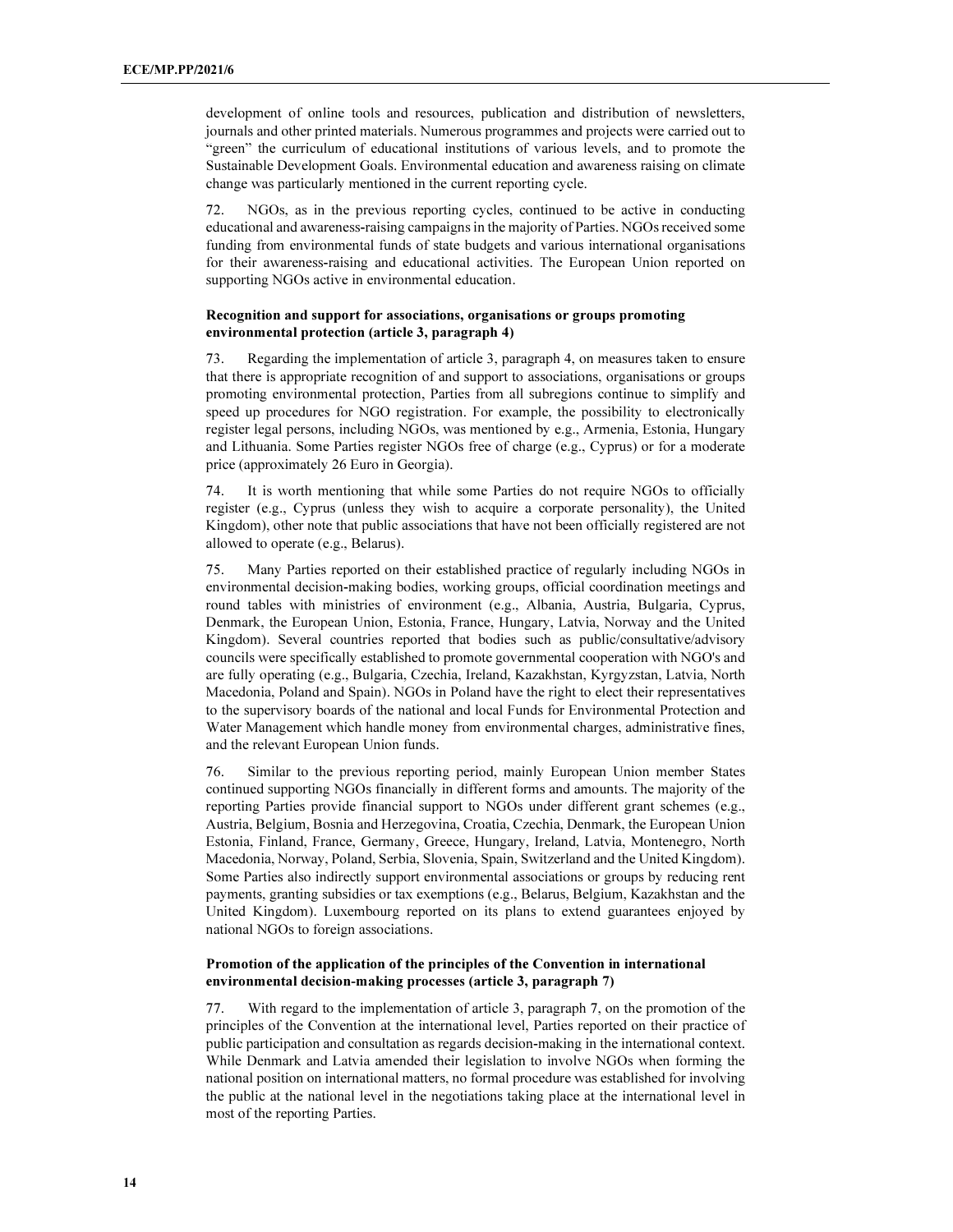78. Nevertheless, practice of public involvement in international decision-making is reported to have developed during the current reporting cycle. An increased number of Parties compared to the previous reporting cycle (half of the reporting Parties in 2017 and the majority of the reporting Parties in 2021) referred to the established practice of including NGO representatives in official delegations to some key international negotiations. Those Parties also reported that they provide the public with the possibility to draft or comment on the official positions in international negotiations concerning the environment. Many countries provide information on ministerial and other related websites or indicate where specific information relevant to international decision-making is available or provide information upon request. In Denmark, the national consultative process between the administration and the NGOs continues in the interim period between the international meetings on an ad hoc basis and in different forums. In Finland, environmental NGO representatives may receive travel grants for participation in international forums as part of the official Finnish delegation. In Switzerland, one representative of each stakeholder group (NGOs, academy, private sector) is included in the country's official delegation to environmental conferences.

79. More Parties compared to the previous report made references to the Almaty Guidelines on Promoting the Application of the Principles of the Aarhus Convention in International Forums<sup>15</sup> (e.g., Austria, Bulgaria, Germany and Norway). Georgia reported on translating the Almaty Guidelines into its national language.

#### Prohibition of penalization, prosecution and harassment (article 3, paragraph 8)

As before, all reporting Parties stated in their reports that their legislation ensured the principles of non-discrimination, equality before the law as well as protection against penalization, prosecution or harassment of persons exercising their rights under the Convention. Germany reported the establishment of a whistleblower protection mechanism by transposing the European Union Whistleblower Directive into German law (in force since late 2019). This mechanism establishes minimum standards providing for the protection of persons reporting or exposing breaches of European Union law (including environmental law) in their professional setting. Legal frameworks for the protection of whistleblowers were also reported by France, Slovenia, and Serbia.

81. Practice on the issue of penalization, prosecution and harassment of environmental defenders varies significantly among the Parties. While some Parties clearly state that any persecution or harassment of persons exercising their rights under the Convention itself has to be persecuted by the criminal justice authorities (e.g., the European Union, Luxembourg), others provide examples of cases of persecution of persons or NGOs for exercising their participatory rights. For instance, Hungary reported a number of cases initiated by developers claiming damage to their reputation and financial damages in libel cases. No financial damages, however, have been awarded in these cases. In Hungary, environmental NGOs also noted that some of them have been under constant pressure for years, making their operation difficult and in many cases impossible. In Estonia, one NGO reported cases where local communities wishing to influence environmental decisions and participate in processes related to forest management were obstructed by local governments and treated with exclusion or disrespect. Kazakhstan reported a number of cases of harassment happening over the reporting period; for example, beatings and other forms of harassment of journalists and environmental activists were noted in connection with concerns raised related to air emissions and disposal of waste.

## B. Access to information upon request (article 4)

#### General provisions (article 4)

ı

82. Similar to the previous reporting cycle, in the present cycle the majority of Parties reported an absence of major legislative changes implementing article 4 of the Aarhus

<sup>&</sup>lt;sup>15</sup> See ECE/MP.PP/2005/2/Add.5, available from https://unece.org/fileadmin/DAM/env/documents/2005/pp/ece/ece.mp.pp.2005.2.add.5.e.pdf.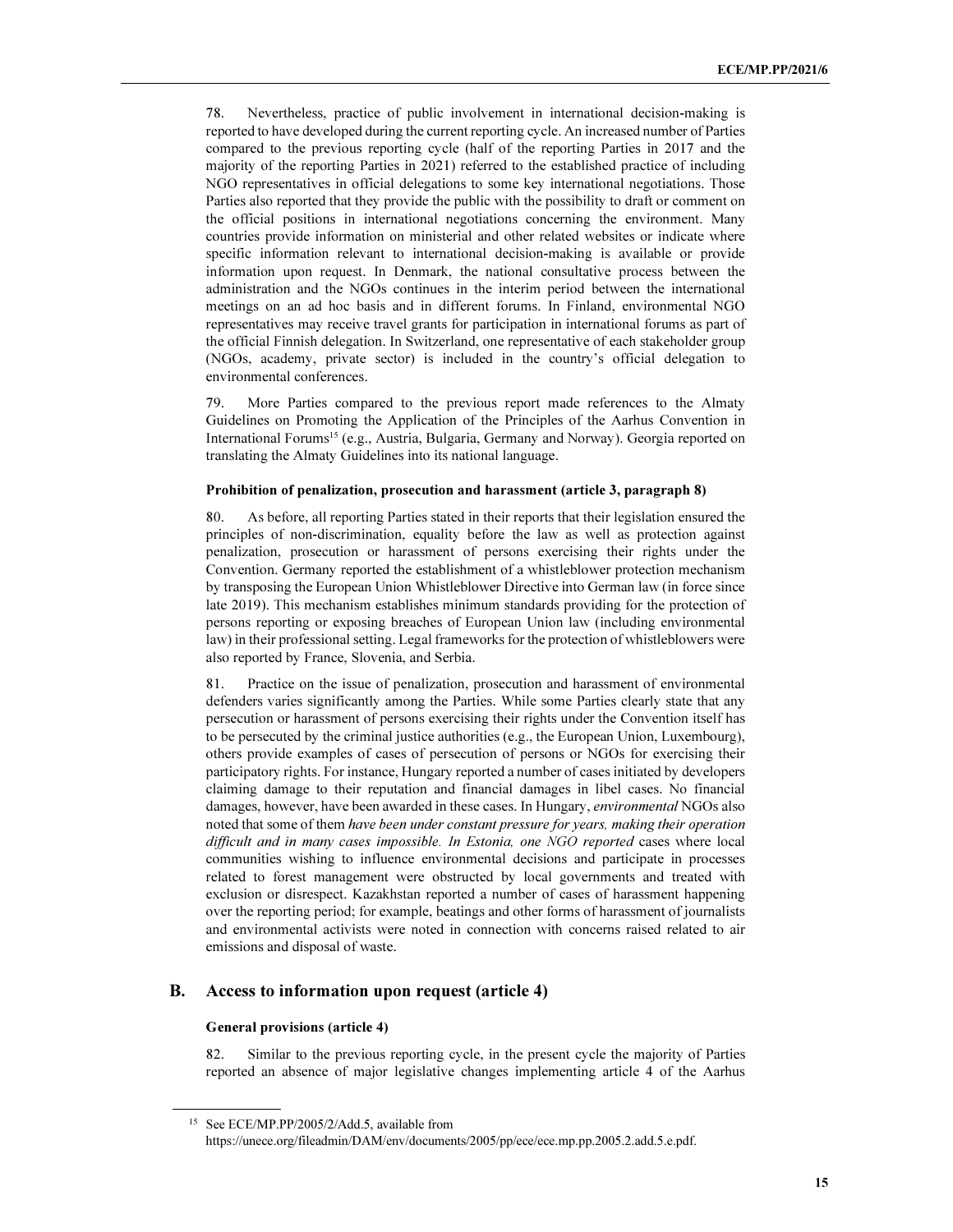Convention during the reporting period. Parties continued the application of existing national laws and regulations, which are reported to be in line with the provisions of article 4. In order to secure the right of the public to access information, including environmental information, Parties from the European Union, Iceland, Norway, Switzerland and United Kingdom and the South-Eastern Europe subregions also referred to independent bodies established during previous reporting cycles and their efforts to improve the effectiveness of their work.

83. A few Parties mentioned legislative changes or practical arrangements aimed at reuse of public sector information<sup>16</sup> (e.g., Croatia, Greece, Ireland, Montenegro, Norway, Portugal, Slovenia and Spain).

#### Obstacles to the implementation of article 4

84. While many Parties mention no obstacles in implementing article 4 of the Aarhus Convention, others identify problems faced by public authorities when considering requests for environmental information. Parties referred to difficulties in distinguishing between environmental and non-environmental information and applying the appropriate procedure for handling public requests in line with provisions on access to environmental information or with general provisions on disclosure of public/official documents (e.g., Belgium, Czechia, Greece, Switzerland and the United Kingdom). Considering this context, ensuring both the public's rights to environmental information and rights related to commercial and industrial secrets, confidentiality of statistical information and personal data, intellectual property and copyright continue to present a challenge in many countries (e.g., Belarus, Belgium, the European Union, France, Kazakhstan, Luxembourg, Romania, Serbia, Spain and Switzerland). Parties from different subregions mentioned financial constraints in this regard (e.g., Luxembourg, North Macedonia). Many Parties noted delays and missed deadlines in the provision of requested information, and/or the provision of incomplete information (e.g., Armenia, Greece, Lithuania, Montenegro, Poland and Serbia). The COVID-19 pandemic was mentioned as a particular challenge in relation to access to information (e.g., Germany, Hungary). A few Parties also noted "fictitious decisions" (i.e., absence of any response from the public authority after the expiration of the reply period), or refusal decisions with no reasoning, or the absence of formal decisions on the refusal to provide information as well as difficulties in challenging these decisions and gaining access to the information requested even after judicial consideration (e.g., Armenia, Czechia, Poland and Slovakia).

## Provision of environmental information upon request without an interest having to be stated and in the form requested (article 4, paragraph 1)

85. Regarding article 4, paragraph 1 (a), nearly all reporting Parties indicated they had legislative provisions in place explicitly stipulating that the person requesting the information did not need to state an interest. In Norway, even anonymous requests can be made. Nonetheless, cases of public authorities requiring an explanation of why information is requested were mentioned by a few Parties (e.g., Estonia, Greece).

86. With regard to article 4, paragraph 1 (b), the majority of the reporting Parties indicated that under national laws information was provided in the form requested if it already existed or if it was reasonable to provide it in that form. Parties mentioned that they could provide information in another format than the one requested, if provision in another form is justified (e.g., it was already available in that format or if another format would be more reasonable). Many Parties noted that when public authorities provide information in a form or format other than the one requested, it must justify the reasons. Several Parties reported that if the request did not specify in which form the information should be provided by the public authority, the authority would provide it in the form of the information request (e.g., paper or electronic) (e.g., Croatia, Lithuania). In Slovakia, if the requested information is not available in the form

<sup>&</sup>lt;sup>16</sup> In accordance with Directive 2003/98/EC of the European Parliament and of the Council of 17 November 2003 on the reuse of public sector information (as amended by Directive 2013/37/EU) "reuse" means the use by persons or legal entities of documents held by public sector bodies, for commercial or non-commercial purposes other than the initial purpose within the public task for which the documents were produced, 2003 O.J. (L 345), p. 94.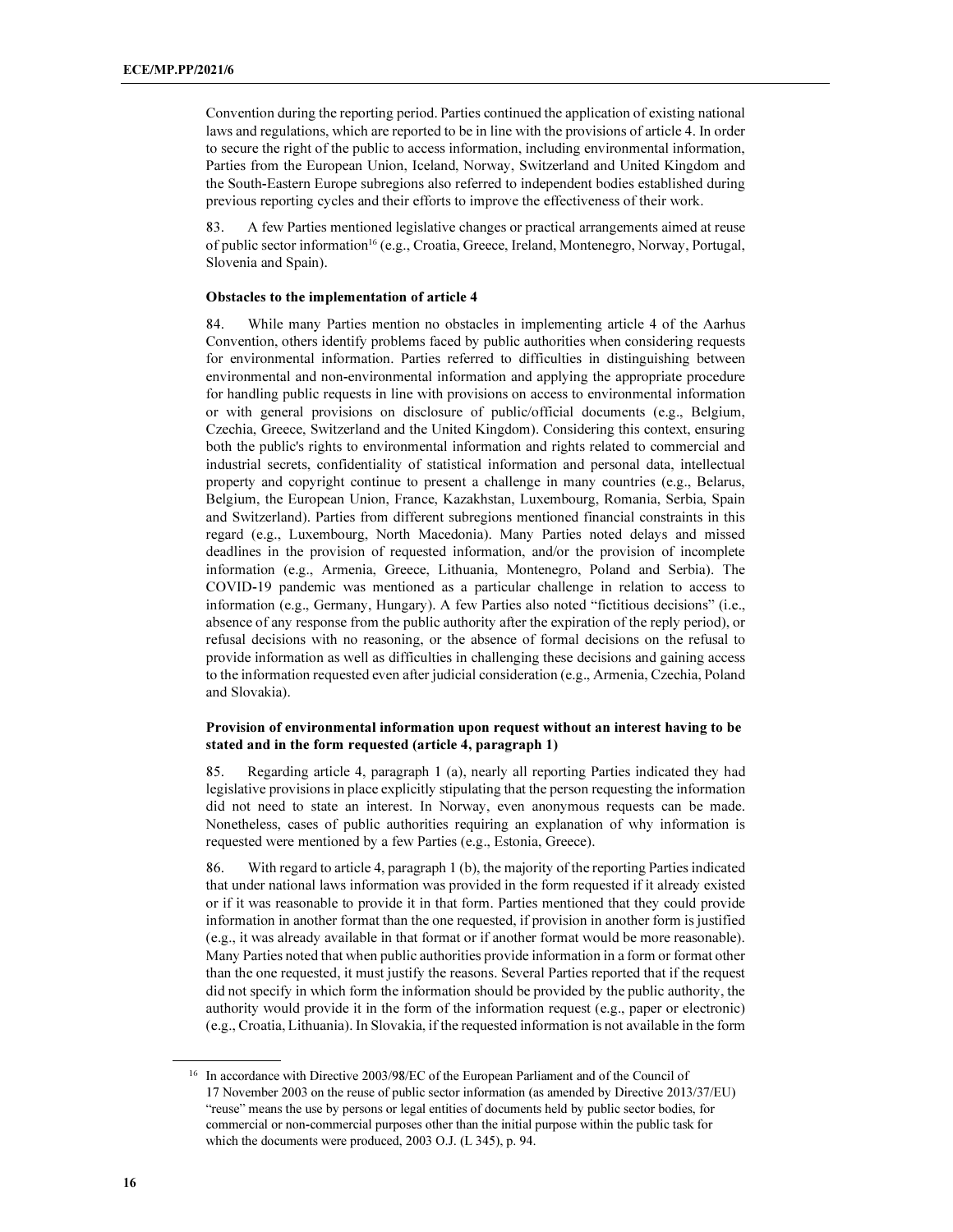requested, the responsible official must agree with the applicant on the way of accessing the information. Without prejudice to article 4, paragraph 1 (b) of the Convention, electronic data transfer is preferred in Austria. As a matter of obstacle Switzerland reported cases in which cantons deny access to documents in electronic form, meaning that NGOs have to travel to remote locations and make photocopies of voluminous documents.

#### Timeline for the provision of information (article 4, paragraph 2)

87. With regard to article 4, paragraph 2, the timeliness for provision of a response to the applicant and extension of the time for response by Parties varied. Many Parties (e.g., Belgium, Bulgaria, Denmark, Estonia, the European Union, Finland, Georgia, Ireland, Latvia, Luxembourg, North Macedonia, Norway and Romania) mentioned the legal rules obliging public authorities to provide environmental information as soon as possible or promptly. Many Parties give a time range for responding to requests as soon as possible but not later than a certain number of days (e.g., Belgium, Luxembourg and Romania). Slovakia fixed the response time to eight business days, Belarus and Portugal to ten business days. Bosnia and Herzegovina, Belgium, Croatia, the European Union, Kyrgyzstan, Lithuania, Montenegro and Serbia allow fifteen days for reply, Slovenia and Switzerland twenty days. In Albania, Austria, Cyprus, Czechia, Denmark, France, Germany, Luxembourg, North Macedonia, Poland and Romania the information should be provided no later than one month from receipt of the request. If a request for information is submitted electronically, it should be considered within three working days in Kyrgyzstan. In Poland, if the requesting data is included in publicly accessible lists, environmental information shall be made available without delay, but no later than three days after the request.

88. In many countries, an extension of up to two months after the request for access is made is allowed based on the volume and complexity of the information requested. Some Parties mentioned deadlines for a refusal to provide information $17$  or for notification of the extension of the deadline (e.g., Belarus, the European Union and Kyrgyzstan).

89. Luxembourg reported difficulties in providing environmental information within the required deadlines. The COVID-19 pandemic was reported to be an obstacle in complying with deadlines (e.g., Germany) and in some cases as a basis for introduction of a derogation from the established timeframes (e.g., Hungary prolonged the deadlines for replying to information requests beyond the Aarhus Convention and the existing European Union legislation timeframes).

## Grounds for refusal of a request for environmental information (article 4, paragraphs 3 and 4)

90. An information request can be partially denied or refused by authorities only in accordance with the grounds stated under article 4, paragraphs 3 and 4. Parties reported a number of exemptions from information requests, which are more or less the same in the legislation of the majority of the reporting Parties: protection of State secrets and business and company secrets; confidentiality of personal data; international relations; maintenance of public safety; and protection of environmental areas, such as the habitat of rare animal species. It is worth mentioning that in nearly all reporting countries, information on emissions and other impacts on the environment and environmental protection measures could not be classified as commercial and industrial information.

91. Some Parties mentioned further development of legislation and practice related to information with limited access. Hungary introduced regulations on trade secrets. Germany mentioned jurisprudence interpreting commercial and industrial secrets. Improving legal framework for identification and handling of various types of information with limited access was reported by Belarus and Kyrgyzstan.

92. Practical application of the exemptions, however, remain a challenge in many countries. Switzerland noted cases when public authorities extensively invoked the exceptions. Kazakhstan, Kyrgyzstan and Slovenia reported on legal provisions restricting access to statistical data that allows identification of the respondent (e.g., polluter) and the

<sup>&</sup>lt;sup>17</sup> Please note that this issue is also relevant for the section on implementation of article 4, paragraph 7.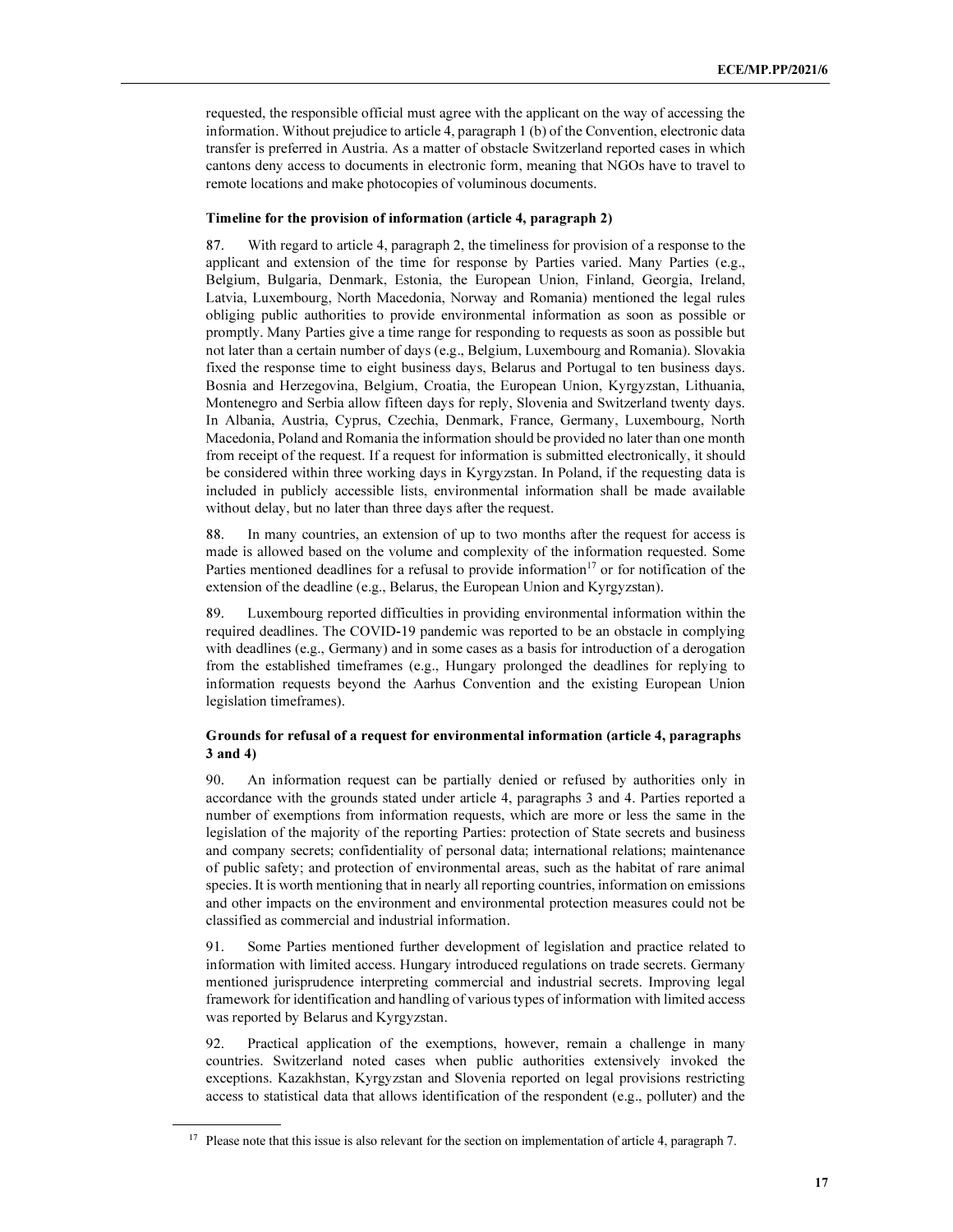primary data related to a particular respondent. On the other hand, Latvia mentioned that its legislation provides that requirements on non-disclosure of individual statistical data are not applicable to information on emissions into the environment, environmental quality, environmental protection measures and use of natural resources.

3. Although the majority of reporting Parties mentioned the application of the public interest test by officials on a case-by-case basis to allow disclosure of restricted information in case of an overriding public interest, some noted that the "public interest test" has not been introduced into their legislation (e.g., Belarus).

94. Many Parties (e.g., Albania, Bulgaria, Denmark, the European Union, Ireland, Kyrgyzstan, Latvia, Montenegro, Norway, and Portugal) require officials to provide assistance to the applicant if there is a lack of clarity about the requested information, so that the applicant can reformulate the request in a more precise manner.

## Information requests submitted to an authority, which does not hold the requested environmental information (article 4, paragraph 5)

95. With respect to article 4, paragraph 5, most reporting Parties have measures in place to ensure that a public authority that does not hold the requested environmental information takes the necessary action to assist access to such information by either requesting such information from its holder, forwarding the request to the appropriate holder or notifying the applicant about the appropriate holder of such information. In some countries, the time frame for forwarding the request to the appropriate holder of information and notification of the applicant about it is three days (e.g., Kazakhstan, Slovenia), in others it is five days (e.g., Belarus, Lithuania, Slovakia), seven days (e.g., Latvia), eight days (e.g., Croatia), up to 14 to 15 days (e.g., Bulgaria, Poland, Romania) or "immediately" (e.g., Luxembourg, Portugal), "as quickly as possible" (e.g., Denmark) and "without delay" (e.g., Belgium, Germany, Montenegro and Norway).

## Ensuring access to non-confidential environmental information forming part of requested environmental information deemed confidential (article 4, paragraph 6)

96. Regarding implementation of article 4, paragraph 6, half of the reporting Parties cited measures taken to ensure that if information is exempted from disclosure (article 4, paragraphs 3 (c) and 4), the protected information can be filtered out and the remaining information can be made available to the requester. Poland reported a recent amendment (2017) on the separation of information subject to exclusion and the provision of the remaining information. In Slovakia, the discussion on disclosure of information developed for the process of permitting nuclear installations and is developing towards individual assessment of each request and provision of environmental information upon removal of the sensitive information.

#### Refusal of a request (article 4, paragraph 7)

97. All reporting Parties indicated that, with respect to article 4, paragraph 7, relevant measures are taken to ensure that refusals meet the time limits set by the Convention and shall be substantiated and provided in written form. For example, in Serbia, legislation requires the public authority refusing access to information to pass without delay, and within 15 days of receipt of the request at the latest, a decision rejecting the request and provide rationale for such decision in writing and shall furthermore be required to notify the applicant of the available relief against such a decision. Following the decision of the Meeting of the Parties on its compliance, Austria reported legislative amendments regarding the issuance of a formal negative or partly negative decision in response to a public request for information.

## Charges for supplying information (article 4, paragraph 8)

98. With regard to article 4, paragraph 8, all reporting Parties stated that relevant measures were taken to ensure that their legislation and practice meet the Convention's requirements on charges for supplying information. Many reporting Parties mentioned the normative acts regulating the amount of a fee to be paid by the applicant. These normative acts vary – from laws to governmental decisions to the decisions of the Ministry of Finance and other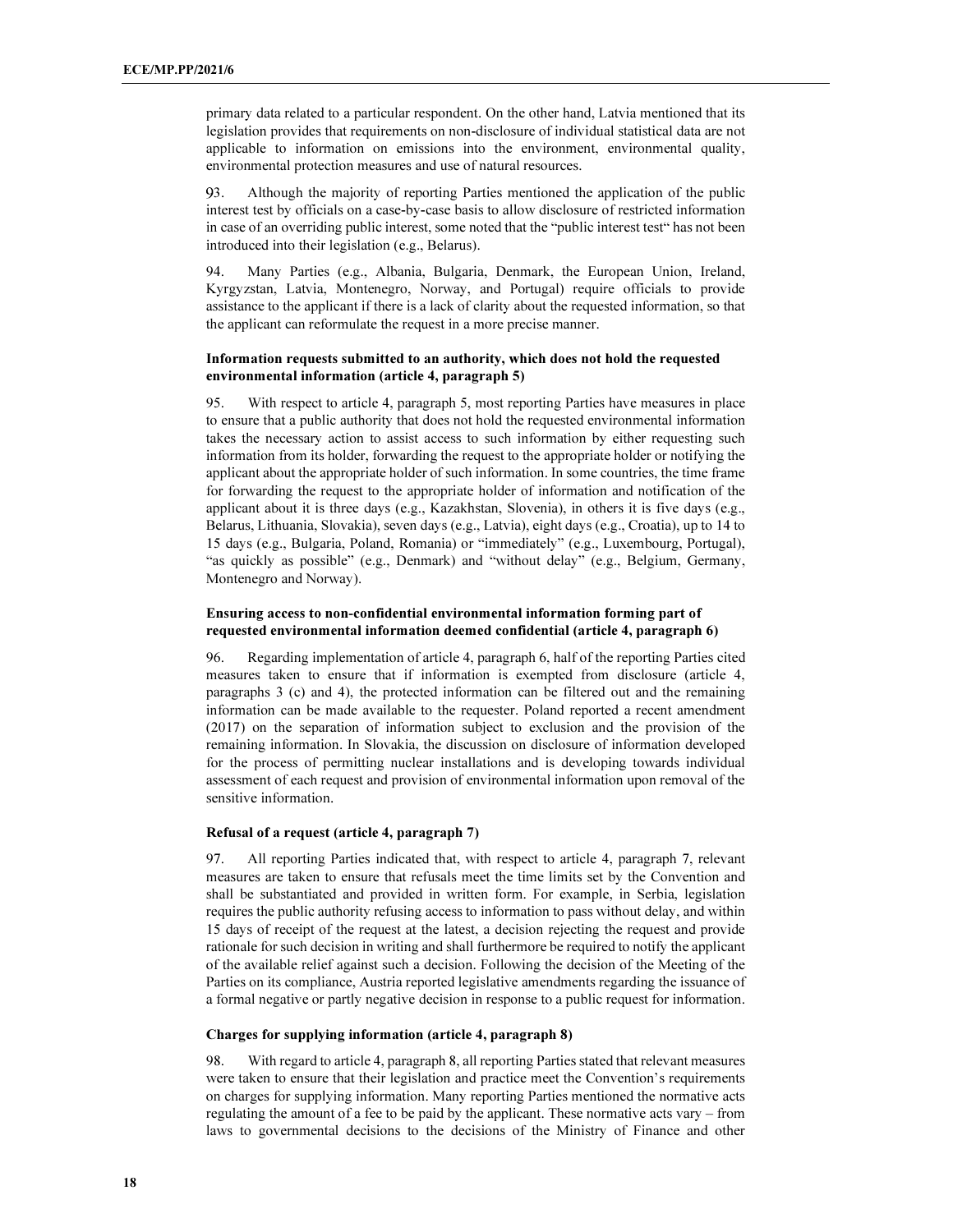respective ministries. Overall, only actual copying or mailing expenses may be charged (e.g., North Macedonia). These charges must not exceed a reasonable amount for the public and payment practices should be congruent. Information provided in electronic form is mainly free (e.g., Luxembourg).

99. Belarus reported that general environmental information is provided free of charge, however costs for specialized environmental information are charged, yet they shall not exceed reasonable costs of collecting, processing and analysing of the requested information. Czechia and Hungary allow charges for the labour costs involved in fulfilling the request if a disproportionate amount of labour is needed or an extraordinary search or compilation of information needs to be performed. Switzerland reported an obstacle in still in force legal acts that request fees for access to environmental data, in particular historical hydrological data. In Cyprus, the provision of certain geographic information system data and the reproduction of maps may be subject to a charge. Austria guarantees free of charge access to public registers or lists and the on-site access to the requested information, but it is allowed to charge purchase prices or protective charges for publications. Portuguese legislation provides a 50 per cent reduction on charges for access to environmental information for environmental NGOs. In Serbia, the law provides for the exemptions from fees in cases when the requested information relates to a threat to, or protection of, public health and the environment. Slovenian authorities may not charge for costs exceeding 20 Euros to supply information. Some Parties also mentioned rules on possible exemptions from payment for low income and disadvantaged persons.

100. A few reporting Parties mentioned the number of pages that could be supplied for free, ranging from two pages (e.g., Spain) to five pages (e.g., Kyrgyzstan), to up to 20 pages (e.g., Estonia, the European Union, and Latvia).

## C. Collection and dissemination of environmental information (article 5)

#### General provisions (article 5)

ı

101. Similar to the previous reporting period, almost all reporting Parties referred to the numerous legal norms regulating the collection and dissemination of environmental information in different areas by various means and by different public authorities, NGOs and organisations. While Parties from the European Union, Iceland, Norway, Switzerland and United Kingdom subregion have developed detailed legislative provisions to transpose the European Union directives and regulations in previous reporting cycles, Parties from the South-Eastern Europe subregion continued with the adoption of relevant legislation to improve implementation of article 5 during the current reporting cycle. Although the majority of countries in Eastern Europe, the Caucasus and Central Asia reported that their own legislation to implement the main provisions of article 5 were already in place, some of them continued efforts to improve relevant legal framework.

102. The majority of Parties from all subregions mentioned the development and improvement of a large variety of environmental informational systems and portals. Parties from the European Union, Iceland, Norway, Switzerland and United Kingdom subregion reported on their practice of operating geoportal databases in accordance with the INSPIRE Directive.<sup>18</sup> A number of Parties reported on their active participation in Shared Environmental Information System (e.g., Austria, Bulgaria, the European Union and Georgia).

103. Countries in the Eastern Europe, the Caucasus and Central Asia and South-Eastern Europe subregions also provided information about continuing their efforts and successes in using and making available environmental information through the Aarhus Centres' web portals and through the development of electronic tools, websites and web resources. Despite

<sup>&</sup>lt;sup>18</sup> Directive 2007/2/EC of the European Parliament and of the Council of 14 March 2007 establishing an Infrastructure for Spatial Information in the European Community (INSPIRE), 2007 O.J. (L 108), p. 1–14.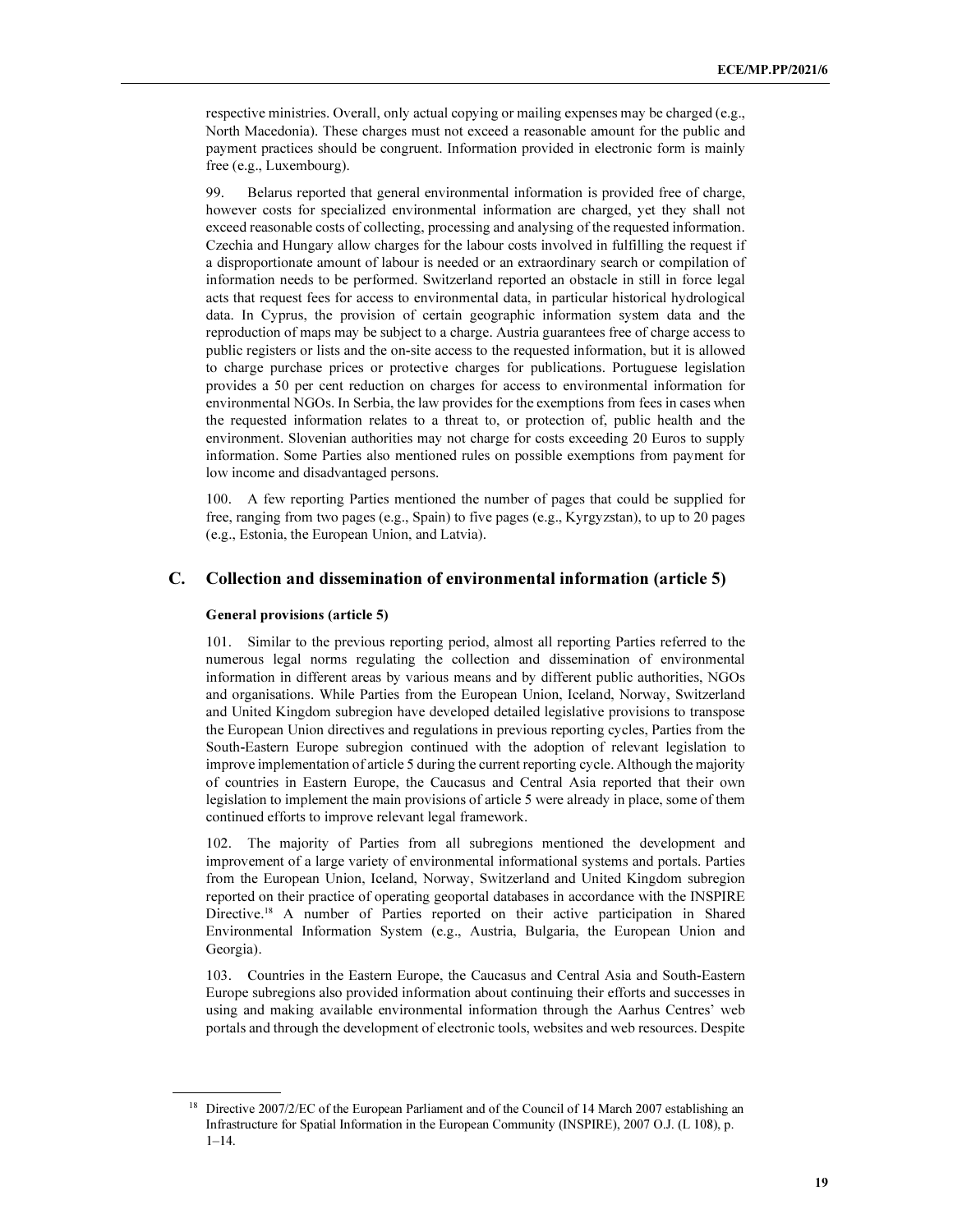all these efforts, half of the reporting Parties in the subregions note that implementation of Article 5 in practice is still rather weak (e.g., Armenia, Kyrgyzstan).

#### Obstacles to the implementation of article 5

104. Most Parties of the European Union, Iceland, Norway, Switzerland and United Kingdom and the South-Eastern Europe subregions reported that they have encountered no major obstacles to the implementation of article 5. However, some problems were mentioned, including: lack of a unified environmental information system, lack of interoperability and interconnection of data within available databases, fragmentation and incompleteness of data, the need for regular updating of environmental information (e.g., Czechia, the European Union, France, Luxembourg, Montenegro, North Macedonia and Portugal), as well as lack of an appropriate software that enables entry, processing and analysis of data (e.g., Montenegro), and low level of compliance by operators with the reporting requirements (e.g., Romania).

105. Administration-related problems encountered by public authorities concerning the implementation of article 5 varied: from a lack of funding, qualified staff and necessary technical capacities and technologies to deficits in the coordination between the different agencies that collected or held environmental information (e.g., Belgium, Greece, North Macedonia, Slovakia and Spain).

106. Problems with implementation reported by some countries of Eastern Europe, the Caucasus and Central Asia include lack of awareness among government officials of their duties under the Convention, the absence of a unified environmental information database (e.g., Armenia, Belarus, Georgia) and lack of integrated monitoring systems and reliable data (e.g., Georgia, Kyrgyzstan).

### Possession, updating and dissemination of information by public authorities (article 5, paragraph 1)

107. The majority of Parties listed the legislative provisions on the duties of public authorities that are involved in environmental monitoring, environmental protection, environmental permitting and control to collect, update and disseminate the information to the public and to other public authorities. For example, administrative authorities in Poland are obliged by law to carry out monitoring studies, to share and to publish information about the environment and its protection, free of charge. A few Parties mentioned the key role of the ministries of environment (or environmental agencies) in coordinating collection of such data and in managing national databases of environmental information.

108. The flow of information to public authorities, as reported by a few Parties (e.g., Bosnia and Herzegovina, Cyprus, Czechia, Hungary, Latvia, Lithuania, Montenegro, North Macedonia, Poland and Switzerland) is ensured by the reporting obligations of polluters, permit holders and other entities involved in environmental monitoring and data collection from autonomous monitoring stations, the data of controlling bodies, etc.

109. With regard to the implementation of article 5, paragraph 1 (c), all Parties reported to have obligatory emergency information systems in place, which are based on special regulatory requirements, including obligations for owners of facilities to disclose information on possible hazards. Rules on immediate dissemination of the emergency information are further refined by the Parties. For example, Finland reported that amendments to the Act on Emergency Warnings (2019) improve mechanisms for warning populations of dangerous incidents by requiring an external rescue plan to include information on how the population will be warned, how the population and plants in the vicinity will be informed about an accident and its impacts, and what kinds of instructions the population will be provided with.

110. The operation of the systems of identification and notification in the case of excessive air pollution and water pollution were reported by many Parties from the European Union, Iceland, Norway, Switzerland and United Kingdom subregion. A "Clean Air" tab has recently been created on the website of the Ministry of Climate and Environment in Poland as an official thematic website dedicated to air quality issues.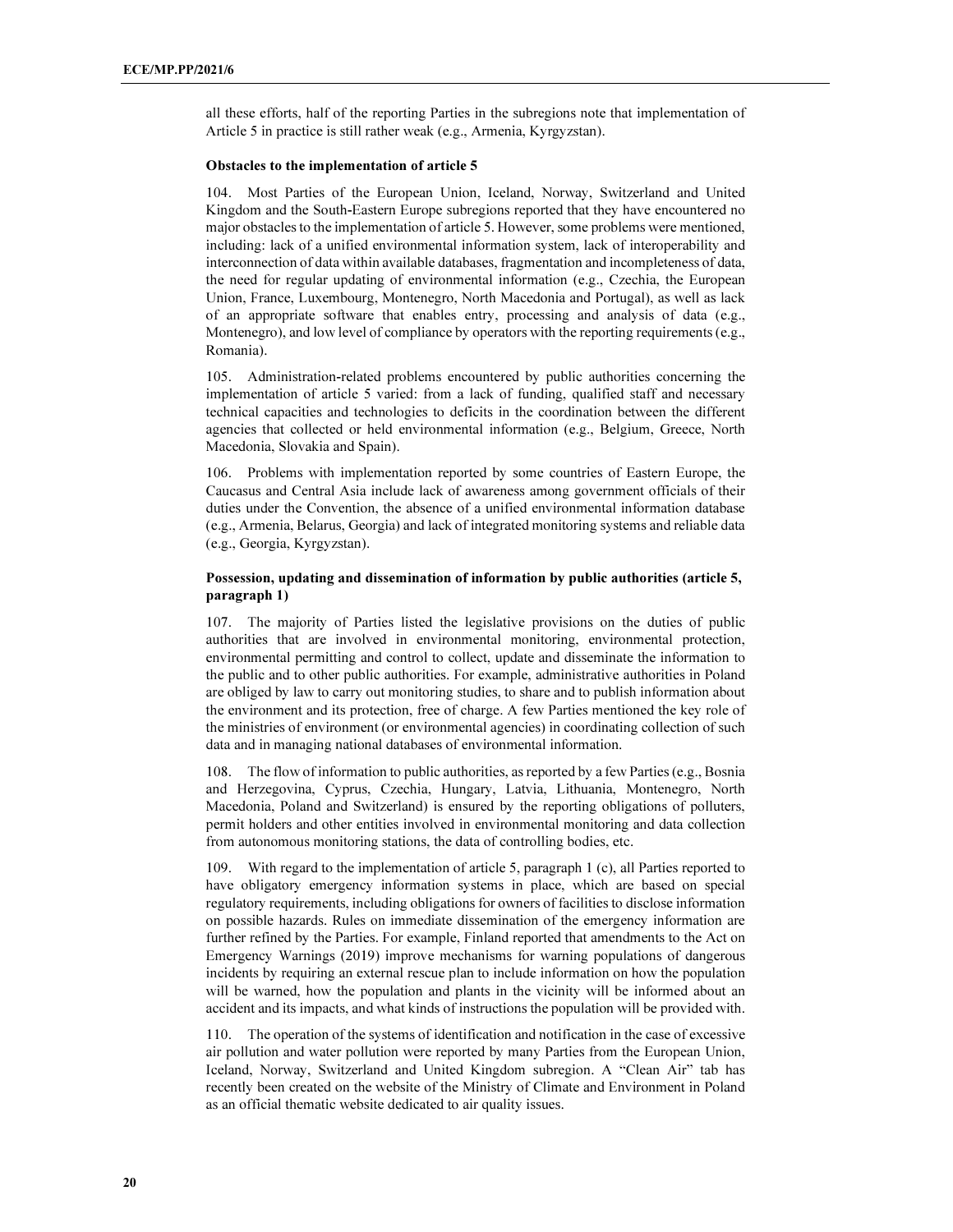## Arrangements for effective access to environmental information (article 5, paragraph 2)

111. With respect to article 5, paragraph 2, Parties reported measures to ensure that the way public authorities make environmental information available to the public is transparent and that environmental information is effectively accessible. For instance, in Ireland, the MyPlan website provides access to environmental information from 88 planning authorities in an interactive map and assists citizens in planning a decision-making process. Portugal noted that many online databases on environmental information are geo-referenced and interlinked with digital platforms for participation at national, regional and local levels. Spain mentioned the development of new applications with environmental information for mobile phones. Georgia reported development on the operation of an interactive map by the Emergency Management Agency, which shows different data on natural hazards' layers and is necessary for planning fire-rescue operations. Albania referred to the creation of Public Information Centres in all protected areas, which has brought information closer to the beneficiary public from these areas. Germany informed that due to recent legislative amendments (2020) the Party is gradually making geological data–including those gained from commercial explorations–publicly accessible via electronic tools.

#### Access to environmental information in electronic form (article 5, paragraph 3)

112. Concerning implementation of article 5, paragraph 3, Parties reported significant progress in ensuring that environmental information progressively becomes available in electronic databases that are easily accessible to the public through public telecommunication networks. Numerous effective electronic tools are being further developed in this area, e.g., electronic databases, publicly accessible governmental electronic services, websites and information portals, all of which are routinely updated and improved. Such progress is ensured through the legislative obligations of public authorities to provide certain types of environmental information on the Internet via the websites of the respective State authorities and through a general trend towards digitalisation and e-governance.

113. More than 530 online databases of environmental information are operating in Bulgaria. In addition, the open data portal of Bulgaria published 335 data sets in open, machine-readable format (soil monitoring, acidification, nitrogen dioxide, fine particular matter, benzene, carbon monoxide, ozone, etc.). The uniform Environmental and Nature Information System (ISZOP) which includes all relevant environmental information classified into 70 systems and databases is operated in Croatia.<sup>19</sup> Estonia reported on the start of development of the new Estonian Nature Information System (2020–2023) which aims to provide high-quality nature data that is more accessible to the public. In Finland, a centralized environmental service centre provides information and service in environmental matters for all, both in electronic and paper form, and by telephone and online chat. Greece reported on the operation of its national repository of environmental data, known as the Environmental Information Network and also that of other databases, web portals and registers. In Lithuania, the Ministry of Environment operated the portal of electronic services<sup>20</sup> which includes different informational systems, inventories and registers. In Norway, one important site for environmental information is Miljøstatus i Norge (State of the Environment Norway), $^{21}$ which uses data from a number of registers with the objective of providing easy access to environmental information for the public. Poland operates Ekoportal, a database on metadata on environmental information, which is currently used by over 1,500 authorities. Since 2018 public data is available in the United Kingdom through a single easy to use online access point<sup>22</sup> which brings together data published by central government, local authorities and public bodies, and links to download data files etc.

 $\overline{a}$ 

<sup>19</sup> Available from http://www.haop.hr/hr/informacijski-sustavi.

<sup>20</sup> Available from http://www.kpepis.lt.

<sup>21</sup> Available from http://www.miljostatus.no.

<sup>22</sup> Available from www.data.gov.uk.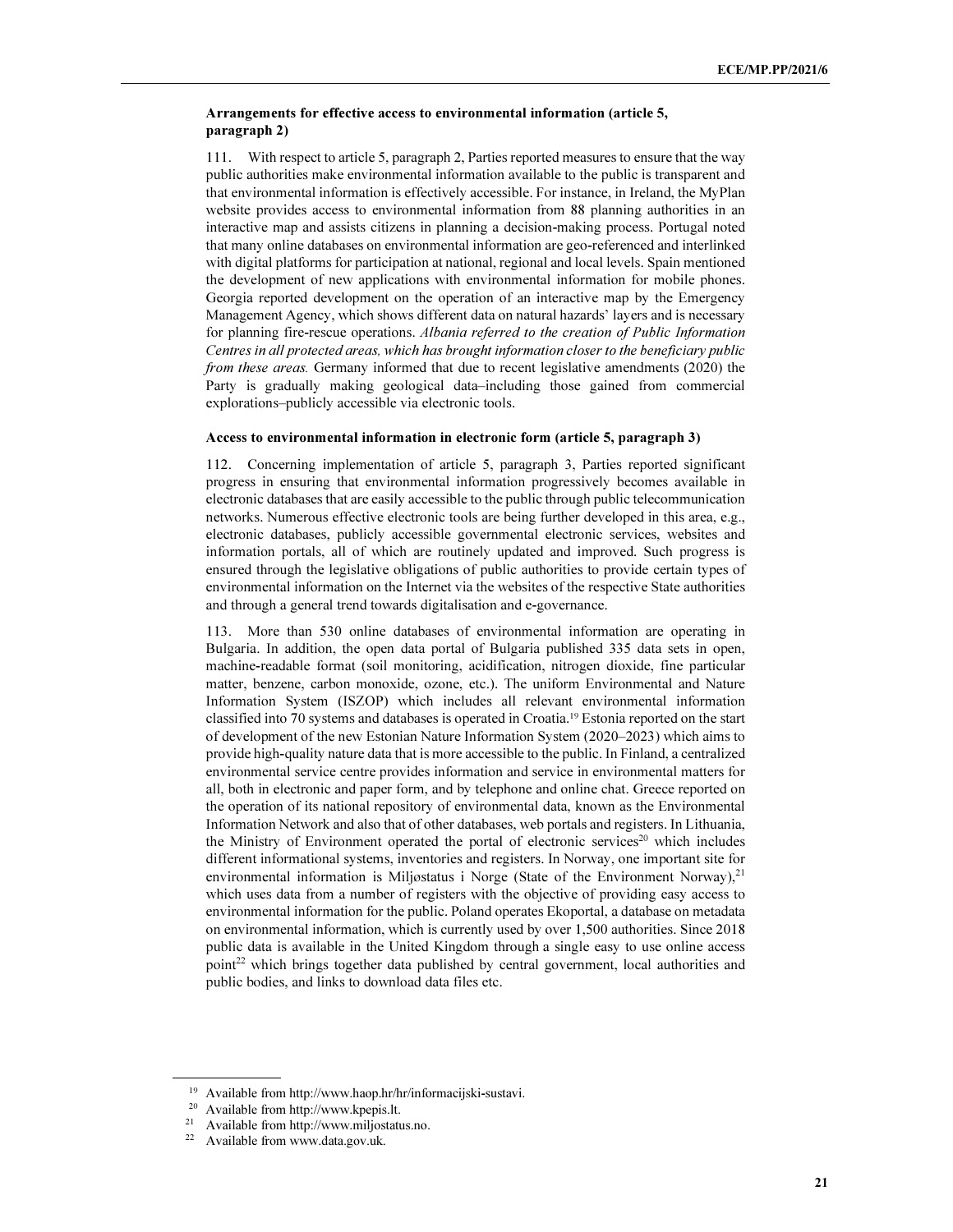## Regular publishing and dissemination of national reports on the state of the environment (article 5, paragraph 4)

114. With respect to article 5, paragraph 4, the majority of the reporting Parties stated the measures taken to prepare and publish their national reports on the websites of responsible ministries. Many Parties also mentioned publication and dissemination of paper-based national reports on the state of the environment. For example, the current Twelfth Report on the State of the Environment in Austria  $(2019)^{23}$  is available for download. Denmark submitted that in 2019 the Party replaced previously published environmental status reports every four years, and that its online reporting tool on the state of the environment in Denmark<sup>24</sup> presents 50 environmental indicators, which are continuously updated with the latest measurements and analysis.

## Dissemination of legislation and policy documents and international instruments and documents (article 5, paragraph 5)

115. In the legislation of all reporting countries there is a governmental obligation to disseminate the information referred to in article 5, paragraph 5. Parties continue to regularly disseminate information on policies and legislation mainly through websites, online databases of legislation and publication of laws and international agreements ratified by the country. Bosnia and Herzegovina noted that access to its official gazettes is not free of charge, which in the Party's opinion represents an obstacle to access to information. For this reason, the Party is making efforts to ensure that the relevant regulations, policy instruments and international treaties are made accessible on the websites of public authorities.

#### Encouraging operators to inform the public (article 5, paragraph 6)

116. With regard to article 5, paragraph 6, concerning measures taken to encourage operators whose activities have a significant impact on the environment to inform the public regularly of the environmental impact of their activities and products, most of the reporting Parties from the European Union, Iceland, Norway, Switzerland and United Kingdom subregion mentioned the operation of eco-labelling schemes and voluntary environmental management systems. In the subregion, the companies which have introduced an environmental management system pursuant to the European Eco-Audit Regulation, report on their environmentally sound and sustainable corporate management.

117. Additionally, in France, the law requires certain companies to report annually on their social and environmental management and how they take into account the social and environmental consequences of their activities. In Latvia, the law requires operators to provide the public with information on the results of monitoring defined by the permit and the impact of polluting activities on human health and environment. In Luxembourg, businesses can participate in a voluntary scheme to audit their waste management practices.

118. Parties from the Eastern Europe, the Caucasus and Central Asia subregion reported that their legislation does not encourage operators whose activities have a significant impact on the environment to inform the public or provided no information on this matter.

## Dissemination of other relevant environmental information possessed by public authorities (article 5, paragraph 7)

119. Reporting Parties from the European Union, Iceland, Norway, Switzerland and United Kingdom and South-Eastern Europe subregions provided varied answers without much detail on the measures aimed at comprehensive implementation of article 5, paragraph 7, on the dissemination of other relevant environmental information possessed by public authorities. Reporting Parties from Eastern Europe, the Caucasus and Central Asia region did not explain how they implemented their obligations arising from article 5, paragraph 7.

 $\overline{a}$ 

<sup>23</sup> Available from https://www.umweltbundesamt.at/studien-reports/umweltkontrollbericht/ukb2019.

<sup>24</sup> Available from www.miljøtilstand.nu.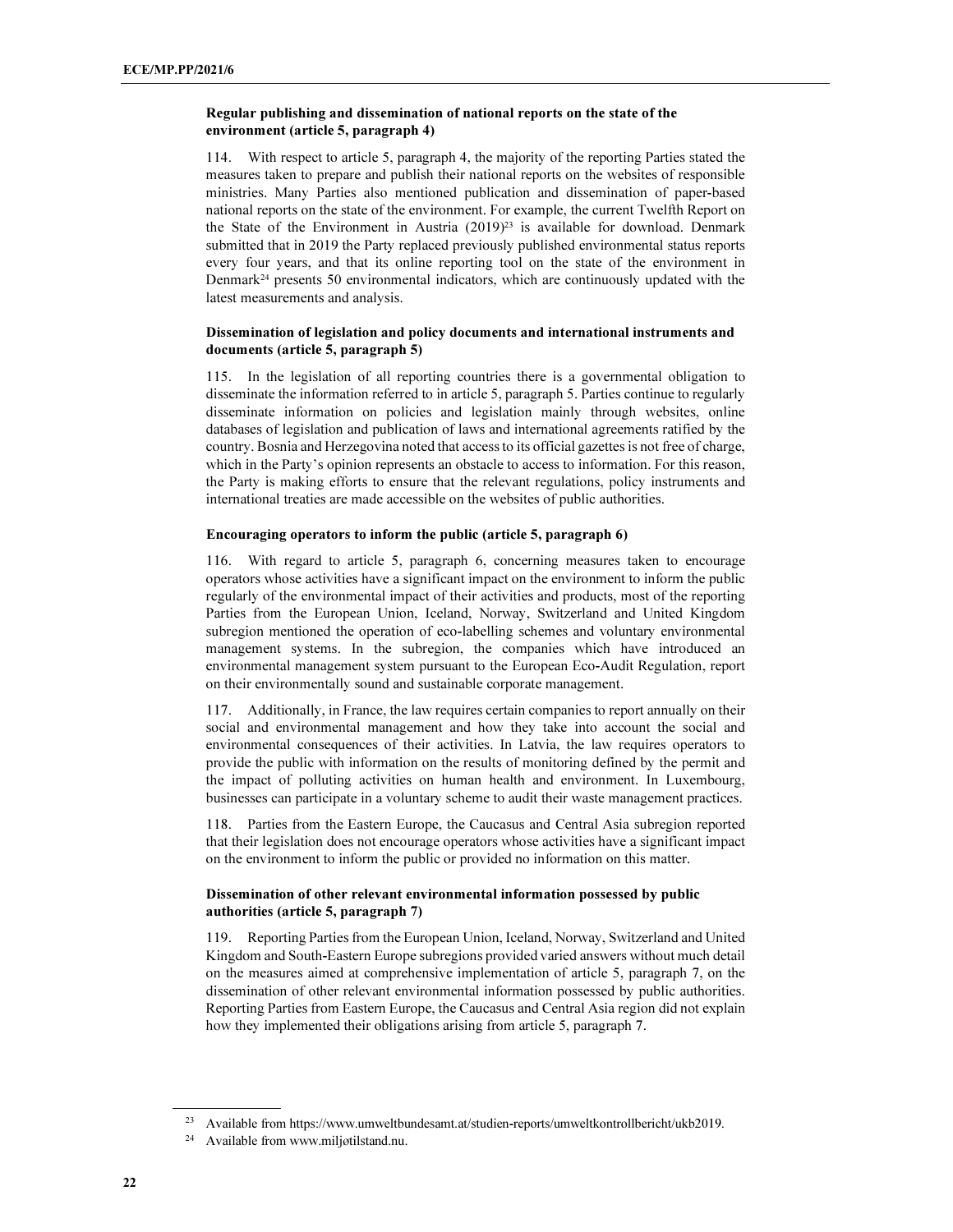#### Availability of product information (article 5, paragraph 8)

120. With respect to article 5, paragraph 8, concerning measures taken to develop mechanisms to ensure that sufficient product information is made available to the public, many reporting Parties from the European Union, Iceland, Norway, Switzerland and United Kingdom subregion mentioned the operation of eco-labelling schemes, energy labelling for electric goods, organic labelling and other national labels. For example, Portugal submitted information on a consumer website run by the General Directorate for Consumers ensuring more effective communication that makes it easier for consumers to make sound environmental choices. In France, the law requires that users are informed about the quantity of greenhouse gases emitted by the mode(s) of transport used. Parties from the South-Eastern Europe also reported on application of Eco-Management and Audit Scheme<sup>25</sup>, a voluntary environmental management system, as well as eco-labels.

121. Among the reporting Parties from Eastern Europe, the Caucasus and Central Asia subregion, only Belarus mentioned the existence of eco-labelling and eco-certification systems. In 2018, the Party reported on introduction of the principles of "green" procurement as well as amendments to the Law on Consumer Protection requiring information on goods to contain information on energy efficiency classes of goods. Kazakhstan and Kyrgyzstan mentioned requirements on labelling of products containing GMOs (see section H in chapter III below).

### Establishment of national systems of pollution inventories or registers (article 5, paragraph 9)

122. In the member States of the European Union, the regulation establishing a European Pollutant Release and Transfer Register (PRTR)<sup>26</sup> requires members to create a national register of emissions. Some Parties from the European Union reported on the operation of their national PRTR systems (e.g., Denmark, France, Germany, Hungary, Ireland, Latvia, Lithuania, Luxembourg, Portugal, Slovakia and Spain). A few reporting Parties mentioned the operation of other national registers of environmental pollution or wastes, etc. (e.g., Croatia, Czechia, Finland and Norway).

123. Two Parties from the South-Eastern Europe subregion referred to some development related to implementation of the Protocol on Pollutant Release and Transfer Registers: North Macedonia reported on maintaining a comprehensive database of national emissions and transfer of pollutants. The PRTR is reported to be annually updated, contain data on emissions of 91 pollutants in the environmental media (air, water, and soil) as well as their transfer outside the site of creation. According to the Party, PRTR portal is integrated into its wider system known as the "Macedonian Environmental Information Center" which provides public access to the respective information. Bosnia and Herzegovina reported that information from the national PRTR is released in response to individual requests submitted to the Ministry instead of being published online. In countries of Eastern Europe, the Caucasus and Central Asia, the ratification of the Protocol on PRTRs is under consideration. Kazakhstan ratified the Protocol on PRTRs in 2020; and reported on the adoption of a legal framework and actual operation of the national PRTR in its national implementation report.

124. Other Parties from the subregion mention their intent and efforts towards the ratification of the Protocol. Belarus reported legislative, institutional and other preparatory measures on establishing a national PRTR. In Georgia, measures and legislative efforts are being implemented with a view to the gradual development of a national PRTR, such as launching electronic data reporting systems on air pollution, wastes and water usage.

125. As for further information on the practical application of the provisions of article 5, some countries reported having published or updated guides to help public authorities meet their responsibilities relating to the dissemination of environmental information. A few Parties in particular from Eastern Europe, the Caucasus and Central Asia mentioned the work

<sup>25</sup> See https://ec.europa.eu/environment/emas/.

<sup>&</sup>lt;sup>26</sup> Regulation (EC) No 166/2006 of the European Parliament and of the Council of 18 January 2006 concerning the establishment of a European Pollutant Release and Transfer Register and amending Council Directives 91/689/EEC and 96/61/EC, 2016 O.J. (L 33), pp. 1–17.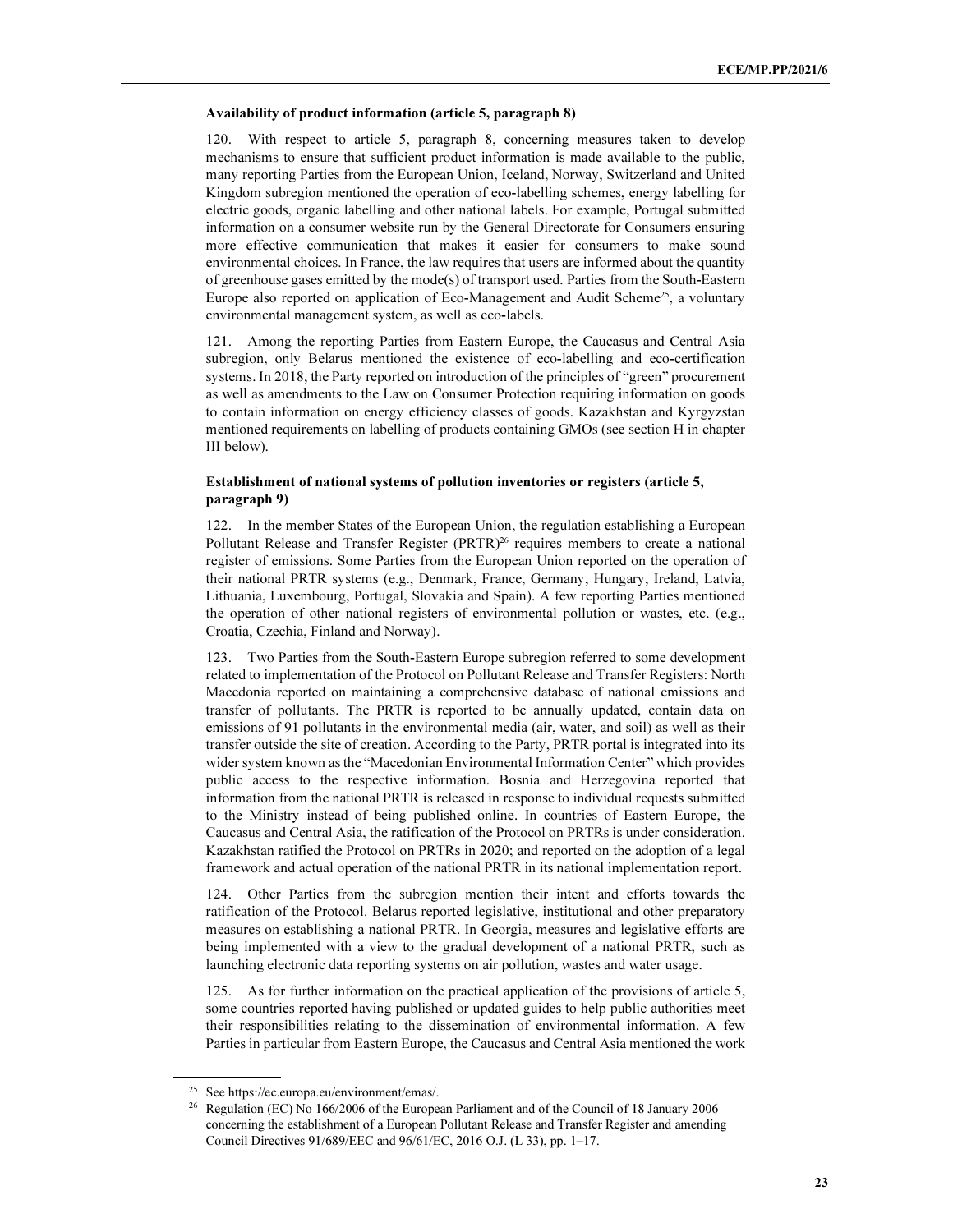of Aarhus Centres in the dissemination of environmental information in this context. Some pointed out the work of NGOs in collecting and disseminating environmental data and maintaining their own databases on wastes, nature protection and conservation.

## D. Public participation in decisions on specific activities (article 6)

## General provisions (article 6)

126. As in the previous reporting cycle, countries from all subregions provided information in their national implementation reports on their continuous efforts to improve legislation with the objective to better implement article 6 and, where relevant, the updated European Union directives. For instance, Cyprus, Romania and Finland but also Georgia, reported on strengthening public participation in decision-making by transposing directives  $2014/52/EU^{27}$  and  $2003/35/EC^{28}$  into new or updated laws relating to environmental impact assessment of certain projects in the intersessional period. The United Kingdom referred to the Infrastructure Planning (Environmental Impact Assessment) Regulations of 2017 ensuring public participation in decision-making on major infrastructure projects.

127. Overall, in the majority of Parties, public participation provisions are applied to a variety of decision-making procedures and are not limited to environmental impact assessment procedure only. While improvements mainly focused on environmental impact assessment, its openness and participatory opportunities, a substantial number of Parties reported on including article 6 public participation provisions into the procedures for issuing of integrated environmental permits/authorizations (e.g., Bosnia and Herzegovina, Bulgaria, Cyprus, Czechia, the European Union, Lithuania, Luxembourg, Montenegro, North Macedonia, Serbia and Spain). Some Parties also noted legislative provisions allowing for the coordination of certain procedures related to the environment, by organizing simultaneous public consultations on permit/authorization applications initiated at the same time (Finland).

128. In regards to other types of decisions affecting the environment, some Parties, in particular from the European Union, Iceland, Norway, Switzerland and United Kingdom subregion, made efforts to ensure public participation in e.g., building and planning decisions, river basin water management plans, decisions on environmental protection measures, decisions related to protected areas, decisions on nature and landscape protection, decisions on forest management, risk assessment of the invasiveness of alien species, environmental licensing and decisions on the lifetime extension of the operation of nuclear reactors, decisions related to management of radioactive waste, environmental noise assessment and management, decisions on permit granting on trans-European energy projects, decisions on the renewal of active substance approvals for pesticides (e.g., Croatia, Czechia, the European Union, Finland, France, Germany, Hungary, Lithuania Portugal and Slovakia). Polish NGOs, however, claim that the legal framework does not sufficiently ensure public participation (and as a result access to justice) in relation to water permits and decision-making on renewal of geological concessions.

129. A few Parties mentioned the translation of Maastricht Recommendations on Promoting Effective Public Participation in Decision-making in Environmental Matters into national languages and their dissemination to relevant institutions (e.g., Germany, Lithuania). Lithuania further reported on translation of the statement of the Aarhus Convention Compliance Committee on the application of the Aarhus Convention during the COVID-19 pandemic and economic recovery<sup>29</sup> and its dissemination via the ministerial web page.

<sup>&</sup>lt;sup>27</sup> Directive 2014/52/EU of the European Parliament and of the Council of 16 April 2014 amending Directive 2011/92/EU on the assessment of the effects of certain public and private projects on the environment, 2014 O.J. (L 124), pp. 1–18.

<sup>28</sup> Directive 2003/35/EC of the European Parliament and of the Council of 26 May 2003 providing for public participation in respect of the drawing up of certain plans and programmes relating to the environment and amending with regard to public participation and access to justice Council Directives 85/337/EEC and 96/61/EC.

<sup>&</sup>lt;sup>29</sup> See statement provided by the Compliance Committee of 2 September 2020 (ECE/MP.PP/C.1/2020/5/Add.1 and its recommendations ECE/MP.PP/C.1/2021/6).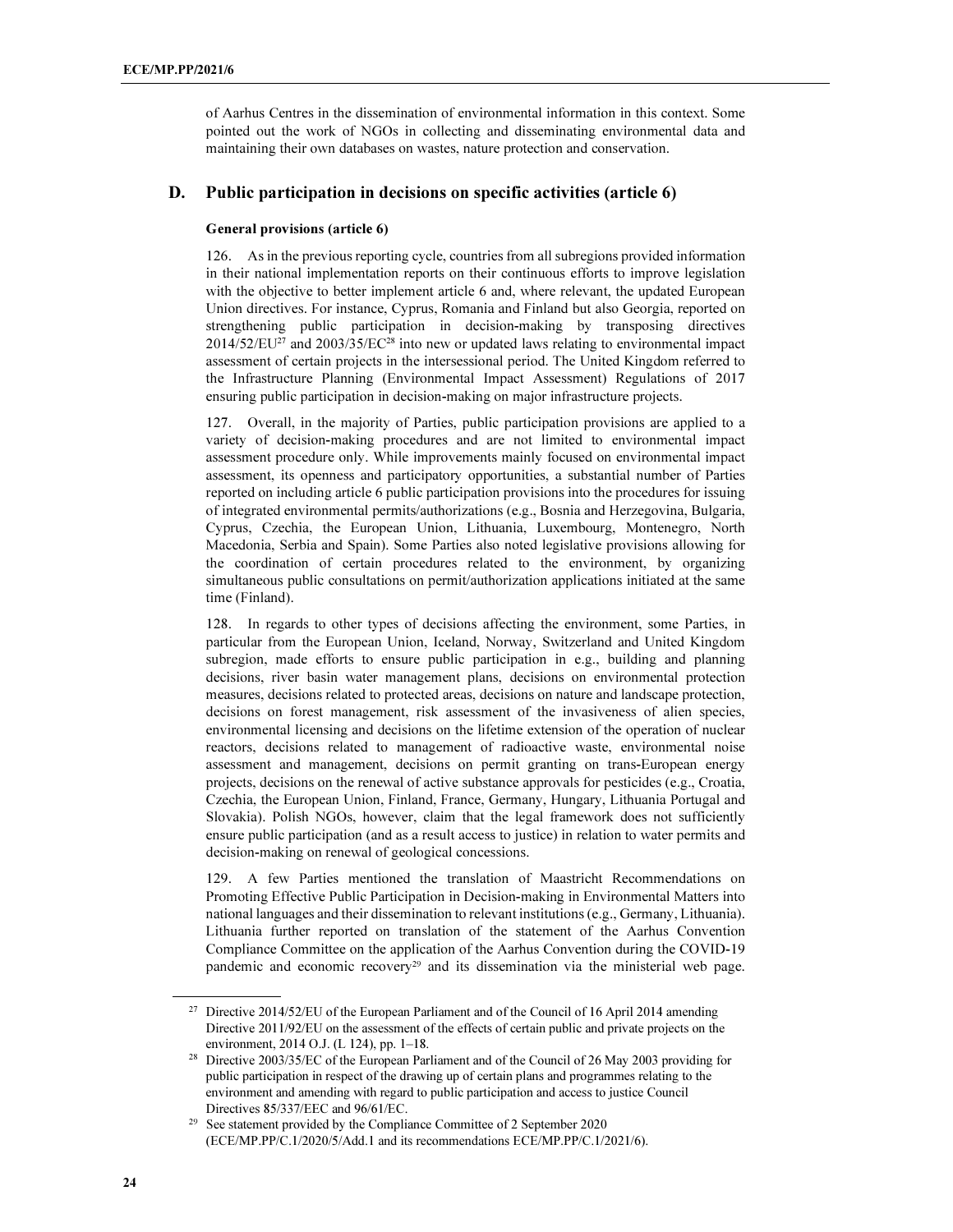Germany referred to legislative measures to safeguard orderly planning and licensing procedures during the COVID-19 pandemic, assuring that the provisions of article 6 of the Convention are complied with even under the prevailing constrained conditions of pandemicrelated contact restrictions.

130. Among reporting Parties from the South-Eastern Europe subregion, none reported on legislative changes during the sixth reporting period, while some referred to existing obstacles and difficulties in implementing article 6 public participation provisions. In particular, three out of the five reporting Parties from the subregion mentioned challenges associated with local authorities responsible for carrying out public participation in decisionmaking on issues affecting the environment (e.g., Albania, Montenegro, North Macedonia). Bosnia and Herzegovina reported on the recent development of an Instruction specifying the manner in which the public should be informed and involved in decision making processes of relevance to projects that require environmental impact assessment and issuance of environmental permits (2020).

131. The majority of Parties from the Eastern Europe, the Caucasus and Central Asia subregion also reported no significant changes in laws and by-laws regulating public participation provisions. Georgia, however, referred to a new Environmental Assessment Code passed due to transposing of the respective European Union directives (on environmental impact assessment, strategic environmental assessment etc.) within the framework of European Union Association Agreement. In the subregion, Parties mainly focus on the regulation of the public participation process for decision-making as part of an environmental impact assessment (or ecological expertise). Nevertheless, slow progress in incorporating them into other decision-making processes is also observed.

#### Obstacles to the implementation of article 6

132. Many Parties identified obstacles in the implementation of article 6, namely, low levels of public participation and unwillingness of authorities, particularly on the local level, to promote or seek public involvement and gaps and low level of enforcement in regulations on public participation. Due to the COVID-19 pandemic, Slovenia introduced stricter conditions for NGOs to be eligible to participate in environmental decision-making. North Macedonia noted that the pandemic slowed down preparation of environmental impact assessment studies, procedures, and public participation in decisions regarding environmental issues. Serbia noted that requirements to provide copies of the entire documentation constitute an infringement of copyright of project designers/consultants. Bosnia and Herzegovina noted difficulties in practical implementation of public participation in cases when a project from one federal entity has an impact on another entity.

133. Despite this, many Parties reported no obstacles regarding public participation in decision-making covered by article 6 of the Convention (e.g., Bulgaria, Cyprus, Denmark, Finland, Germany, Luxembourg, Norway, Romania and the United Kingdom).

#### Applying provisions covered by article 6 (article 6, paragraph 1)

134. Most of the European Union member States, Norway, Switzerland, United Kingdom as well as Parties from the South-Eastern Europe reported that they had transposed the requirements of article 6, paragraph 1 (a), of the Convention, regarding activities listed in annex I, and relevant European Union directives into their national legislation through environmental or sectoral laws regulating permitting or licensing procedures and public consultation.

135. Three reporting Parties from Eastern Europe and Central Asia (e.g., Belarus, Kazakhstan and Kyrgyzstan) reported on legislative provisions establishing lists of activities corresponding to annex I to the Aarhus Convention requiring public involvement in the decision-making.

136. While many reporting Parties failed to provide information with respect to the application of article 6, paragraph 1 (b), of the Convention, which covers public participation in proposed activities not listed in annex I but which may have a significant effect on the environment, others mentioned the application of the public participation provisions in a wider range of proposed activities than those listed in annex I to the Convention (e.g.,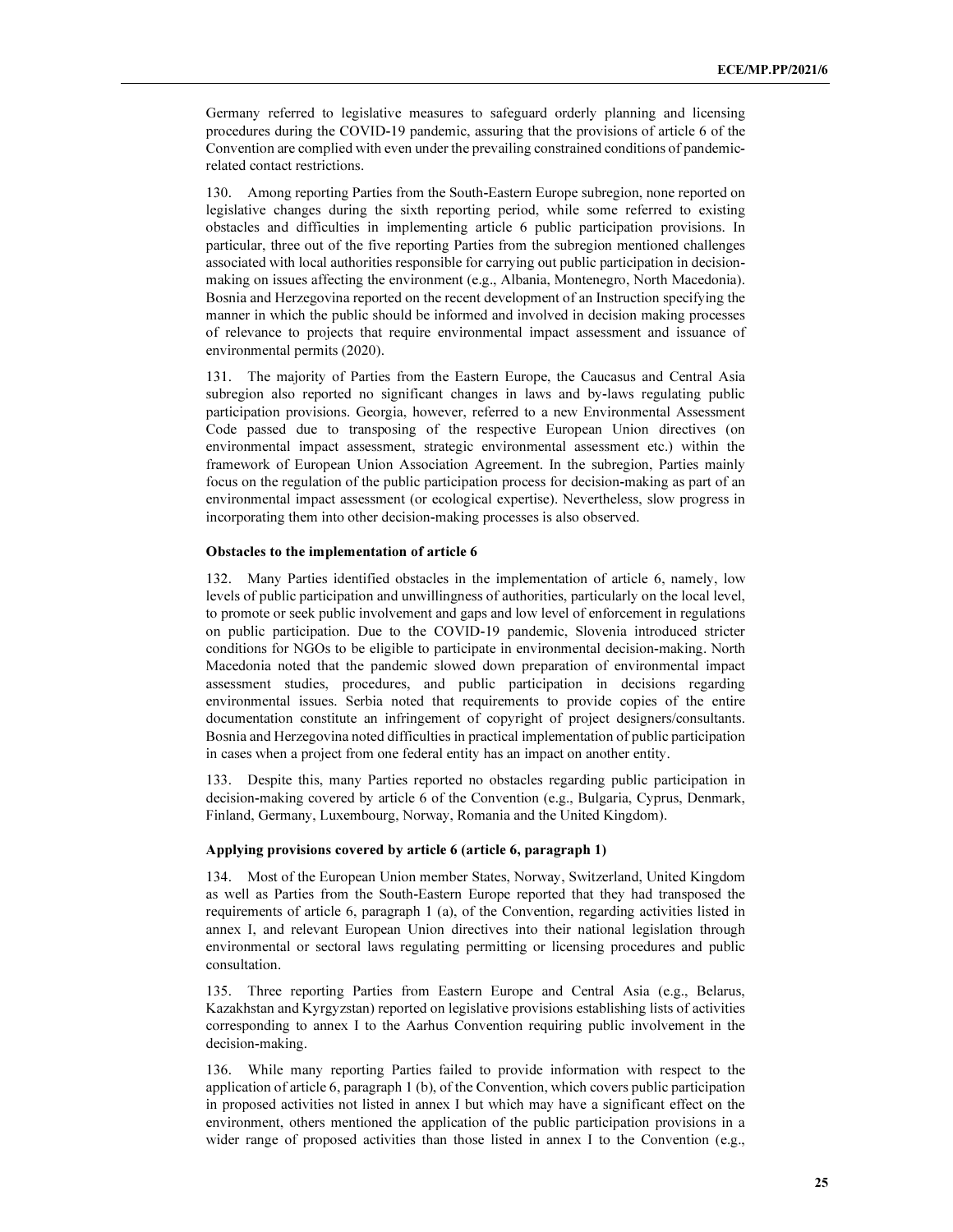Albania, Belgium, Finland, Germany, Lithuania, Romania, Slovenia and Switzerland). Parties from the European Union, Iceland, Norway, Switzerland and United Kingdom subregion mentioned their own lists of activities and projects that require the decision-making body to determine the significance of their impact on the environment on a case-by-case basis. If such an impact is established, then public participation procedures apply to the decision-making process.

137. In addition to the environmental impact assessment procedures for projects mentioned above as regards article 6, paragraph 1 (a) and (b), France enacted legislation establishing local consultation procedures for projects that are likely to have an impact on the environment. Belarus applies article 6 provisions in the procedure in issuance of permits for the removal of flora objects, and permits for the transplantation of flora objects in municipal areas. Cyprus, Czechia and Spain mentioned the application of appropriate assessment with public consultations to projects that may have a significant impact on Natura 2000.

138. One Party reported that it does not apply article 6 provisions with regard to decisions on authorization of the proposed activities listed in Annex I to the Convention (Turkmenistan). Although some legislation on environmental impact assessment and public participation therein exists, in practice, they are rare.

#### Notifying the public (article 6, paragraph 2)

139. As for measures taken to ensure that the public concerned is informed early in the environmental decision-making procedure, and in an adequate, timely and effective manner, as required by article 6, paragraph 2, reporting Parties indicated that public announcement of proposed activities does take place sufficiently early, and is done through the media (national and/or local newspapers and television) and on the Internet (websites of the relevant authorities, such as the ministry of environment). Some Parties also mentioned other means of notification (public notices, notice boards of municipalities, notice boards at the site and individual notification of property owners, etc.). Portugal reported on operation of a PARTICIPA.PT online portal which provides access to all public consultation procedures launched in the country allowing access to relevant information and digital participation. The portal is used to notify the public, either via website or directly via e-mail, of the opening of processes (or just those of interest, previously selected by theme or geographical area), gives access to all documents under consultation, thoughts and opinions, and informs of a final decision and how contributions received were duly taken into account.

140. The entity responsible for notifying the public on the proposed activity, the launch of the environmental impact assessment process or the permit application, differs from Party to Party: it could be a developer or applicant, the relevant authority that is taking the decision, the local municipality affected by the proposed activity or emissions or a combination of the above. Time frames for notification also vary: some Parties mentioned the obligation of the developer to ensure early notification before the application for a permit or at the start of an environmental impact assessment procedure, the majority reported on notification of the public when the application is submitted to the relevant authority or shortly thereafter, with a little delay allowed to give the public authority the possibility to check the documentation submitted by the developer (e.g., Croatia and Serbia).

141. Latvia mentioned the creation of a list of NGOs that are interested in new proposals, which allows them to receive individual notifications about the new proposals in the sphere of their interest. Slovenian legislation introduced the terms "general public" and "interested public". The latter includes parties with standing called "accessory participants" in decisionmaking, giving status to anyone showing legal interest. Accessory participants are directly notified by the public authority about the decision-making, while the general public is informed by means of public notification. Czechia introduced similar procedures for notification of listed NGOs interested in decision-making on nature protection.

#### Time frames for public participation procedures (article 6, paragraph 3)

142. Most Parties reported that the time frames for public participation procedures as required by article 6, paragraph 3, are incorporated in their laws. On average, Parties mentioned one month as the period for public participation.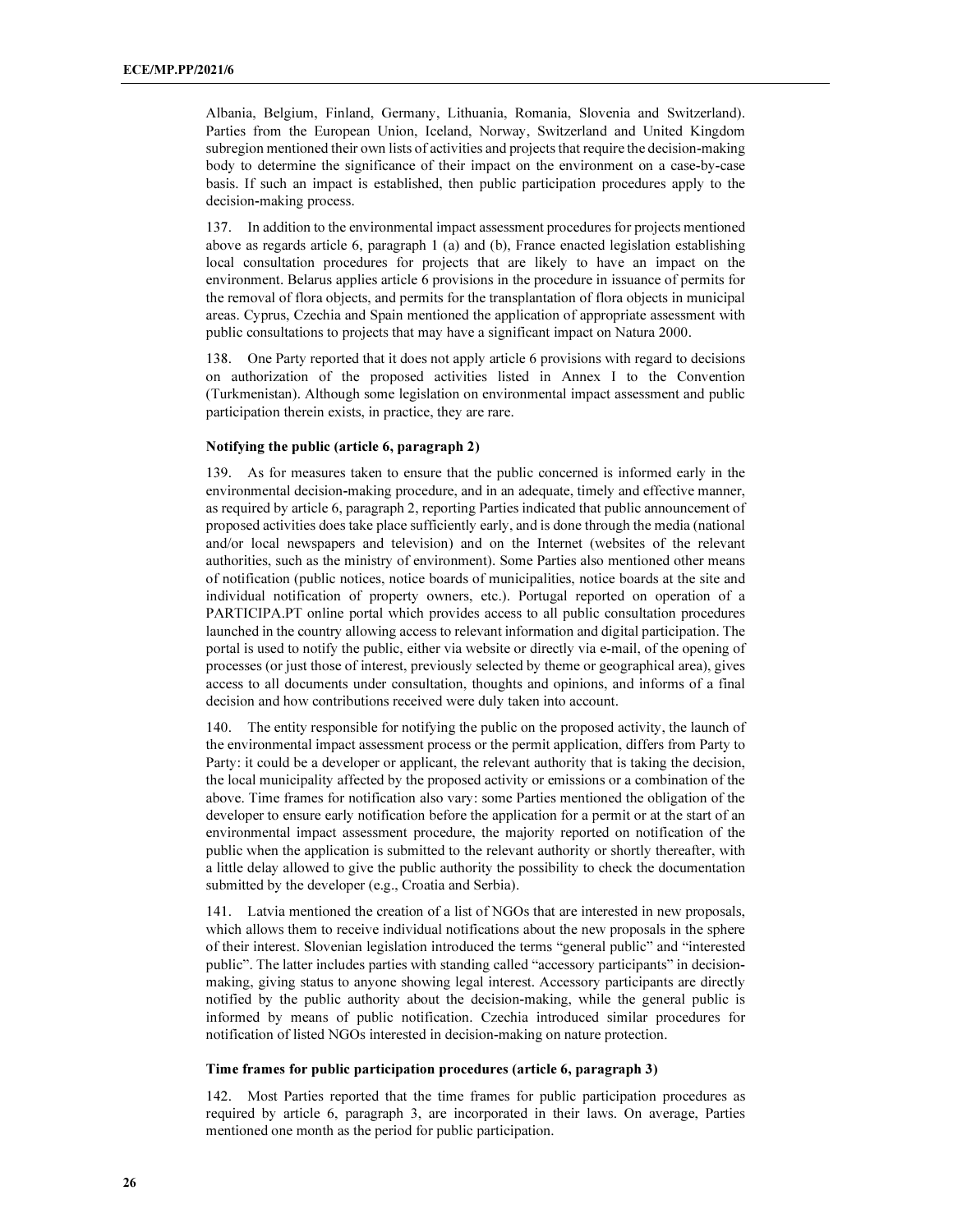#### Early and effective public participation (article 6, paragraph 4)

143. The majority of reporting Parties from the European Union, Iceland, Norway, Switzerland and United Kingdom subregion mentioned that the requirement of article 6, paragraph 4, for early public participation, when all options are open, has been incorporated into national legislation. For environmental impact assessment procedures, in addition to public consultations on the environmental impact assessment report, participation is also ensured by a few Parties in the screening procedure (e.g., Hungary), at the scoping stage (e.g., Cyprus, Germany, Latvia and Romania) or both (e.g., Georgia).

144. France mentioned that the most significant spatial development and infrastructure projects should be subject to mandatory public debate and prior consultation before the application for development consent or development of the plan or programme.

145. Some reporting Parties in particular from Eastern Europe, the Caucasus and Central Asia subregion made no reference at all to the implementation of the requirement to ensure early and effective public participation.

## Encouraging prospective applicants to identify and enter into discussions with the public concerned (article 6, paragraph 5)

146. Concerning the implementation of article 6, paragraph 5, many Parties mentioned legal provisions allowing the project developer to enter into consultations with the public prior to the application for the permit (e.g., Austria, Georgia, Hungary, Romania and Spain). However, many reporting Parties did not provide any information regarding incentives for developers to cooperate with the public before the application for the permit. A few Parties reported that local municipalities and regional environmental authorities provide assistance to developers in identifying and notifying the public concerned, or the affected public and the affected communities. Finland mentioned that in environmental impact assessment and environmental permit processes the permit application itself should contain information on the parties concerned, and the authority can broaden the group of concerned parties if necessary. Cyprus reported on a new requirement (2018) for a developer to conduct a public consultation and at least one public presentation before finalization of an environmental impact assessment report, which should include the results of the consultation and explain how the views have been taken into account. Romania mentioned newly approved guidelines (2020) inducing developers to further promote their projects among the public concerned. In Latvia, however, the developer itself is responsible for identifying the public, providing information, as well as holding discussions during the environmental impact assessment and permit application assessment processes.

#### Access to information relevant to the decision-making (article 6, paragraph 6)

147. Many Parties have legal instruments in place to ensure that public authorities provide the public concerned with the information relevant for decision-making, as required under article 6, paragraph 6. Such information is usually available from the website of the environmental authority taking the decision, and sometimes it is also made available at the premises of the municipality. This information should include, at a minimum, the information contained in the environmental impact assessment report. Parties also provided the public with access to other documents submitted for decision-making or issued during decisionmaking, such as notifications, environmental impact statements, expert decisions or opinions, etc.

148. Practice, however, varies: Latvia noted that there were no reports of cases where environmental impact documentation would be classified on the basis of commercial confidentiality or intellectual property rights. On the other hand, a few Parties from Eastern Europe, the Caucasus and Central Asia reported that only independent experts conducting public ecological expertise (a regionally specific form of public participating) have the right to receive environmental impact assessment report and other relevant information from the developer.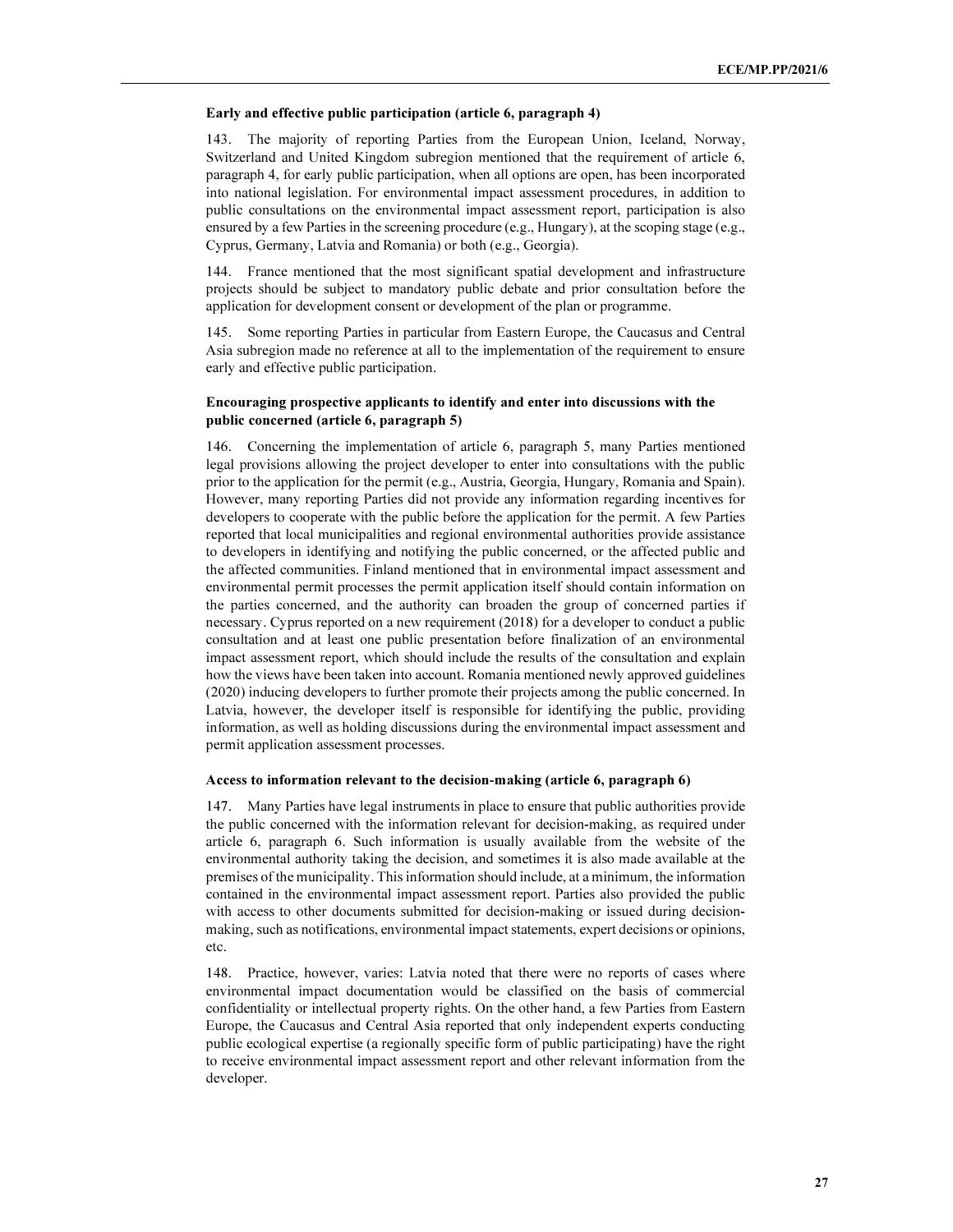#### Procedures for submission of comments by the public (article 6, paragraph 7)

149. With regard to article 6, paragraph 7, most reporting Parties have procedures in place for the public to submit comments and information during different types of decision-making. Written comments may be submitted using electronic tools. For example, Croatia and a few other Parties use web portals for electronic submission of comments during consultations (econsultations). The majority of Parties mentioned that written comments could be submitted by the "public" (e.g., Austria, Cyprus, Finland, Germany, Latvia, Lithuania, Luxembourg, Norway, Poland, Romania, Slovenia and Spain), while some Parties used the term "public concerned" (e.g., Czechia, Serbia and Slovakia).

150. In Parties from Eastern Europe, the Caucasus and Central Asia subregion, public participation in environmental impact assessment (state ecological expertise) is organised in a form of public ecological expertise. It is conducted on the initiative of public associations and citizens by independent experts who are entitled to receive documentation relevant for the decision-making from the developer. Conclusion of the public ecological expertise contains comments, suggestions and recommendations on the planned activities that have to be taken into account, if necessary, by a developer when finalizing project documentation before submitting it for state ecological expertise. Public authorities approve/reject a request to conduct public ecological expertise. In Kazakhstan and Kyrgyzstan public participation in environmental decision-making is also provided in form of public hearings. No information was reported by the Parties on possibilities of the public to submit comments outside of public ecological expertise procedure or public hearings.

151. During the COVID-19 pandemic, some Parties reported that traditionally conducted public hearings in environmental decision-making were conducted remotely via electronic means of communication and public comments/opinions were collected in writing or electronically.

#### Taking due account of the outcome of the public participation (article 6, paragraph 8)

152. With regard to article 6, paragraph 8, the national implementation reports did not provide much information on procedures aiming to ensure that in a decision due account is taken of the outcome of the public participation. Less than half of the reporting Parties from the European Union, Iceland, Norway, Switzerland and United Kingdom subregion mentioned legal rules on the obligation of the decision-making body to take into account the results of public consultations. For example, Latvia reports that the Parties legislation requires that public authorities in decision-making processes evaluate public opinion and countermeasure individual rights and interests to public gains and losses in observation of sustainable development principles. Authority can obligate a proponent to amend proposed activities considering public opinion.

153. Reporting Parties from Eastern Europe, the Caucasus and Central Asia did not report on legal regulations in force obliging the decision-making authority to take due account of public comments in the final decision, while a few mentioned the obligation of the developer to collect, assess and take into account the comments submitted by the public (e.g., Kazakhstan, Kyrgyzstan).

#### Promptly informing the public of the decision (article 6, paragraph 9)

154. Many reporting Parties mentioned that their legislation— environmental impact assessment procedures or general administrative legislation—incorporates provisions that guarantee that the public is promptly informed of a decision in accordance with article 6, paragraph 9. Electronic tools are increasingly used for this purpose. For instance, in Austria, the Federal Environment Agency consolidates key information on ongoing and completed environmental impact assessment procedures into an environmental impact assessment database and makes it accessible online to the general public. The majority of reporting Parties specified the means of providing information and the time frames for such notification, while others pointed to the general practice of the decision-making body. For example, in Bosnia and Herzegovina, the competent authority is obliged to publish texts of the decisions in the daily press in addition to posting them on the web page. Czechia, Ireland, Serbia and Slovakia reported on direct delivery of the final decisions to the parties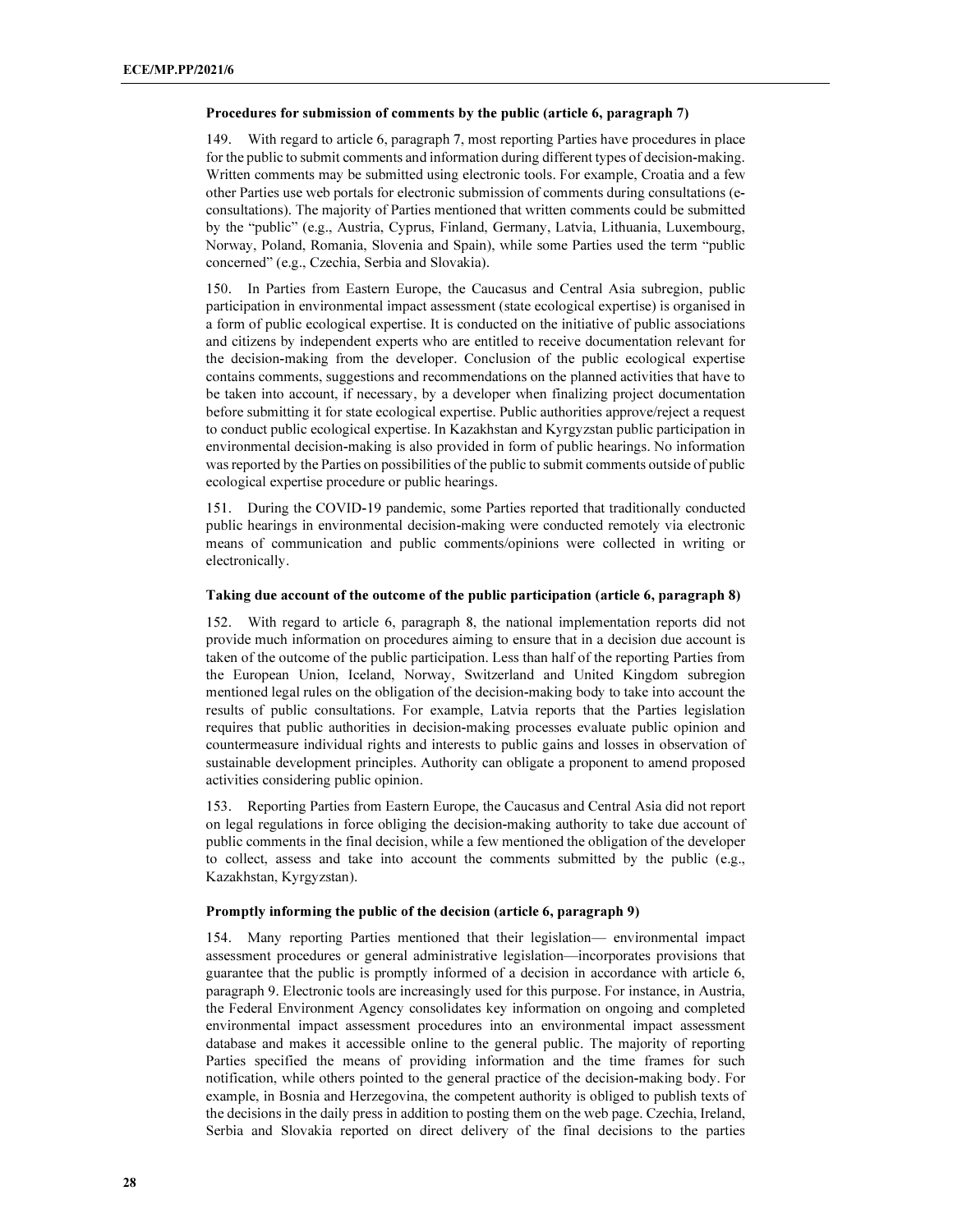participating in the decision-making process. In Romania, the owner of the project must make the announcement regarding the decision taken in national and local newspapers, while the environmental authorities must publish the decision on their website, including the content and reasons thereof. Serbia furthermore reported fines imposed on public officials for the failure to inform other authorities, organisations and the public on the decision in the prescribed way.

155. While some Parties from Eastern Europe, the Caucasus and Central Asia did not report on the legal regulations in force obliging the decision-making authority to inform the public of a decision promptly (e.g., Kyrgyzstan and Turkmenistan), others referred to the rules in place for prompt posting of the decisions on web pages of decision-making bodies (e.g., Armenia) and/or local authorities (e.g., Belarus, Kazakhstan).

## Ensuring public participation in the reconsideration or update of operating conditions (article 6, paragraph 10)

156. Most Parties reported that they implement article 6, paragraph 10, concerning the application, *mutatis mutandis*, of paragraphs 2 to 9 of that article, where appropriate, when a public authority reconsiders or updates the operating conditions of an activity mentioned in article 6, paragraph 1.

157. Most Parties from the European Union, Iceland, Norway, Switzerland and United Kingdom and the South-Eastern Europe subregions reported that the requirements of this provision are implemented in a way that public involvement is provided in cases where a permit is prolonged, renewed or changed in some way, or when the competent authority considers the proposed amendment to the activity as significant. Slovakia mentioned that it had encountered obstacles in implementing this provision in the context of changes in the construction and life-time extension of nuclear power plants.

158. Among countries in Eastern Europe, the Caucasus and Central Asia reporting, some noted that such provisions exist in their legislation (e.g., Georgia and Kyrgyzstan) and others provided no specific information in this regard (e.g., Kazakhstan, Turkmenistan).

## Public participation in decision-making on permitting the deliberate release of genetically modified organisms (article 6, paragraph 11)

159. On the implementation of the requirement of article 6, paragraph 11, regarding public participation in decision-making on permitting the deliberate release of GMOs, see section H of this chapter below.

#### Additional information on the practical application of article 6

160. Further information on the practical application of the provisions of article 6 provided by reporting Parties indicate cases of exemptions of some projects from the public participation requirements.

## E. Public participation concerning plans, programmes and policies relating to the environment (article 7)

161. Parties from the European Union, Iceland, Norway, Switzerland and United Kingdom subregion have adopted laws on public participation concerning plans, programmes and policies on the basis of the Strategic Environmental Assessment Directive.<sup>30</sup> Parties also mentioned quite developed legal provisions on public participation in the development of spatial plans at the national and local levels. The majority of Parties from this subregion have legislation in place on strategic environmental assessment and the related public participation requirements. While the application of those requirements differs from country to country,

<sup>&</sup>lt;sup>30</sup> Directive 2001/42/EC of the European Parliament and of the Council of 27 June 2001 on the assessment of the effects of certain plans and programmes on the environment, 2001 O.J. (L 197), pp 30–37.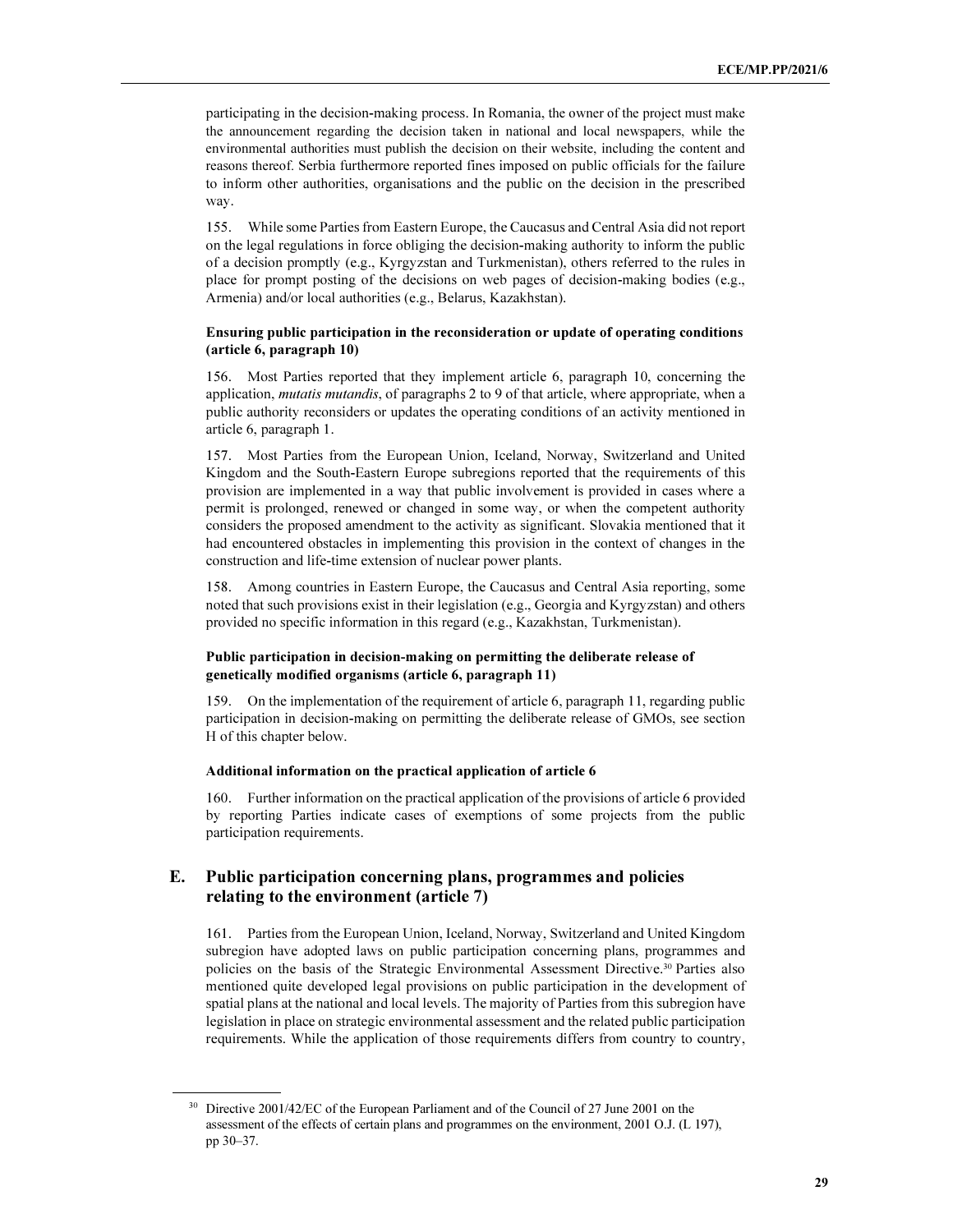overall, Parties reported that the public in the subregion is effectively involved in environmental decision making on the level of plans, programs and policies.

162. Although some Parties from Eastern Europe, the Caucasus and Central Asia subregion report that the rights of the public to participate in the development of plans, programmes and policies are declarative in nature and incomplete in their legal systems (e.g., Armenia, Kyrgyzstan, Turkmenistan), others note that respective regulations are in place and further developing. Belarus and Georgia informed of the recent introduction of a strategic environmental assessment procedure and public participation therein. During the sixth reporting cycle, Parties from this subregion increased their efforts in consulting with the public while drafting strategies, plans and programmes, although Parties in the subregion do not yet employ comprehensively strategic environmental assessment procedure.<sup>31</sup>

163. In the South-Eastern Europe subregion, Parties reported on laws on strategic environmental assessment and a variety of sectoral norms prescribing participatory rights in the preparation of plans and programs related to the water, air, noise, waste and nature protection sectors (e.g., North Macedonia). In Montenegro, the wide application of strategic environmental assessment instruments allows public consultations at the national and local levels for a variety of plans and strategies. As highlighted by the Parties, civil society became an active and integral part of policy-making structures in the subregion (e.g., Albania, Montenegro).

164. In addition, Parties from all subregions mentioned provisions on public participation (beyond strategic environmental assessment procedure) in development of plans and programmes relating to waste and water management, air pollution, air quality, noise, management of the protected areas and climate change. A few reporting Parties institutionalized public involvement in the development of local plans and programmes (e.g., Denmark, Greece, Hungary, Ireland and the United Kingdom).

165. Many Parties do not differentiate development of policies as a separate decisionmaking process; therefore policy decisions are reported to be reflected in plans, programs and normative legal acts which are subject to public participation during their development. Accordingly, Parties use the same public participation procedures for policies related to the environment as they do for plans and programmes, and these may be similar to the public participation processes in an environmental impact assessment procedure. In addition, NGOs are reported to be included in governmental working groups or public councils to participate in the development of policies and other strategic documents related to the environment (e.g., Albania, Armenia, Austria, Denmark, Lithuania and North Macedonia). Luxembourg reported no formal rules, but successful public engagement on the matter in practice. In Switzerland, any person holding citizenship can intervene directly in politics by launching an initiative, requesting a referendum or petitioning the authorities.

#### Obstacles encountered in the implementation of article 7

166. Among the obstacles to public participation noted by some Parties are obstacles such as low awareness among the public of environmental problems, the existence and relevance of various plans, programs and policies as well as their participatory rights (e.g., Czechia, Romania); technical complexity of plans and programs e.g., related to nuclear safety (e.g., France); time-consuming participation processes delaying the implementation of legislative acts; the European Union and international obligations (e.g., Greece); insufficient time frames for public participation and lack of early participation (e.g., Austria, Serbia, Slovenia and Spain); lack of financial and human resources preventing wider involvement of the public in particular at the local level (e.g., Kazakhstan, North Macedonia) as well as proper assessment of all the public's proposals and preparation of adequate justification (e.g., Estonia, Lithuania). It should be noted that while NGOs continue to raise concerns on the lack of public awareness of public participation, the actual figures on specific public consultations in some cases demonstrate the opposite–for example, in Ireland the Forestry Amendment Bill 2020 received almost 9,000 submissions.

<sup>&</sup>lt;sup>31</sup> Those Parties that recently introduced strategic environmental assessment reported on no or very limited experience in this regard.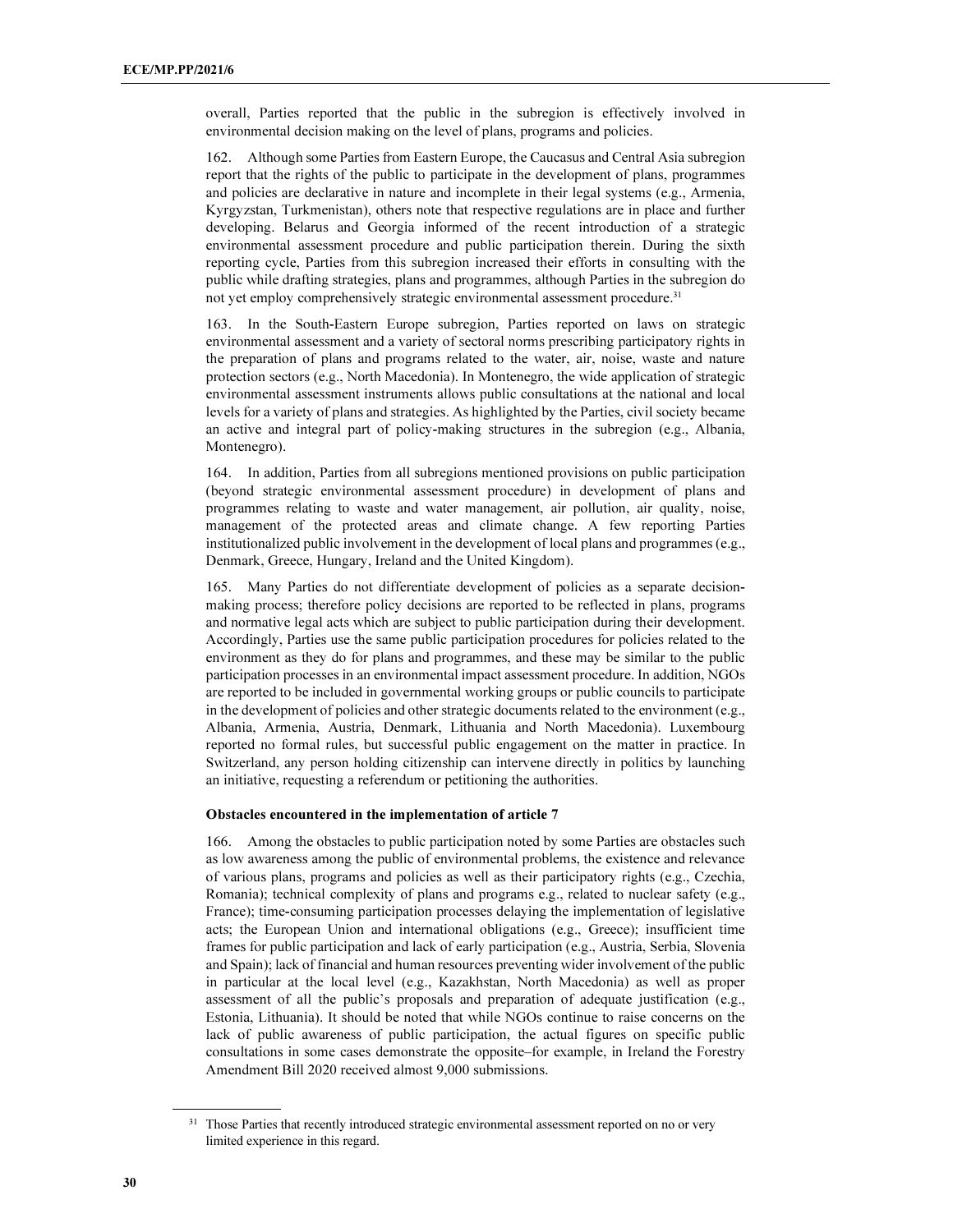167. The COVID-19 pandemic resulted in limiting forms of public participation to electronic participation (e.g., Albania). As was reported by NGOs, not all plans and programmes "of environmental importance" require public participation in their development, whereas Article 7 of the Aarhus Convention refers to plans and programmes related to the environment (e.g., Poland).

#### Procedures, tools and instruments for public participation under Article 7

168. Public participation provisions during the strategic environmental assessment of plans and programmes foresee early public notification, access to the strategic environmental assessment report and other relevant documentation, in some cases the conduct of public hearings, time frames for the collection of comments from the public and the need to consider and take due account of such comments in the final strategic environmental assessment report or decision on approval of the plan or programme. The procedures for public participation in the development of plans, programs and policies outside of the strategic environmental assessment procedure also seem to include all the key elements for the participatory decisionmaking. For example, in Albania, at the beginning of every year, the Ministry of Environment publishes on its website the matrix of acts, strategies, plans and programs to be drafted this year, which allows the public to become part of the drafting from a very early stage.

169. Institutional arrangements have also been made by the Parties to facilitate public participation in the development of the strategic and planning documents. Albania reported the appointment of a coordinator of public consultations within the Ministry of Environment. France enacted amendments to its legislation introducing the obligation of involving the National Commission for Public Debate in decisions on the method of public participation during the preparation of national plans and programmes subject to environmental assessment (e.g., public debate, prior consultation or public inquiry). National public debate could be organised for planned reforms and on spatial planning and development projects significantly affecting the environment.

170. Parties reported on steps taken for the practical application of the provisions of articles 7. Parties from all subregions increased their use of electronic tools and mentioned operation of Internet portals to reach key stakeholders more efficiently and to facilitate early and effective notification, as well as to collect public comments (e.g., Albania, Belgium, Bulgaria, Germany, Portugal and Slovakia).

171. Many Parties described their positive experiences with wide public consultations during the development of national programmes, plans and strategies relating to environmental protection, climate change, waste and water management, etc. Some Parties noted a remarkable increase in public participation under Article 7 (e.g., Portugal) and that in the last eight years no legal act, strategy, plan or program in the field of environment was adopted without public participation in its preparation (e.g., Albania, Estonia).

## F. Public participation during the preparation of executive regulations and/or generally applicable legally binding normative instruments (article 8)

172. Similar to the previous reporting period, the reports of some Parties indicated a long tradition of public participation in the preparation of executive regulations and/or normative instruments (e.g., Albania, Austria, Denmark, Norway and the United Kingdom), while for others public discussion and input on such regulations and instruments is random or nonexistent (e.g., Lithuania, Kyrgyzstan).

#### Legislative provisions

173. Those Parties that indicated that they already have legislative provisions in place to allow the public to participate during the preparation of executive regulations and other generally applicable legally binding rules, noted no legislative changes in that regard during the reported period.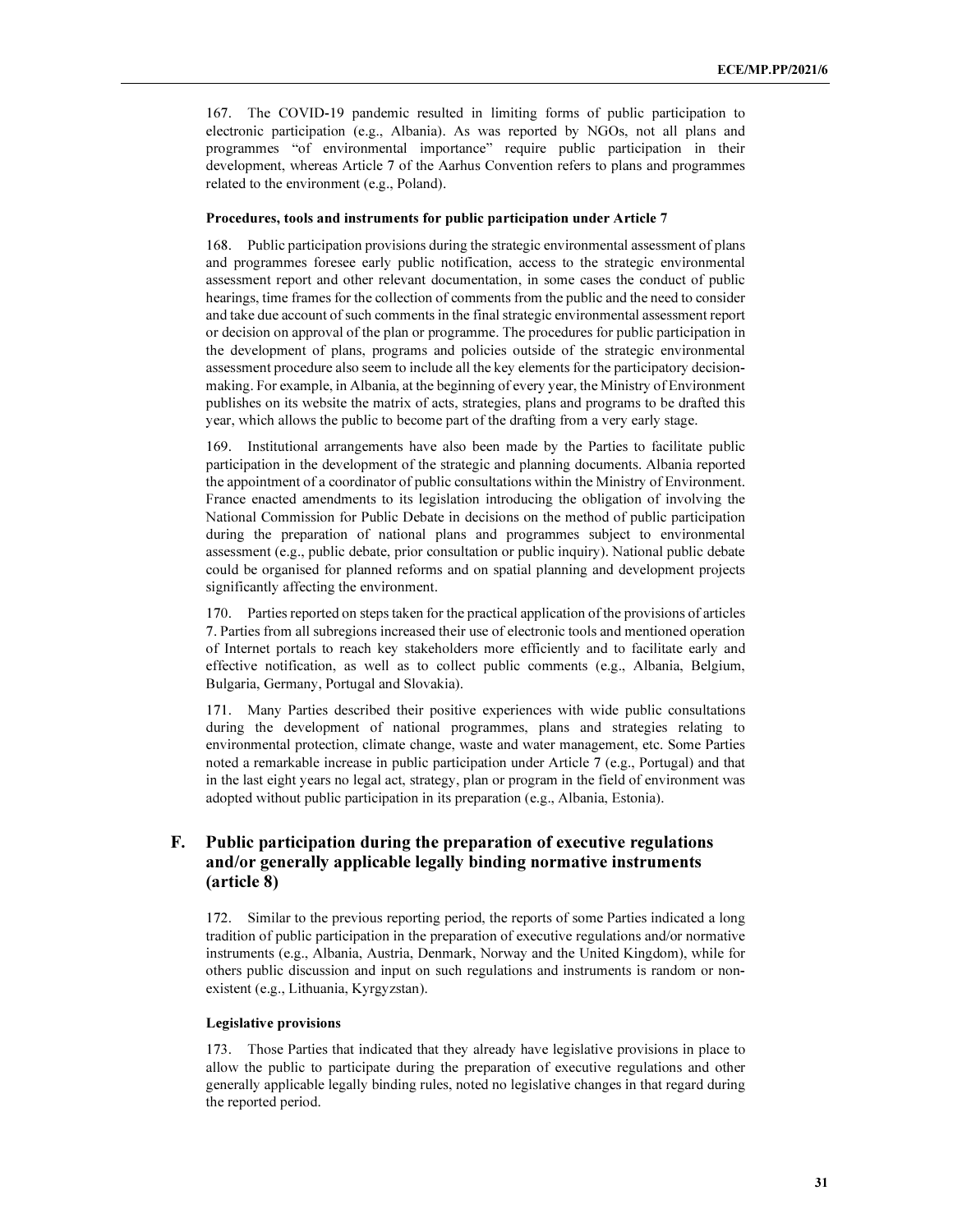174. The majority of reporting Parties from the European Union, Iceland, Norway, Switzerland and United Kingdom subregion stated that the adoption of legislation and regulations follow transparent and participatory processes and they cited respective rules of procedure for public consultations. Some Parties mentioned sectoral environmental laws specifying the obligation of the parliament and government to conduct public consultations concerning draft laws and regulations in this particular sphere (e.g., Germany, Serbia). Czechia stated the absence of a legal obligation to discuss draft legal regulations with the public.

175. Some Parties from Eastern Europe, the Caucasus and Central Asia reported on legislative changes to regulations on the process of public discussions of draft laws and executive regulations (e.g., Kazakhstan). Others mentioned that such rights of the public are enshrined in legislation, but that practical implementation was lacking (e.g., Turkmenistan).

#### Procedural stages

176. As a usual procedure, draft laws and regulations are posted on the websites of the parliament, government or respective ministries, but a few Parties mentioned special legislative informational portals where draft laws and regulations are posted and the public is allowed to submit comments (e.g., Bulgaria, Croatia, Czechia, Denmark, Greece, Lithuania, North Macedonia, Slovakia and Slovenia).

177. The Estonian Ministry of Environment prepares separate plans for public consultations, including the procedure, interest groups and schedule thereof. In Montenegro, notifications for public hearings have to be printed in one national mass media source, on the website of the respective ministry and on the e-government website. Cyprus reported two types of participation procedures that might be held, a formal and an informal one, with the informal procedure preceding the formal one in order to collect preliminary opinions on the proposed legislation. Austria mentioned a similar practice, while Luxembourg reported that consultations often take place even before the draft law or regulation has come before the Council of Government (Cabinet). In Greece, citizens and organisations can post their comments suggestions and criticisms article-by-article online.

178. Some Parties also reported on parliamentary public hearings where draft laws of significant public interest (including those related to the environment) are discussed by parliamentarians together with a wide range of other stockholders including NGOs (e.g., Albania, Belarus). Public hearings on draft laws and regulation related to the environment carried out by administrative authorities developing the said documents seem to be an established practice in Georgia.

#### Time frames

179. The duration of the public consultation period varies from 10-12 days (e.g., Hungary, Latvia and Romania) to 12 weeks (e.g., Austria, Switzerland).

## Consultative bodies

180. Rules on public participation in the preparation of laws and executive regulations allow for direct participation of the public and NGOs. Practice showed that institutionalized participation is provided for in some countries through the delivery of opinions by committees, councils, working groups and associations (e.g., Bulgaria, Croatia, Finland, Latvia, Montenegro, Norway, Romania and Spain). On the other hand, in Bosnia and Herzegovina, NGOs have made considerable objections to the lack of transparency in selecting NGOs to advisory councils and the very limited number of seats for the NGO in these councils.

#### Due account taken of public participation

181. A few Parties reported how results of public participation are formulated and used during the drafting process. Greece mentioned that the parliament is obliged to take into consideration the public consultation document during voting on a legislative proposal. In Estonia, proposals submitted by the public are to be taken into account to the extent possible. Czechia stated that relevant comments from the public that were not accepted by the author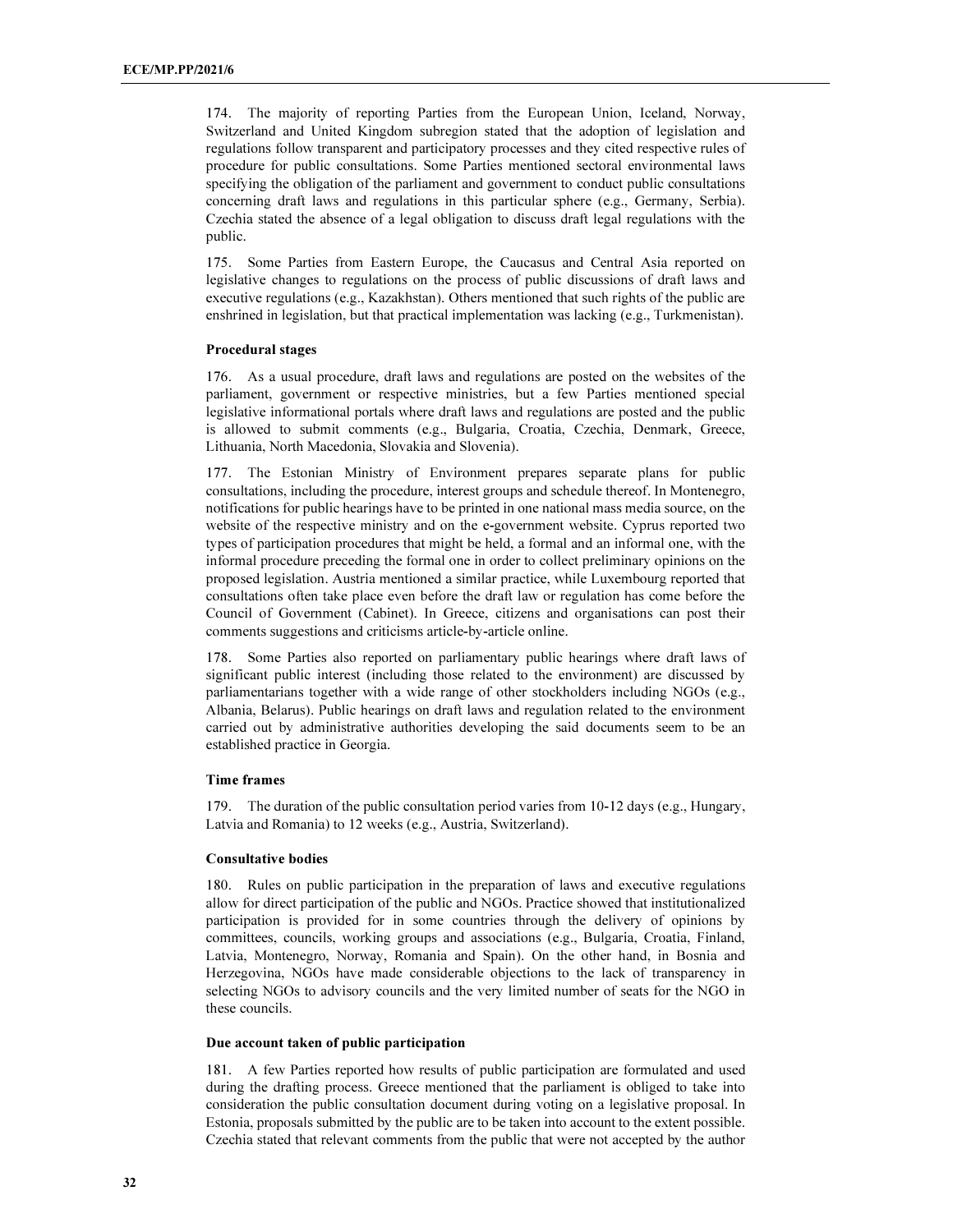of the draft have to be stated in the submission report for the draft legal regulation, including the reasons why they were not accepted. The Swiss regulation on public consultations requires the competent authorities to acknowledge, consider and evaluate the public opinions submitted and to compile a summary report. In Latvia, NGO objections to draft legislation have to be taken into account or an agreement must be reached during a coordination meeting. The outcomes of public participation are included in the form of annotations submitted to the legislator. In Montenegro, a report on the public hearing of proposed legislation contains information on proposals which were accepted and those that were rejected, with an explanation of reasons provided.

#### Obstacles encountered in the implementation of article 8

182. Parties from all subregions reported obstacles to implementing article 8 at the national level. Czechia noted that the obligation to consult with the public on draft legislation is not stipulated by law, however, this obstacle is overcome by effective cooperation with the public in practice. Greece mentioned a lack of public access to appropriate supporting documents, such as explanatory notes and feasibility studies to draft laws and regulations. A few Parties mentioned a low interest of the public in the legislative process and lack of inclination on the part of public authorities to involve the public (e.g., Kyrgyzstan, Lithuania, Montenegro, North Macedonia, Portugal and Turkmenistan). In addition, Austrian NGOs claimed that time limits for consultation are sometimes too short (less than six weeks) and there is still room for enhancing representation of environmental interests in decision-making. Estonian NGOs also claimed the public involvement practice was unsystematic and noted its deficiencies. The Slovenian Ombudsman raised concerns about "urgent parliamentary procedures" as well as new submissions that could have a significant impact on the environment to draft laws after the public debate.

## G. Access to justice (article 9)

#### General provisions

183. As in the previous reporting cycle, all of the reporting Parties noted that the public has a constitutional right to seek protection of its rights and freedoms including before a court of law. All Parties stated that everyone has the right to equal legal protection without discrimination, direct or indirect. In the majority of Parties, an application for administrative review is not obligatory before applying to the administrative courts, but this option is still considered inexpensive and rather quick.

184. Parties from the European Union, Iceland, Norway, Switzerland and United Kingdom subregion describe advanced frameworks of non-judicial and judicial mechanisms available to citizens and environmental NGOs for the implementation of the Convention's access to justice provisions. Administrative review is available and accessible to the public in cases of access to information violations or for the review of decisions of public authorities affecting participatory rights. Judicial review, in general, is available to both the public and environmental NGOs in all three types of cases dealt with by the Convention.

185. One of the main issues related to access to justice reported by the Parties in the subregion was the issue of standing of environmental NGOs. Following the Meeting of the Parties' decisions on compliance and the European Court of Justice jurisprudence on the issue, in the current reporting period many Parties focused on the refinement of standing criteria for environmental NGOs. Austria reported the introduction of new recognition criteria for environmental NGOs. Germany reported removing a restricting criterion of the entitlement to file an appeal that was found by the Compliance Committee to not be in line with the Aarhus Convention. Czechia also noted a widening of interpretation of standing criteria for members of the public in response to the Committee's finding on the Party concerned's compliance. In his input to the current implementation report, the representative of the Supreme Court of Estonia cited relevant national case law and noted that courts have interpreted the concept of environmental organisation in the context of the right of appeal broadly and in the spirit of the Aarhus Convention. Poland reported draft amendments enabling NGOs to appeal against decisions on investments that have a significant impact on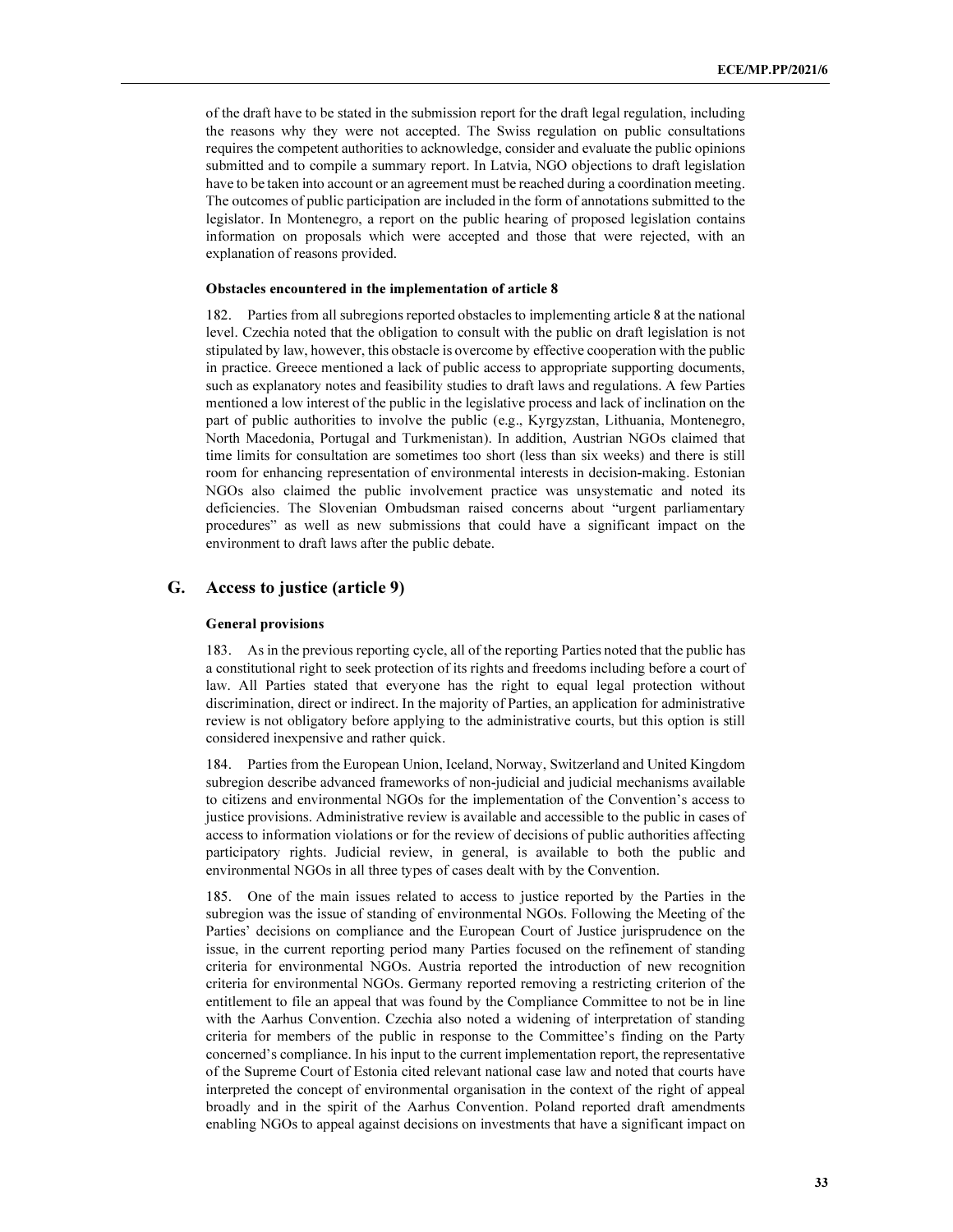the environment within the scope of the environmental impact assessment, and to file complaints with the court. Legislation of Slovenia provides procedures for obtaining the status of an NGO operating in the public interest in the field of environmental protection and/or nature conservation. This status grants a special position in respective administrative and judicial procedures, in which they can represent the public interest in the protection of the environment or nature. Conditions for acquiring these statuses, however, slightly tightened in 2020.

186. Legislative improvements in other areas were also noted. For example, Austria reported on the amendments to the Environmental Impact Assessment Act on the issues of administrative review procedure in 2017-2018 to follow jurisprudence of the European Court of Justice on the legal institute of "preclusion". The United Kingdom referred to a series of amendments implementing the requirement under the Convention for the costs not to be prohibitively expensive.

187. Many reporting Parties from the Eastern Europe, the Caucasus and Central Asia subregion also reported some progress in implementing article 9 in the current reporting cycle. Georgia referred to a newly adopted Environmental Assessment Code (2017) providing for everyone's right to appeal administrative decisions, if believed that his/her participation in decision-making was not ensured, or the national legislation was otherwise violated. Turkmenistan referred to a newly adopted Law on Administrative Procedures (2017) that establishes a legal framework for administrative decision-making including the review of administrative decisions. The Party reported that with this addition, national legislation ensures the right of certain member of the public to challenge the legality from a legal and procedural point of view of any decision, action, or inaction.

. Non-judicial remedies are reported to be available to the public in cases of the violation of the right to information and to public participation in the subregion, yet their practical implementation and effectiveness remain weak.

189. Parties from South-Eastern Europe reported no significant legislative changes in the area of access to justice over the current reporting cycle. Nevertheless, some reporting Parties noted a tangible increase in the number of environmental cases filed by NGOs (e.g., Albania, Montenegro). Albania, however, recognizes a need for further attention towards proper implementation of the access to justice pillar and mentions the issue of costs as an obstacle for NGOs and the public in access to justice.

190. Wide use of administrative review procedures was reported in the subregion (e.g., Albania, Montenegro, Serbia). The possibility to have recourse to an ombudsman in cases involving the violation of environmental rights was also mentioned by Parties.

191. Some Parties mentioned recent case law elaborating on different aspects of access to justice in environmental cases, the issue of costs and standing (e.g., Croatia, Czechia, Finland and Latvia). Other Parties, however, noted that the Convention is not being applied by their courts (e.g., Kyrgyzstan).

#### Obstacles encountered in the implementation of article 9

192. Obstacles in implementing the access to justice provisions of the Convention reported by the Parties from the European Union region, Iceland Norway, Switzerland and United Kingdom subregion include an inability to challenge negative screening decisions (e.g., Austria), limitations in the scope and effectiveness of remedies in administrative review procedures (e.g., Belgium), legal professionals' low level of knowledge on environmental laws (e.g., Bosnia and Herzegovina, Bulgaria, North Macedonia and Slovakia), a lack of clear rules on standing, as well as a lack of consistent caselaw in matters of environmental protection and access to justice (e.g., Czechia), recent legislative shrinking of standing criteria for NGOs (e.g., Slovakia), proved subjective interest of the applicant in a case being the only ground to bring an action before the courts (e.g., Lithuania), and length of court and administrative proceedings (e.g., Spain).

193. On the newly introduced standing criteria for NGOs in Austria, national NGOs noted that the amendments pose a severe burden on NGOs and lead to a setback of access to justice in relation to article 9, paragraphs 2 and 3 of the Convention.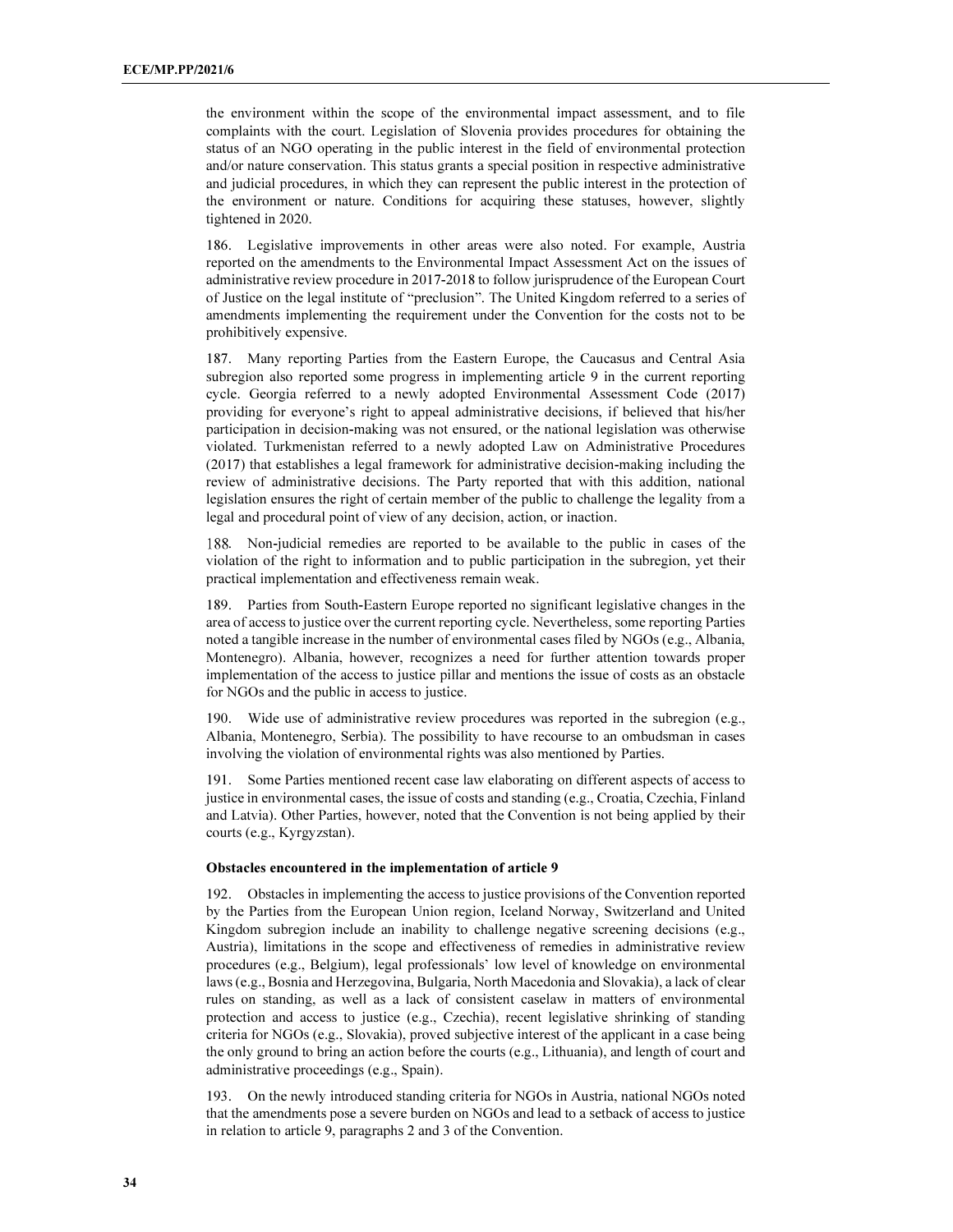194. Financial barriers for NGOs and other members of the public are reported by some Parties, namely high costs of experts and lawyers, high court fees and risk to face compensation of the opposite party costs (e.g., Albania, Estonia, France, Norway, Switzerland (on canton level)). NGOs from Poland mentioned financial barriers due to the obligation of the applicant to be represented by an attorney or a legal adviser when submitting the cassation appeal to the Supreme Administrative Court.

195. In Belgium and Norway, enforcing decisions of the authorities performing administrative reviews of decisions or actions related to the environment, such as the ombudsman or appeal commissions, is reported to be an issue.

196. Parties from the Eastern Europe, the Caucasus and Central Asia subregion referred to inadmissibility of environmental claims and issues of court competence (e.g., Armenia), and a lack of knowledge on the part of the public as to the possibilities to protect their environmental rights (e.g., Turkmenistan).

197. As for the South-Eastern Europe subregion, Albania, Bosnia and Herzegovina, and Serbia mentioned the issue of costs associated with judicial expertise and legal representation. Montenegro outlined the difficulties of enforcing criminal penalties in cases related to environmental crimes.

### Ensuring access to a review procedure regarding requests for information (article 9, paragraph 1)

198. All Parties mentioned the legal norms specifying the procedures for redress for violations of the right to access to environmental information. Parties reported that at least two options are available to the public seeking information: administrative appeal and judicial review (usually by administrative courts). While some Parties consider judicial appeal of the denial to provide information to be long, expensive and sometimes an ineffective remedy for the applicant in the end (e.g., Czechia, Slovakia), others created a legal framework for affordable and swift resolution of access to environmental information cases in courts (e.g., Luxembourg). Administrative review in most cases is free of charge and considered to be a prompt remedy, yet its effectiveness and independency is questioned by some Parties.

199. Many Parties also mentioned other bodies specially established to deal with violations of the legislation concerning access to information by public authorities. For instance, a review of decisions concerning non-provision of information by public authorities could be directed to an ombudsman in Albania, Armenia, Bosnia and Herzegovina, Denmark, the European Union, Greece, Kazakhstan, Kyrgyzstan, Lithuania, Luxembourg, North Macedonia and Portugal. A possibility to appeal to other special agencies or bodies tasked with the review of cases involving the violation of the right to public or environmental information is available in Albania, Belgium, Croatia, Denmark, Estonia, France, Greece, Ireland, North Macedonia, Norway, Portugal, Serbia, Slovenia, Switzerland and the United Kingdom. In the United Kingdom for example, the Information Commissioner in England, Wales and Northern Ireland, established by law as an independent and impartial body, examines complaints from members of the public who feel that their request for information has not been dealt with properly by the public authority. In general, review by such bodies is also free of charge, prompt and effective. In Greece, the Regional and Municipal Mediator handling complaints against regional authorities, issuing recommendations, initiating disciplinary proceedings or referring cases to a public prosecutor is considered an even more efficient venue of redress than the ombudsman.

## Challenging decisions, acts or omissions not complying with article 6 provisions (article 9, paragraph 2)

200. With respect to article 9, paragraph 2, all Parties reported that they have a basic framework to guarantee the right to appeal decisions, acts or omissions related to public participation procedures. They claim that these decisions can be reviewed on procedural grounds and on the merits. In general, Parties mentioned that decisions of public authorities could be appealed to administrative courts. A few Parties, however, also reported the possibility of appealing such decisions to a special body with supervisory powers over public authorities or special bodies to review the decisions of public authorities related to the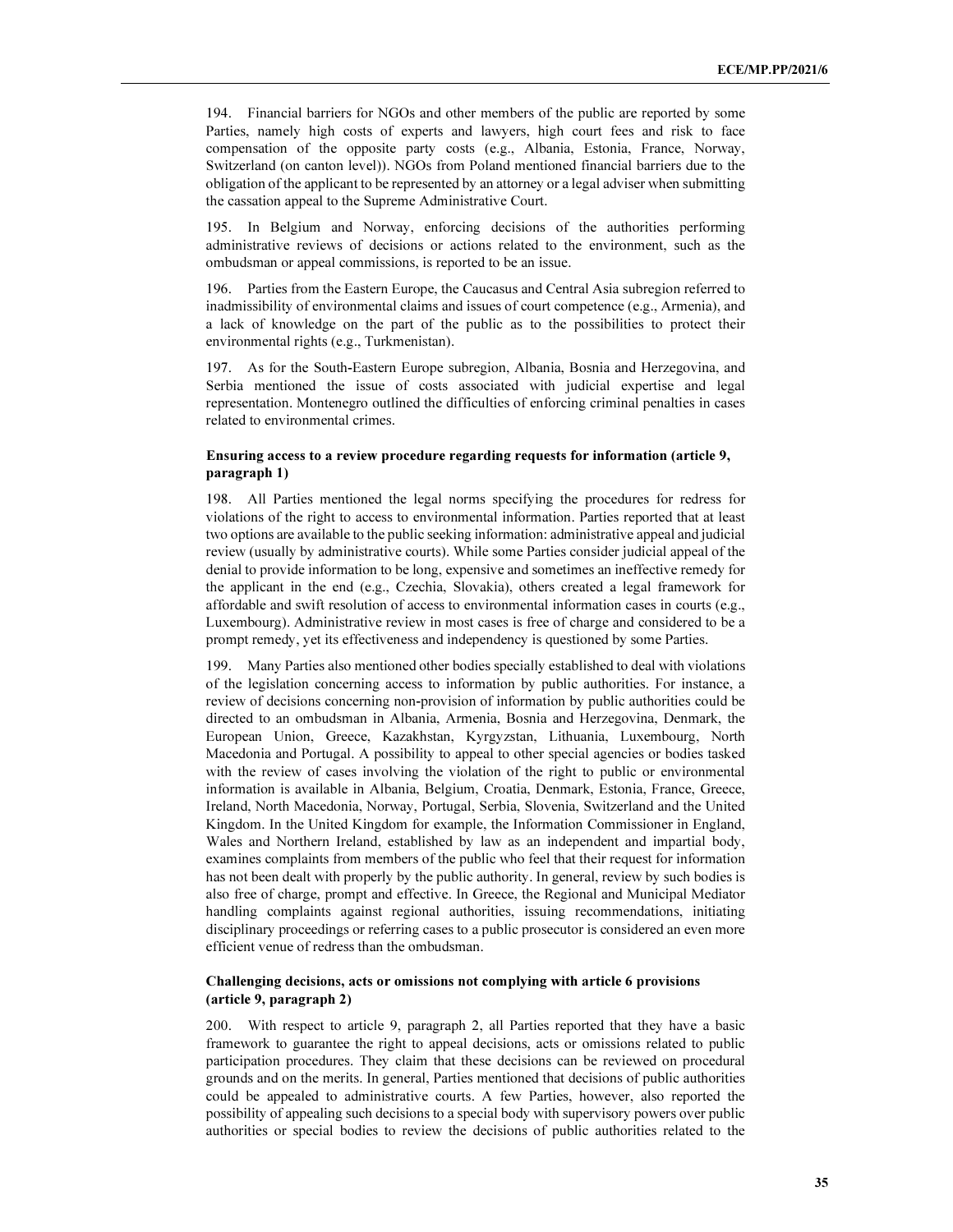environment. For example, Ireland allows members of the public to appeal certain decisions taken pursuant to the Planning and Development Act to an administrative board, including on the basis of any alleged breaches of national environmental law in respect of such decisions.

201. In the European Union, Iceland, Norway, Switzerland and United Kingdom subregion, the right to judicial review is vested in physical and legal persons whose rights and legitimate interests were violated or affected by the act, decision or omission of a public authority. At the same time, in many Parties special procedural norms and case law exist, allowing associations and NGOs that promote environmental protection to have standing before the court to challenge decisions, acts and omissions of public authorities during environmental impact assessment, environmental permitting and licensing and spatial planning decision-making, regardless of their role in such decision-making (e.g., Bulgaria, Czechia, Estonia, Finland, Germany, Hungary, Ireland, Lithuania, Luxembourg and Slovenia). A few Parties reported on further progress in establishing such rules and case law for the purpose of broadening access to justice and for allowing the review of certain decisions affecting the environment, nature management and planning decisions, etc. For example, Slovenia reported further furnishing on standing criteria for environmental NGOs in cases related to nature conservation. In Latvia, the public has the right to participate and the corresponding right to access to justice in cases related to environmental impact assessment procedure and pollution permits.

202. In disputes relating to emissions, consumption of resources, use of areas of unspoiled nature, Austria referred to mechanisms of environmental mediation: a voluntary and structured procedure in the framework of which all those affected by a project relevant for the environment are striving for a joint and durable solution. The public authority is entitled to interrupt the approval procedures upon the request of the project applicant in order to enable a mediation procedure. The results of the mediation are considered by authorities in the further stages of the approval procedure as well as in the decision.

203. Reporting Parties from Eastern Europe, the Caucasus and Central Asia subregion provided some information on legal rules on the standing of NGOs to initiate judicial review of decisions, acts and omissions of public authorities relating to the environment in cases involving the violation of their rights and legitimate interests, including several recent developments on the issue (e.g., Georgia). In Kazakhstan, environmental NGOs are allowed to go to court in public interests in cases relating to environmental protection and the use of natural resources.

204. Among Parties from the South-Eastern Europe subregion, Montenegro mentioned provisions of special laws on environmental impact assessments, GMOs, waste and pollution permits that foresee the right to administrative complaint against the respective decisions. An application to the administrative court could be lodged after the administrative review. Serbia specified in its national implementation report the judicial and non-judicial forums which might be approached by the public concerned for the review of decisions taken during environmental impact assessment procedure. Albania mentioned that administrative courts are available to interest groups in cases involving the violation of their legitimate public interest.

#### Challenging acts and omissions by private persons and public authorities that contravene environmental legislation (article 9, paragraph 3)

205. With regard to article 9, paragraph 3, many reports included detailed information on the rights of environmental NGOs to challenge acts and omissions by private persons and public authorities that contravene national environmental law.

206. The challenging of acts and omissions of public authorities could be pursued in at least two ways: through administrative appeal and through judicial review. Standing in court for environmental NGOs, as many Parties indicated, is granted in cases involving violations of rights or a legitimate interest of such organisations. A few Parties mentioned broad standing for environmental NGOs asking for judicial review of certain decisions, acts or omissions of public authorities or private entities contravening the environmental norms foreseen in the procedural legislation or established by court practice (e.g., Estonia, Germany,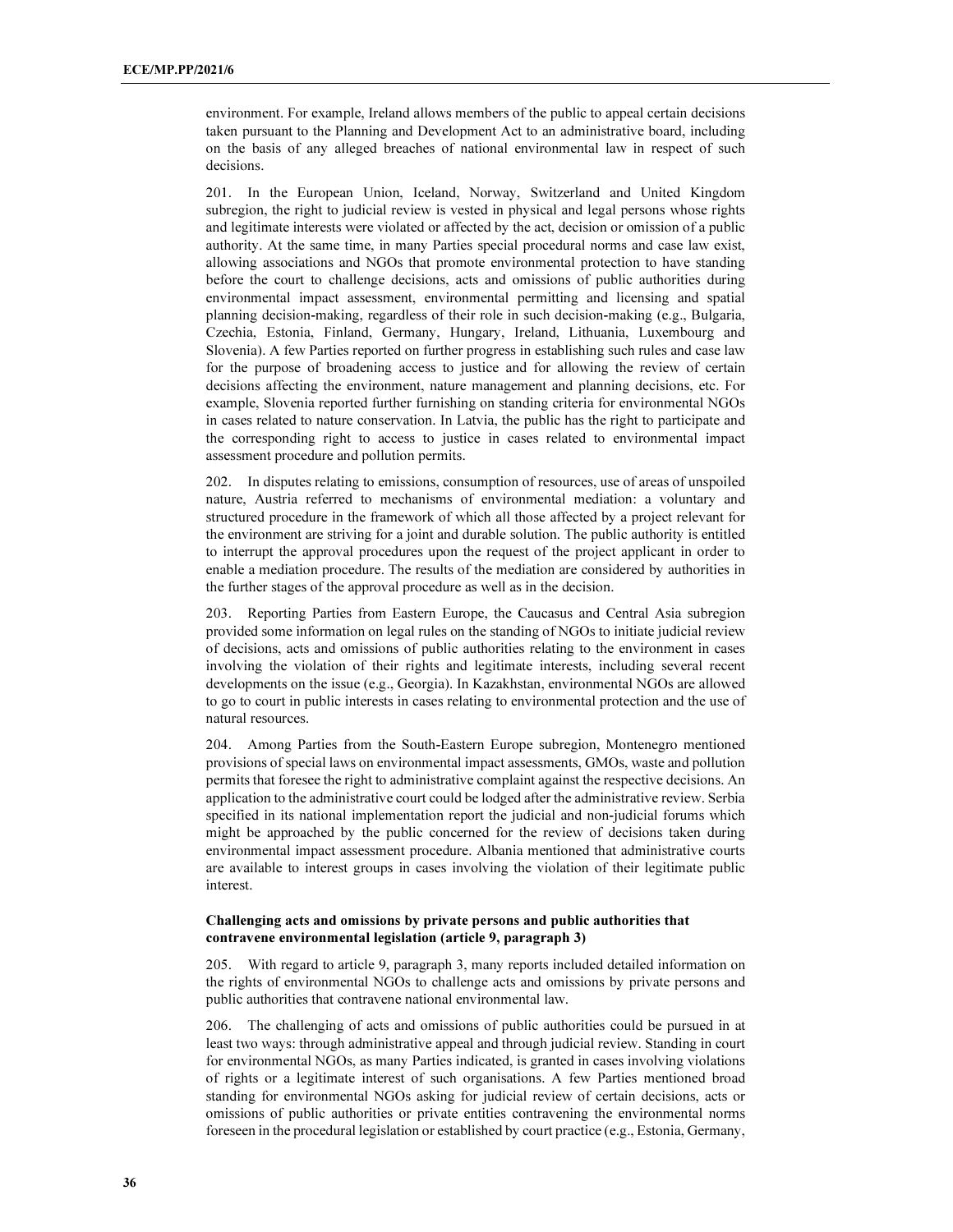Hungary, Ireland, Kyrgyzstan, Serbia and Spain). The European Union cited a number of cases brought by environmental NGOs against the European Commission to the European Court of Justice, and, in light of the "European Green Deal", highlighted its intent to improve access to administrative and judicial review at the European Union level for citizens and NGOs who have concerns about the legality of decisions with effects on the environment.

207. France reported on allowing environmental class actions, granting any natural or legal person that has sustained losses resulting from damage to the environment caused by the failure of a legal entity or natural person to fulfil *ex lege* or contractual obligations to file such a suit. Associations may bring such class actions if they are officially recognized associations with the objective of defending interests of their members, or officially recognized environmental NGOs. A similar mechanism exists in Luxembourg.

208. In Slovenia, the so-called *actio popularis* concept allows individuals and NGOs to access courts to challenge the activities of private entities affecting the environment. Similarly, in Portugal, regardless of having a personal interest in the claim, any person association or foundation defending the interests in question may file lawsuits in administrative courts in defence of the environment.

209. Some Parties provided details on the possibility of judicial review of actions of private entities contravening environmental legislation, in particular when the issue of standing of NGOs was involved. Denmark, however, indicated that to a certain extent, private individuals can have an injunction imposed against the acts of other private parties that are in conflict with regulations of a public law nature. In Austria, private entities in violation of environmental laws may be sued by competitors and special interest groups, since producing goods in violation of such laws is regarded by courts to be unfair business practice. In Poland, environmental NGOs are entitled to bring civil actions demanding the restoration of the original state of affairs and preventive measures, in particular by installing installations or equipment to prevent the threat or infringement. They also may demand the cessation of the activity causing the threat or infringement if the damage or danger concerns the environment as a common good. Slovakia reported that it has not yet sufficiently reflected this issue in its legislation.

#### Providing effective and not prohibitively expensive remedies (article 9, paragraph 4)

210. Concerning the implementation of article 9, paragraph 4, on adequate and effective remedies including injunctive relief, many countries provided varied and incomplete explanations covering the issues of injunctive relief, court fees and costs of administrative appeals and judicial review, the procedures for the pronouncement of court decisions and access to them and options for appeal.

211. While the majority of the Parties from the European Union, Iceland, Norway, Switzerland and United Kingdom, and the South-Eastern European subregions reported on the availability of a wide range of effective remedies in environmental cases including injunctive relief in the form of abrogation of the challenged decision or an order to halt activity damaging the environment. Other Parties reported on the availability of only certain types of remedies such as compensation of damages (e.g., Belarus). In Austria, for example, anybody who is or fears to be endangered by pollution is entitled to file a lawsuit against the polluter and to seek an injunction, neither requiring participation in administrative proceedings nor ownership of private property in the proximity of the polluter. In Bulgaria, legislation expressly provides that the injured person can bring an action against the violator for an injunction to remove the effects of pollution.

212. Some Parties also reported on the possibility to apply for an interim injunctive relief pending consideration of the case (e.g., Austria, Bulgaria, Czechia, Norway, Slovakia, Switzerland and United Kingdom). Interim relief could be ordered by the court in situations where there is a risk of serious damage to the environment, or the implementation of the final decision would otherwise be impossible. Switzerland reported that an appeal before the Federal Administrative Court has suspensive effect on the decision of an administrative authority. In Luxembourg, it is possible to obtain an interim injunction before the ordinary civil courts for protective or restorative measures in order to prevent imminent damage or to halt clearly illicit activities.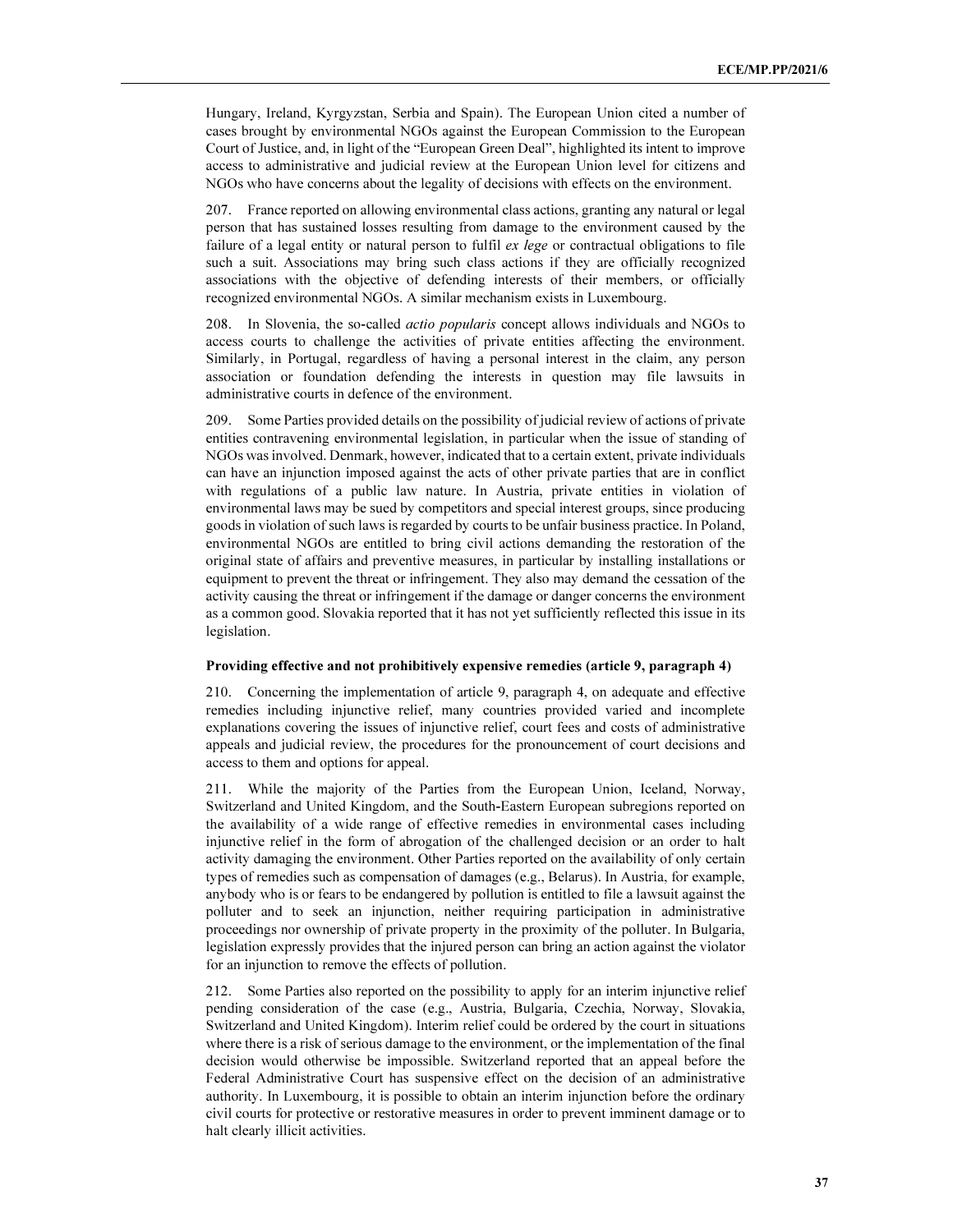213. Application of an injunction relief upon the applicant's submission of a security deposit for the investor's claims relating to the suspension of the decision's execution was mentioned by Poland. On the contrary, in Norway in cases relating to the environment the claimant cannot be ordered to provide security to cover his possible liability for damages if interim measures are granted. Furthermore, in this category of cases a claimant may only be ordered to pay damages if he knew or should have known that his claim was not valid when his application for interim measures was granted.

214. Administrative appeal was reported to be free of charge in the majority of Parties. Court costs for the review of decisions or actions of the public authorities in administrative courts, however, varied. Some legislative exemptions exist, and judges are vested with the discretion to waive or exempt an applicant from the court fees in cases where the applicant is facing material difficulties, taking into account the essence of the case, etc. For example, in Greece, there are no exemptions from procedural costs in environmental matters, but legal aid is available to low-income citizens. In Kyrgyzstan, the procedural rules allow judges to waive court fees for parties to the proceedings suing in public interest, however in practice judges do not always consider violations of environmental laws to be a matter of public interest. Bulgaria submitted that after recent reconsideration of court fees for cassation proceedings, the said fees remain low and ensure that appealing judicial procedures in environmental cases are not "prohibitively expensive".

215. A few Parties also mentioned the "loser pays" principle, which is foreseen in procedural norms. In contrast, in Greece, the law contains concrete provisions that limit the losing party's liability for costs. In administrative courts in Poland, the principle that the party that lost incurs the costs of the party that won applies only when the winner is the party questioning the decision. Thus, if the person challenging the decision loses the case, no costs are incurred.

216. Bulgaria reported on the amendments introduced in the current reporting cycle related to the timeliness of court procedures related to large-scale projects with potential significant environmental impact prescribing for consideration of a case within six months with the purpose to prevent potential environmental damage in the event of unlawful actions or lack of actions by administrative authorities in breach of environmental law.

217. A few Parties described different forms of assistance mechanisms available to citizens, such as free legal aid systems. Spain reported on resolving legislative contradictions related to eligibility criteria for NGOs to apply for free legal aid in environmental cases. In Kazakhstan, legislation allows physical and legal persons to be exempt from court fees in environmental cases of a non-material character. Czechia mentioned that the practice of exempting NGOs from court fees has been discontinued. In Switzerland, the court can waive procedural and legal fees for applicants that cannot afford to pay them on a case-by-case basis. As reported, the United Kingdom intends to further remove any unnecessary financial and other barriers to access to justice or to consider how they could be removed in the next reporting period.

218. The majority of Parties from all subregions indicated that full texts of court decisions, including those in matters relating to the environment, are publicly accessible through the significantly increasing use of electronic tools. In Bosnia and Herzegovina access to the court decisions is provided upon request.

### Ensuring information is provided to the public on access to administrative and judicial review procedures (article 9, paragraph 5)

219. With respect to the implementation of article 9, paragraph 5, many Parties reported on legal and practical measures taken to ensure that information is provided to the public on access to administrative and judicial review. This has been particularly facilitated by the use of electronic tools (e.g., Austria, Estonia).

220. Parties from all subregions mentioned legal norms obliging public authorities to include the appeal options in their administrative or judicial decisions and their further development. For example, Bulgaria reported an amendment (2018) to the law on assessment of the impacts on the environment of certain projects, which requires the environmental authority to ensure that practical information on the procedures for administrative and judicial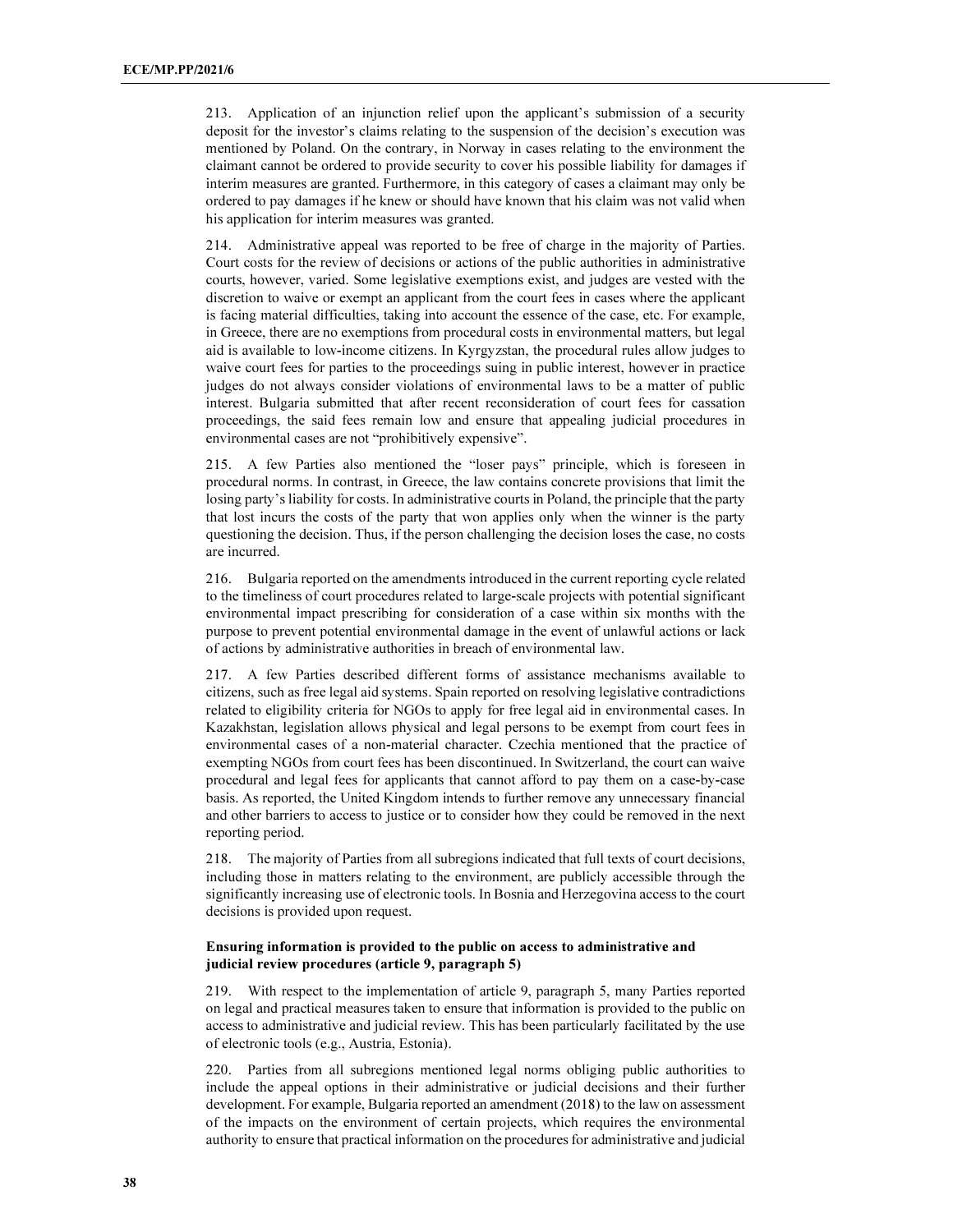review is communicated to the public through notices in the daily press and the internet. In Bosnia and Herzegovina and Serbia, legislation requires a public authority refusing access to information to notify the applicant of the available relief against such decision. If such notifications are absent, certain Parties provide the appellant with additional time for appeal (one year instead of one month in Germany and Latvia; four months instead of 30 days in Belgium).

### H. Genetically modified organisms

221. Decision II/1 on GMOs (i.e., the amendment to the Convention on public participation in decisions on the deliberate release into the environment and placing on the market of genetically modified organisms, GMO amendment) was adopted by the Meeting of the Parties at its second session (Almaty, Kazakhstan, 25–27 May 2005). With Albania accepting the GMO amendment in 2020, to date, 32 Parties have ratified, accepted or approved the amendment. However, the GMO amendment will only enter into force when three fourths of the Parties that were Parties at the time the amendment was adopted have ratified, approved or accepted it. One more Party from among the following list of Parties to the Aarhus Convention must ratify, accept, approve or accede the GMO amendment before it can enter into force: Armenia, Azerbaijan, Belarus, Kazakhstan, Kyrgyzstan, North Macedonia, Tajikistan, Turkmenistan or Ukraine.

222. Parties that have ratified the amendment are bound to work towards implementation of the new article 6 bis and annex I bis. At the same time, these Parties are also bound by article 6, paragraph 11, which remains binding and in force until the entry into force of the amendment. By decision IV/4 the revised reporting format was adopted, incorporating the requirement for Parties to report on the implementation of article 6 bis.

#### Article 6 bis and annex I bis

223. Some Parties reported on the implementation of article 6, paragraph 11, while the majority provided information on the implementation of article 6 bis and annex I bis to the Convention.

224. From the European Union, Iceland, Norway, Switzerland and United Kingdom subregion, only Croatia and Iceland have not ratified the amendment yet. As in previous reports, many Parties from the subregion reported that they transposed relevant European Union instruments on GMOs into national legislation, including provisions on disclosure of information and notification, and public participation rules and procedures.

225. A few Parties mentioned consultative bodies especially created for GMO decisionmaking. They consist, inter alia, of NGO participants. The majority of Parties from the European Union, Iceland, Norway, Switzerland and United Kingdom subregion mentioned web-based informational portals on GMO decision-making to assist in disseminating information and to facilitate public consultations (e.g., Bulgaria, Czechia, Denmark, the European Union, Latvia, Lithuania, Norway, Romania, Spain and the United Kingdom). Portugal reported on using the general portal facilitating public participation (including digital) for GMO related decision-making.

226. Some Parties in Eastern Europe, the Caucasus and Central Asia reported that their legal frameworks for decision-making on GMOs are still undeveloped (e.g., Armenia, Turkmenistan), while others referred to legislative acts that are in place (e.g., Georgia, Kazakhstan). In its national implementation report, only Georgia reported on the availability of a set of rules regulating release into the environment, placing on the market, import/reexport of living GMOs and public access to information and participation in respective decision-making. Georgia is the only Party to the GMO amendment in this subregion.

227. Likewise, Albania is the only Party from South-Eastern Europe and overall, the only Party that accepted the GMO amendment during the sixth reporting cycle. Nevertheless, the Party reported that its legislation on GMO products remains yet very limited. Serbia, Bosnia and Herzegovina and North Macedonia reported on having a public participation procedure (including provisions on public notification, access to information, collection and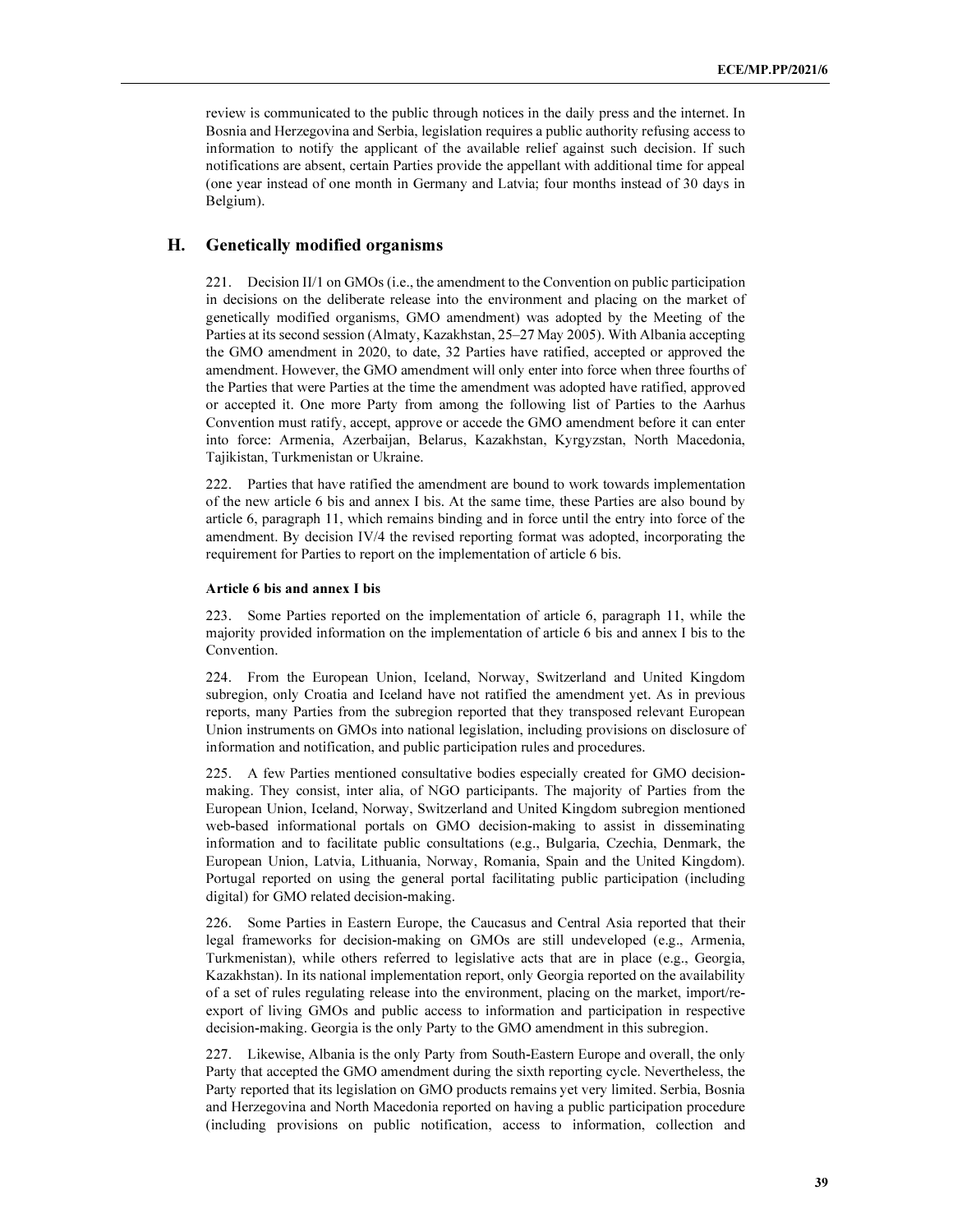consideration of comments and informing of the decision etc.) in decisions on the deliberate release of GMOs into the environment.

#### Obstacles encountered in the implementation of article 6 bis and annex I bis

228. In many national implementation reports, Parties did not mention any obstacles encountered in the implementation of article 6 bis and annex I bis. This is explained by the absence of cases on GMO decision-making. Several European Union member States reported that if GMO products were placed on the market, the European Commission was responsible for consulting the public in accordance with relevant European Union legislation.

229. Belgium and North Macedonia noted a lack of human and financial resources as an obstacle. Latvia noted the difficulty of finding independent experts to prepare risk assessments related to GMO decision-making. Spain mentioned difficulties in differentiating between non-confidential information and data protected by intellectual property rights. Finland pointed out the adverse effect of the long consultation period (60 days) on the authorisation process for clinical trials and scientific studies on GMOs. Georgia mentioned the lack of accredited laboratories and the absence of information on the methodology of GMO risk assessment.

## IV. Follow-up on issues of compliance $32$

230. Question 37 of the questionnaire annexed to decision IV/4 requested Parties to report on the follow up on implementation of decisions concerning their compliance adopted by the Meeting of the Parties at the previous session. At its sixth session in 2017, the Meeting of the Parties adopted decisions concerning the compliance of ten Parties (decisions VI/8a-e, g-k): Armenia, Austria, Belarus, Bulgaria, Czechia, Kazakhstan, Romania, Slovakia, Spain, and the United Kingdom. The Meeting of the Parties also requested the Compliance Committee to review issues concerning the compliance of the European Union (ACCC/M/2017/3) and Turkmenistan (ACCC/M/2017/2).<sup>33</sup> The two latter Parties addressed this matter in other sections of their national implementation reports; the European Union also reported on question 37.

#### Armenia

231. In its national implementation report the Party reported that it still has not implemented the Committee's recommendations regarding amendments to its legislation on NGOs.

#### Austria

232. In its national implementation report, Austria noted that it has adopted the Aarhus Participation Act at the federal level (2018) with the aim to improve access to justice in environmental matters for environmental organisations and individuals in the areas of waste, water and air quality. The Act covers the most predominant and comprehensive areas of environmental law with the aim to ensure effective implementation of environmental law. Environmental organisations and, where relevant directly affected individuals, are granted legal review before the national administrative courts in the event of a breach of environmental law. The law amends the corresponding environmental laws at federal level. At the level of the provinces, provisions on access to justice have been also introduced in the different provincial acts on nature protection, including the protection of species, and in the laws on hunting and fishing. With regard to the Compliance Committee's findings on

<sup>32</sup> Information on implementation of decisions and of requests of the Meeting of the Parties on compliance by individual Parties is available from http://www.unece.org/env/pp/ccimplementation.html and https://unece.org/env/pp/cc/requestsmeeting-parties. Findings of the Compliance Committee on various communications are available on a dedicated web page, listed by communication symbol: available from http://www.unece.org/env/pp/pubcom.html.

<sup>33</sup> ECE/MP.PP/2017/2/Add.1, available from https://unece.org/environmental-policy/events/sixthsession-meeting-parties-aarhus-convention.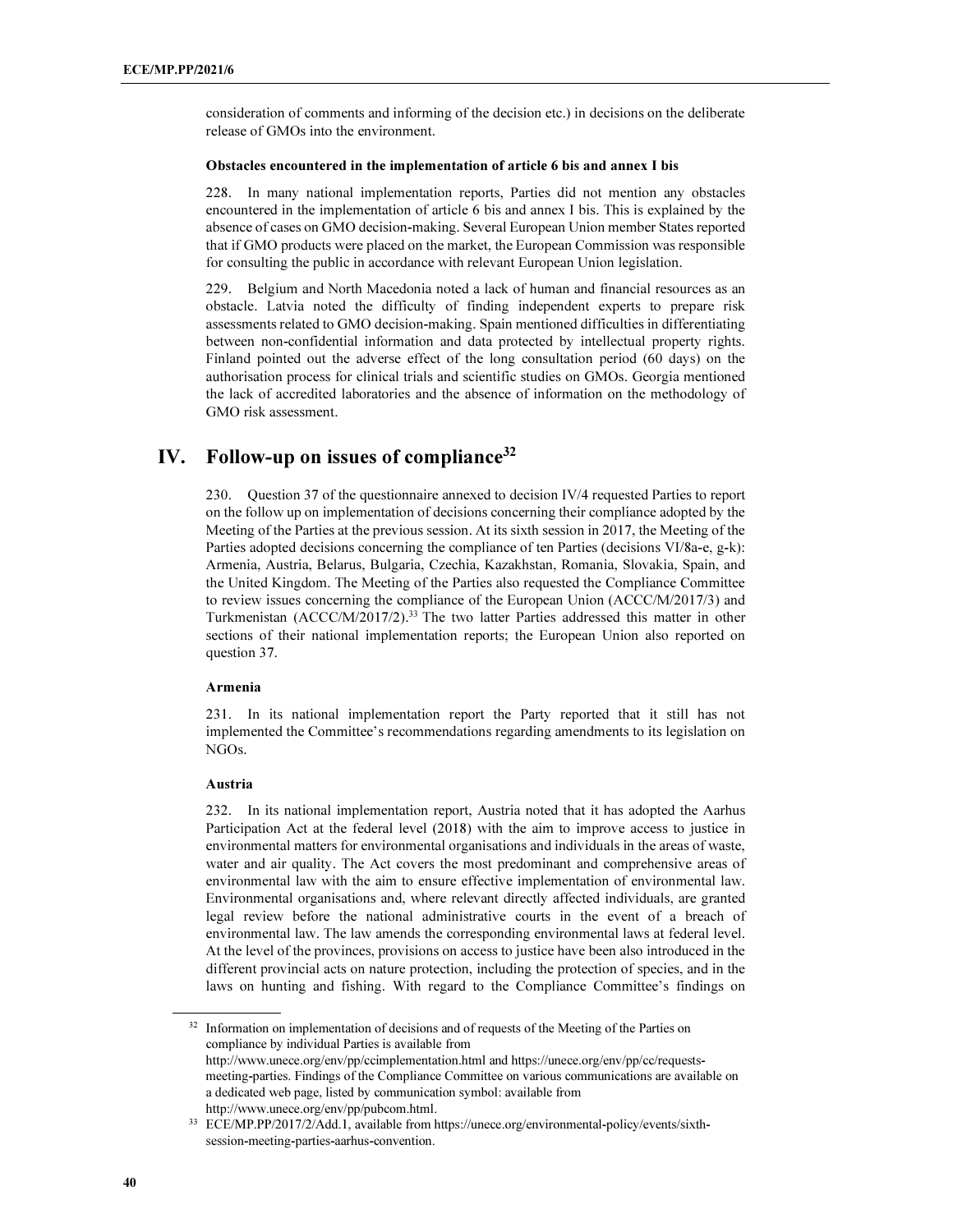communication ACCC/C/2010/63 concerning access to justice in criminal proceedings on contraventions of national environmental law, the Party concerned reported the launch of an internal process for amending the Wildlife Trade Act to take into account the findings on that communication. The Party concerned also reported on a training for judges conducted by the Austrian Academy for Administrative Courts focusing on public participation, as well as on capacity-building activities on access to justice for administrative authorities carried out by an environmental NGO.

#### Belarus

233. In its national implementation report, Belarus reported a number of legislative changes to implement decision VI/8c. The Party concerned noted planned amendments to the Law on Environmental Protection on clarification of the list of environmentally significant decisions, as well as projects which are subjects for public discussions. The Party also noted amendments made to the Law on State Ecological Expertise, Strategic Environmental Assessment and Environmental Impact Assessment related to the obligation to provide public access the conclusions of the state ecological expertise. Additionally, the adoption of the Law on Specially Protected Natural Areas (2018) prescribes for public discussions on environmentally significant draft decisions concerning specially protected natural areas. With respect to recommendations on communication ACCC/C/2014/102 the Party concerned reported that it continues to disseminate findings and recommendations of the Compliance Committee and other relevant information to the system of bodies of the Ministry of Internal Affairs, the State Security Committee, judicial authorities, in order to inform them and take measures within the framework of national legislation. The Party concerned also informed of the introduction of advanced training programs for students of educational institutions of the Ministry of Internal Affairs on issues and obligations under the Aarhus Convention, as well as other awareness-raising activities.

#### Bulgaria

234. In its national implementation report, Bulgaria reported on a series of trainings and an electronic handbook for judges inter alia on issues related to the assessment of the risk of damage to the environment, the court's approach to its decisions and the balance of interests. Bulgaria also indicated that decision VI/8d was provided to magistrates via the internal electronic network.

#### Czechia

235. In its national implementation report Czechia referred to three progress reports submitted to the Compliance Committee on the measures taken with regards to recommendations given in decision V/9f.

#### European Union

236. In its national implementation report the European Union reported that as a follow-up to Decision V/9g, the EU submitted three progress reports in December 2014, October 2015 and October 2016, outlining its measures to adopt clear instructions for implementing Article 7 of the Convention in relation to National Renewable Energy Action Plans in the Member States. Following the sixth session, the Party reported on the evolution of the measures taken to address the recommendations in V/9g as regards communication ACCC/C/2010/54 in October 2018, 2019 and 2020. In particular, the Commission informed the Committee about the entering into force of Article 10 of the Governance Regulation relating to public involvement in the preparation by Member States of National Integrated Energy and Climate Plans (NECPs) and about its work in assisting Member States in respecting their obligations under the Aarhus Convention in the context of such provision.

## Kazakhstan

237. In its national implementation report Kazakhstan reported on measures for rectifying the situation that led to submission of the communication ACCC/C/2013/88.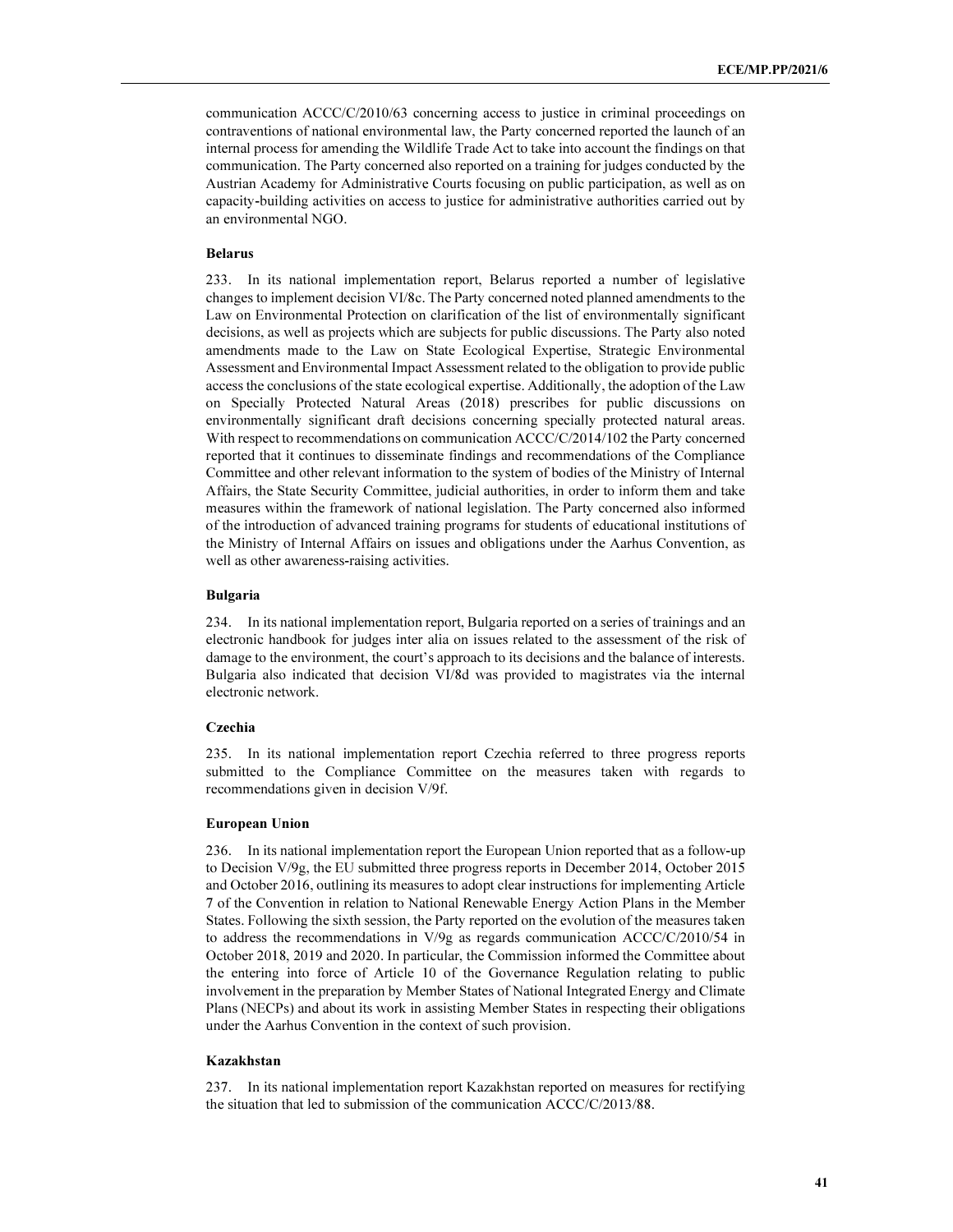#### Romania

238. In other sections of its national implementation report, (not under question 37) Romania reported on the dissemination of the findings of decision VI/8h among central public authorities and on the adoption of the Law on the impact assessment of certain public and private projects on the environment (2018). It was reported that the Law requires that when a request for information might affect intellectual property rights or the confidentiality of commercial and industrial information, the competent authority shall interpret the reason to refuse in a restrictive manner, giving priority to satisfying the public interest by sharing the part of the information that can be made public. Also, the authorities have to explain the way in which the public interest was taken into consideration.

#### Slovakia

239. In its national implementation report, Slovakia reported on amending the Sensitive Information Directive, noting that the amended text emphasizes the need for individual assessment of each request for information, as well as the need to interpret any restriction of access to information for security reasons in a restrictive way, taking into account the public interest in the disclosure of environmental information and the issue of emissions into the environment.

#### Spain

240. In its national implementation report, with regard to communication ACCC/C/2009/36 Spain indicated a twofold approach to ensuring full compliance with the Committee's recommendations. The first would consist of aligning the law that entitles environmental NGOs to bring class actions with the law on legal aid, which sets out the criteria that environmental NGOs have to meet in order to be granted free legal aid. This reform has been reported to be problematic to undertake due to an unfavourable political situation. For its second approach Spain also reported on the Supreme Court case-law resolving the abovementioned conflict of laws in favour of environmental NGOs. Two judgments of 2018 and 2019 were disseminated through the regional focal points of the Aarhus Convention to be sited in applications for free legal aid by environmental NGOs. With regard to recommendations on communication ACCC/C/2014/99 Spain reported that the Directorate-General of Environmental Quality and Climate Change of the Department of Territory and Sustainability of the Regional Administration of Catalonia issued an Instruction on 28 September 2018. This Instruction states that once the environmental authorizations have been granted or refused, the units subordinate to aforesaid Directorate-General shall notify the local councils of the decision and the site of the activity. This decision must then be made available to the public on the corresponding municipal noticeboards and on its website. This process has been shared throughout the country through the regional focus points of the Aarhus Convention, so that the affected actions are in accordance, in their respective territories, with the aforementioned Instruction.

#### United Kingdom of Great Britain and Northern Ireland

241. In its national implementation report, the United Kingdom reported on a number of actions that have been taken as a result of the recommendations in decision VI/8k. In 2018- 2019 amendments were introduced to the Civil Procedure Rules (CPR). The amended CPR 39 affirms the fundamental principle of open justice, central to which is that hearings are to be held in public unless the court is satisfied that the criteria for a hearing in private are fulfilled, in which case the hearing in question (or the relevant part of it) must be held in private. The amended CPR part 45 - Environmental Costs Protection Regime (ECPR) clarifies on the issue of costs caps of the High Court and extends its scope to claims brought under the Town and County Planning Act 1990. The Party also reported on an updated procedure on transboundary engagement, on revised rules aiming to enhance access to justice by preventing court actions relating to the environment being "prohibitively expensive" to members of the public in Scotland (2018), and on amended judicial review time limits in Northern Ireland (2018).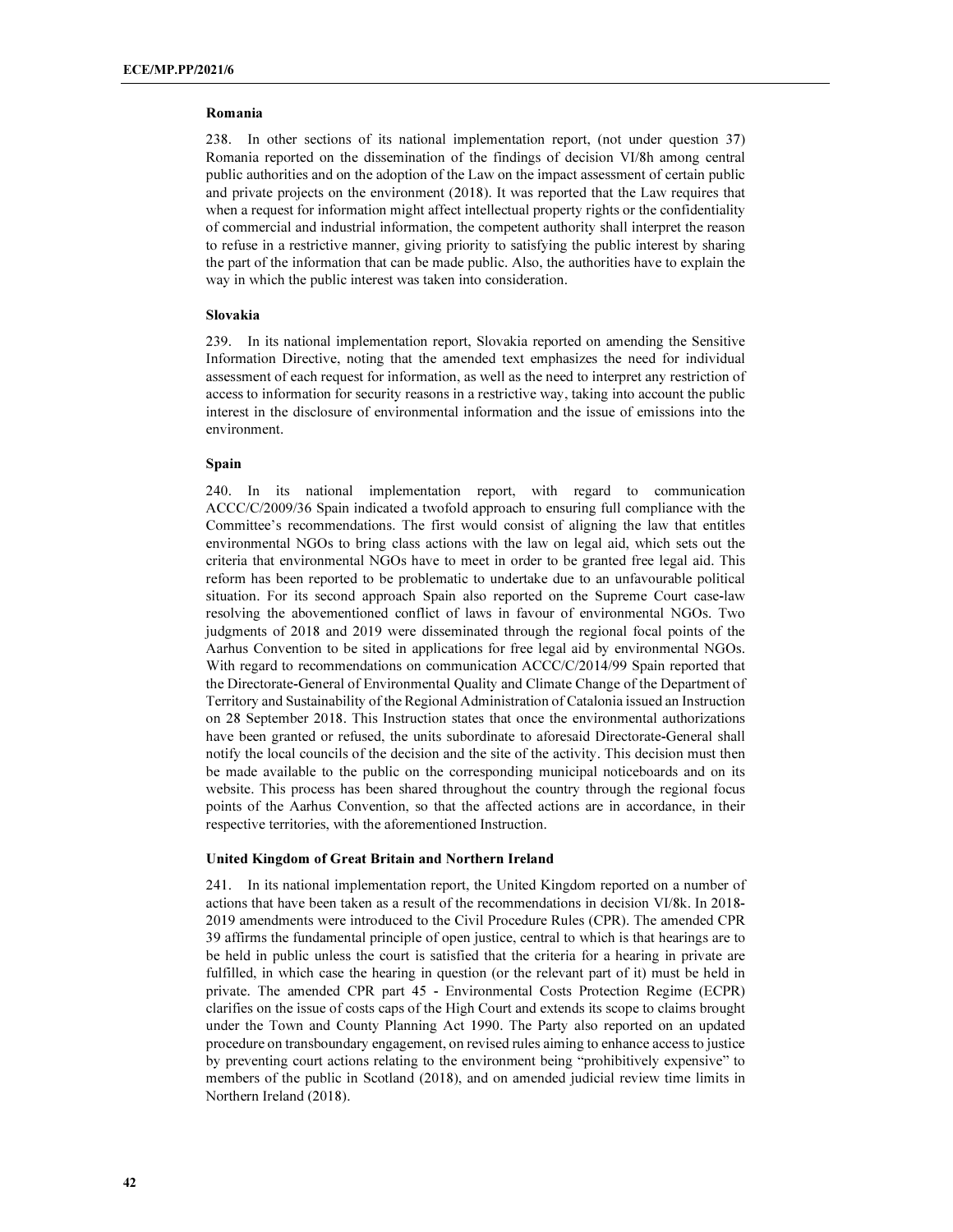## V. Conclusions

## General remarks

242. During the sixth reporting cycle, almost three-fourth of the Parties to the Aarhus Convention (38 out of 47) submitted their national implementation reports in time to be considered in this synthesis report. Twenty-nine Parties submitted their reports before the deadline. While these figures reflect the overall commitment of Parties to the implementation and reporting obligations under the Convention, such a high number of Parties not reporting on time deserves particular attention.

243. The reporting format was used by all Parties. The majority of questions in the reporting format were answered, while some Parties stated that questions on obstacles were irrelevant or answered in other sections. Many Parties included comments provided by the public in responding to questions on obstacles to implementation.

244. Parties provided different levels of detail when answering the questions. Both extremes—too little and too much information—influenced the quality of this report. In particular, lack of dates, generic statements and lists of legislation without explanations regarding the legislative changes, hampered the analysis of the kind of changes and progress made by the Parties during the reporting period. Nevertheless, the majority of Parties demonstrated considerable effort in the preparation of their reports.

245. It is suggested that the division of Parties into three subregions could be reconsidered for future synthesis reports. In particular, the identification of common implementation trends was less clear and illustrative owing to changes in the economic and political conditions within the various subgroups. This observation is especially relevant for the Eastern Europe, Caucasus and Central Asia subregion where only several Parties are bound by the European Union association agreements relevant in the context of aligning their legislation to the Convention's requirements.

246. Despite these limitations, the reports represent a valuable reference for determining the status of implementation of the Aarhus Convention. Thus, several important conclusions may be drawn on the progress made in implementing the Convention and on gaps and obstacles identified in this regard.

## Status of implementation

247. Overall, Parties reported to have regulated most aspects of access to information and public participation. At the same time, Parties continued to face challenges in implementing certain provisions of the Convention with regard to access to justice and public participation. General obstacles hampering the full and effective implementation of the Convention often include lack of awareness among the public authorities, financial constraints and lack of human resources and technical facilities, or the low quality of these resources, in conjunction with lack of coordination between different environmental bodies, governmental bodies, NGOs and the public.

248. All reporting Parties demonstrated their efforts to implement the Convention. Some countries reported a number of considerable legislative changes in order to transpose the Convention's provisions into national legislation. Implementation, however, continues to vary across Parties depending, inter alia, on the Parties' legal traditions, governing structures and socioeconomic conditions.

249. Parties from Eastern Europe, the Caucasus and Central Asia provided a lot of information and practical examples on access to information, dissemination of information and obstacles in their reports. Half of these Parties detailed recent efforts to improve legislative procedures on public participation. However, implementation of access to justice remains an issue in many Parties.

250. Implementation of the Convention in the European Union, Iceland, Norway, Switzerland and United Kingdom subregion remained quite advanced. A few Parties reported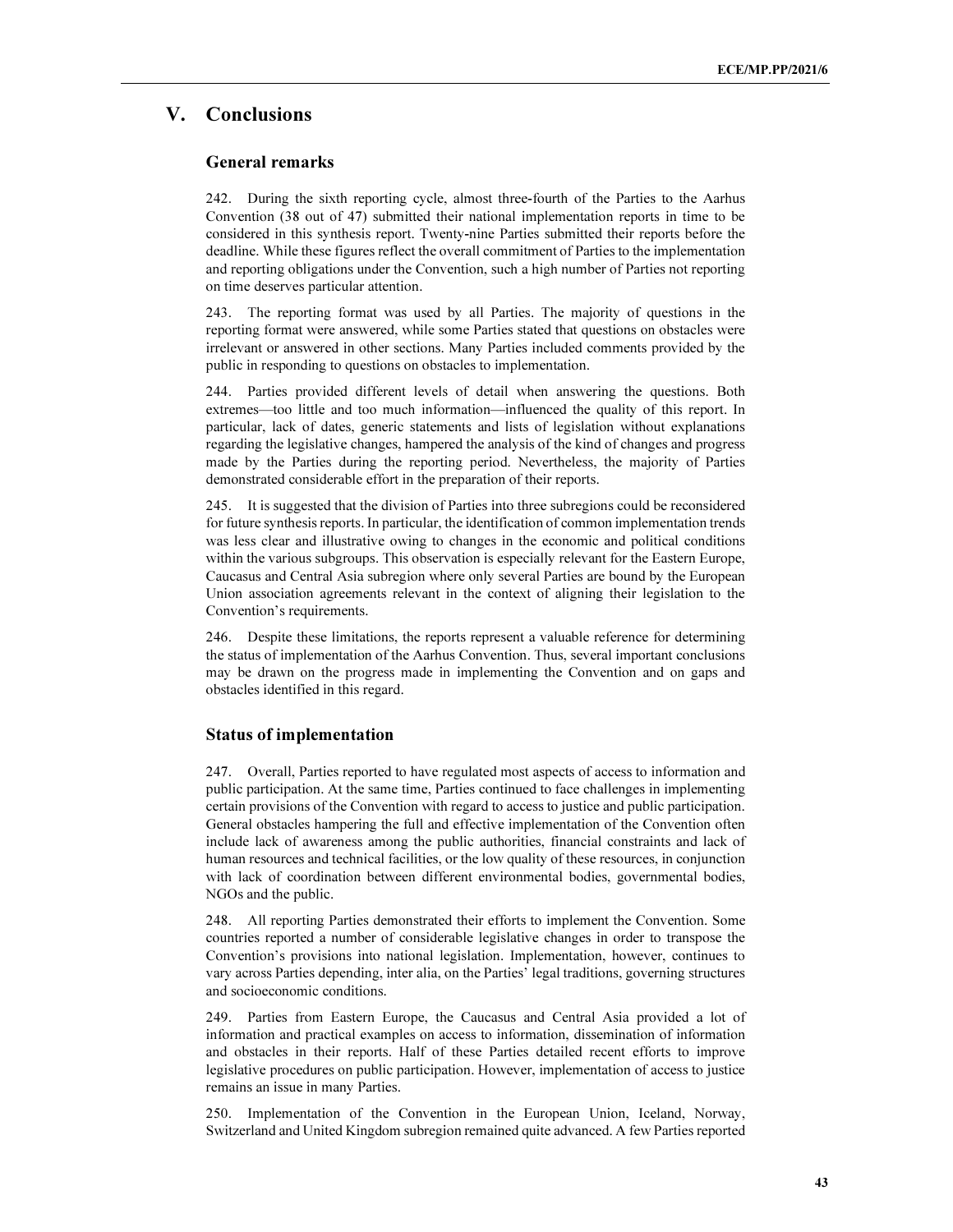on their recent changes to legislation in order to remove obstacles to the implementation of the Convention's provisions on public participation and access to justice obligations. Still, challenges to implementing access to justice remain. Overall, progress in South-Eastern Europe was characterized by efforts in aligning legislation with the Convention as well as in making appropriate institutional and practical arrangements.

251. With respect to access to information, only a few Parties have updated and changed their national legislation, as the majority of Parties already adequately address the Convention's provisions in this area.

252. However, some obstacles remain with respect to the access to information. Parties referred to difficulties in distinguishing between environmental and non-environmental information and applying the appropriate procedure for handling requests from the public. Ensuring the public's rights to environmental information and considering at the same time rights related to commercial and industrial secrets, confidentiality of statistical information and personal data, intellectual property and copyright continue to present a challenge in many countries. Many Parties noted delays and missed deadlines in the provision of requested information, including due to the COVID-19 pandemic. Some Parties continue to note challenges related to review procedures of "fictitious decisions" on access to information requests. Some Parties reported obstacles, such as a lack of interoperability of databases, and incomplete and fragmented data that lead to providing incomplete information.

253. On a positive note, Parties in all three subregions reported significant progress in ensuring that environmental information is available in electronic databases that are easily accessible to the public through public telecommunication networks. Numerous effective electronic tools are being further developed in this area, e.g., electronic databases, publicly accessible governmental electronic services, websites and information portals, which are routinely updated and improved. Despite the progress reported in this area, additional steps are needed in this regard in countries in the Eastern Europe, Caucasus and Central Asia and South-Eastern Europe subregions to enable them to establish and operate more efficient information systems and online environmental monitoring systems.

254. This is in particular the case when it comes to pollution and emissions registers. Countries in South-Eastern Europe continue to face challenges in maintaining their registers and providing public access to the information contained therein. In the Eastern Europe, Caucasus and Central Asia subregion gradual development of reporting systems and further preparation work on the ratification of the Protocol on PRTRs were reported. Overall, the ratification and implementation of the Protocol remains a challenge in these subregions.

255. With respect to implementation of public participation provisions of the Convention in Eastern Europe, Caucasus and Central Asia and in South-Eastern Europe, countries reported a number of recent legislative developments. These changes for some Parties focused on setting legal frameworks for public participation in environmental impact assessment, strategic environmental assessment processes and environmental permitting, while for others on improving existing provisions in this regard. Still, Parties from these subregions mentioned many obstacles in ensuring public participation in practice.

256. Parties from the European Union, Iceland, Norway, Switzerland and United Kingdom subregion continue to sharpen procedures for public participation in decisions on specific activities, as well as widen the scope of decisions and decision-making stages where public involvement is required. For environmental impact assessment procedures, participation is increasingly ensured by Parties in the screening procedure, at the scoping stage, and at the stage of draft environmental impact assessment decision prior to its adoption. Other types of decisions affecting the environment, where Parties made efforts to ensure public participation, include building and planning decisions, integrated environmental permits/authorisations, decisions on the environmental protection measures, decisions on authorization of projects that may have a significant impact on Natura 2000 sites, decisions on nature and landscape protection, decisions on forest management, environmental licensing, decisions on the lifetime extension, and decisions related to management of radioactive waste.

257. The national implementation reports show that during the intersessional period, implementation of article 7 of the Convention has especially advanced. Parties from the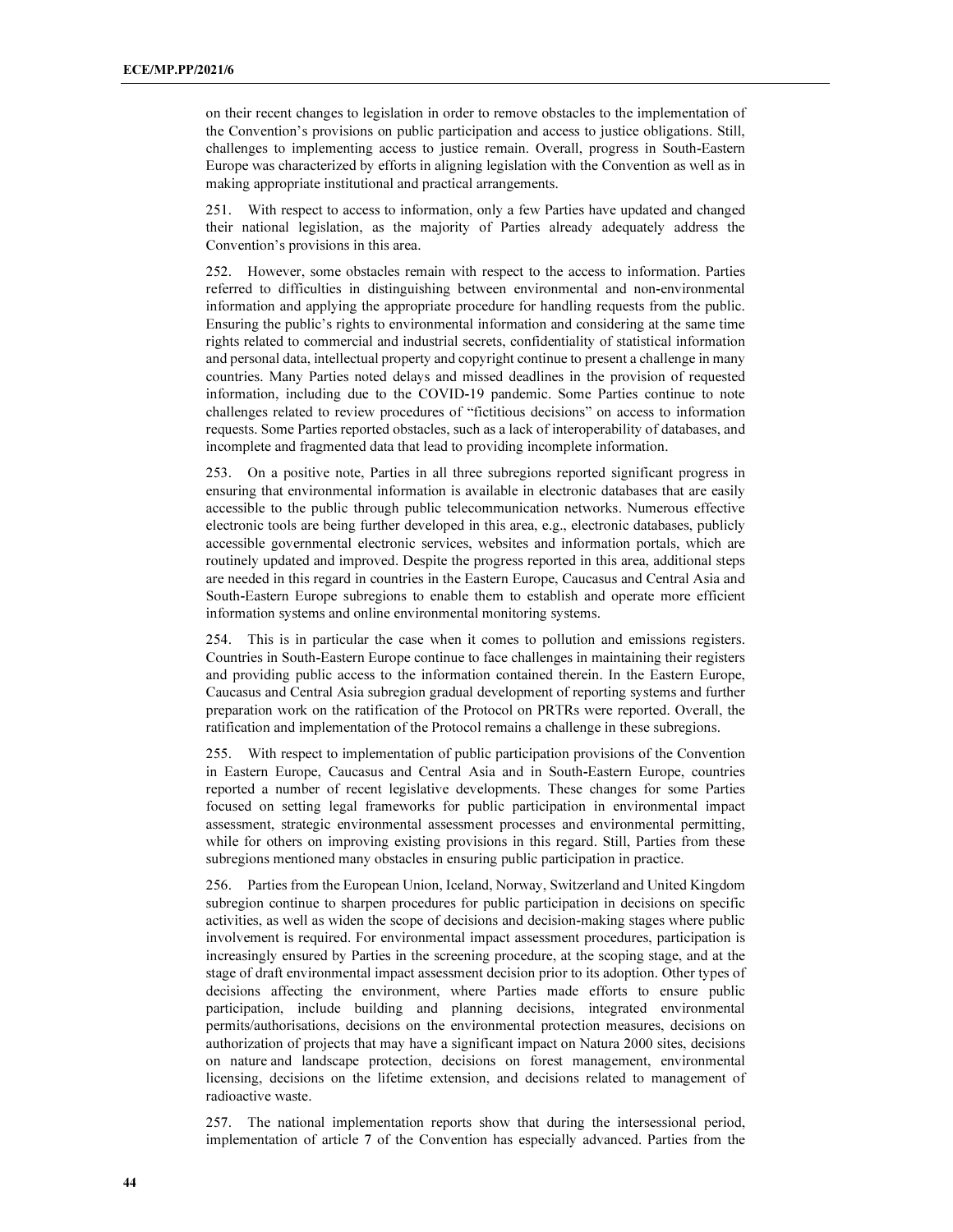European Union, Iceland, Norway, Switzerland and United Kingdom, and from the South-Eastern Europe subregions worked on improving the practical arrangements for public participation at both national and local levels. Overall, it appeared Parties from South-Eastern Europe made progress in promoting implementation of this article. Countries in Eastern Europe, the Caucasus and Central Asia also shared positive examples of implementation of article 7, yet clear legislative and procedural norms are often missing in many Parties. Thus, public participation procedures are not yet implemented in a systematic way.

258. Overall progress has been noted in the implementation of article 8 of the Convention in the European Union, Iceland, Norway, Switzerland and United Kingdom subregion, mainly through practical arrangements rather than legislative initiatives. In the majority of Parties from Eastern Europe, the Caucasus and Central Asia, detailed procedures for public consultations under article 8 are in place. The practice, however, varies from one Party to another.

259. In general, implementation of the access to justice provisions of the Convention remains the most difficult pillar for Parties. Two of the main issues mostly reported were: (a) the regulation of the rights of environmental NGOs to seek judicial or administrative remedies in environmental cases (standing); and (b) financial barriers.

260. Parties were aware of these difficulties, and the efforts reported demonstrate how keen Parties are to promote implementation of this Convention pillar. Some Parties amended their legislative provisions as a result of developments in the case law or on the basis of recommendations by the Aarhus Convention Compliance Committee.

261. During the current reporting cycle, several positive trends had been identified, namely: (i) increasing admissibility of public interest litigation environmental cases; (ii) increasing review by courts and other review bodies of the substantive legality of challenged decisions, acts and omissions; (iii) measures introduced to remove or reduce financial barriers; and (iv) promotion of awareness-raising and specialization of judiciary and other legal professionals in environmental matters.

262. Parties from the European Union, Iceland, Norway, Switzerland and United Kingdom subregion demonstrated a rather high level of public involvement in decision-making processes on GMOs. Parties from Eastern Europe, the Caucasus and Central Asia and the South-Eastern Europe subregions reported on their efforts to implement measures on biosafety and GMOs.

263. With the most recent ratifications of the GMO amendment by Albania (2020), only one further ratification is required from those Parties who were Party to the Convention at the time the amendment was adopted in order for the amendment to enter into force. In their reports, a couple of Parties whose ratification of the amendment would count towards its entry into force indicated plans to adopt the necessary legislative provisions for public involvement in decision-making related to GMOs (e.g., Armenia, Kazakhstan and North Macedonia). Belarus reported on the launch of the ratification procedure for the GMO amendment.

264. An increased number of Parties compared to the previous reporting cycle made references to the Almaty Guidelines on Promoting the Application of the Principles of the Aarhus Convention in International Forums and reported on measures to promote public participation in international decision-making concerning environmental matters, such as e.g., established practice of including NGO representatives in official delegations to key international negotiations; provision of the public with the possibility to draft or comment on the official positions; placing information relevant to international decision-making on ministerial and other relevant websites.

265. All reporting Parties stated in their reports that their legislation ensured the principles of non-discrimination, equality before the law, as well as protection against penalization, prosecution or harassment of persons exercising their rights under the Convention. At the same time, practice on the issue of penalization, prosecution and harassment of environmental defenders varies significantly among the Parties.

266. It should be noted, that advancing implementation of the Aarhus Convention during the sixth reporting cycle assisted Parties in attaining a number of the Sustainable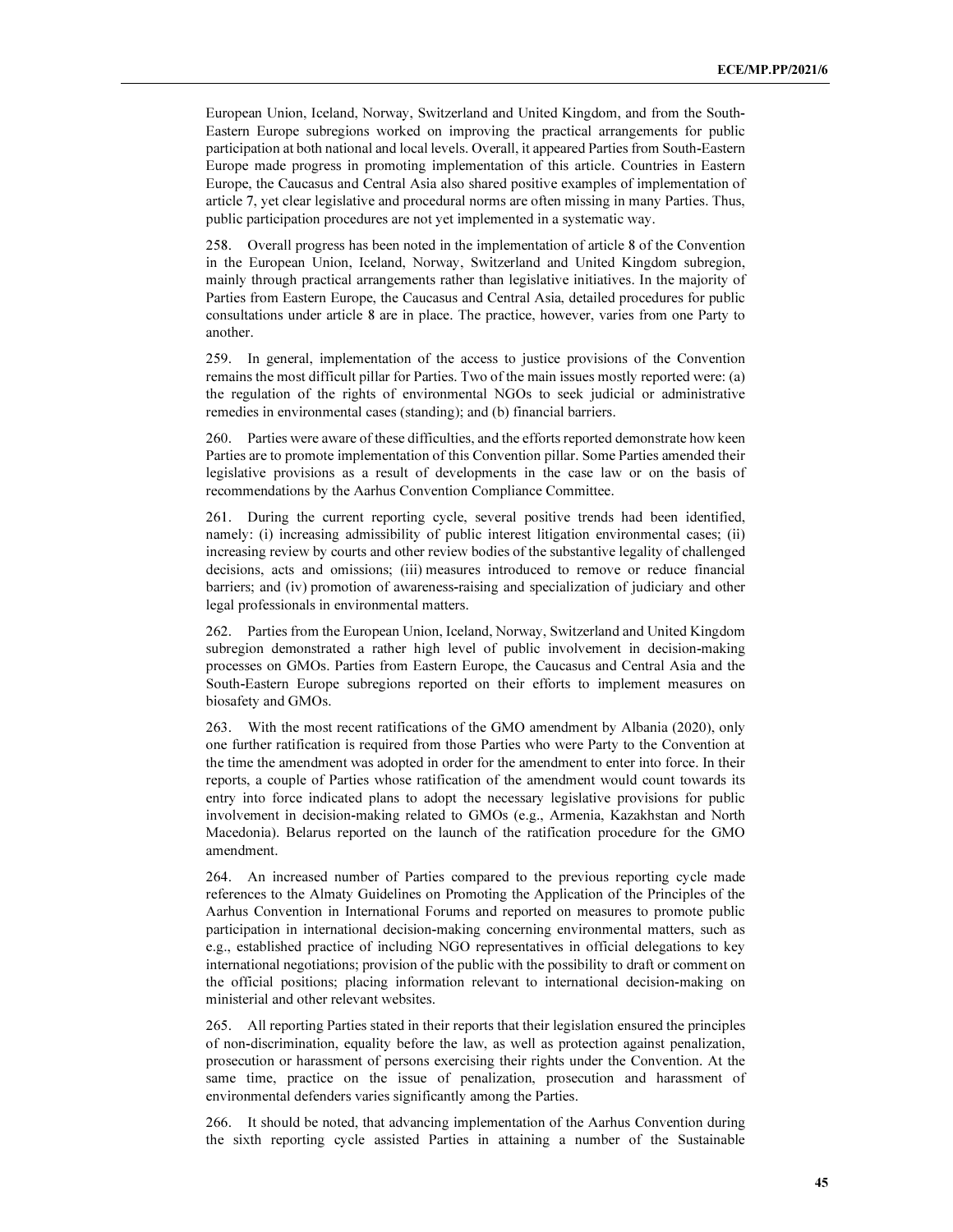Development Goals, in particular, Goal 16 (Peace, justice and strong institutions), which in itself is a goal of cross sectoral nature.

267. Implementing the Convention during the reporting cycle was affected by the COVID-19 pandemic, yet the impact reported by Parties seemed moderate. One Party mentioned the COVID-19 pandemic as an obstacle for due and timely preparation of a national implementation report and public participation in its preparation. Only a couple of examples were provided that stated the pandemic slowed down or postponed the improvement on the national legal framework related to further implementation of the Convention. During the pandemic, many Parties strived to ensure that the provisions of articles 4 and 6 of the Convention are complied with even under the constrained conditions, and only some Parties introduced derogations from the established rules.

268. Difficulties in the practical application of the Aarhus Convention provisions, in particular in terms of the deadlines, were occasionally noted. During the COVID-19 pandemic some Parties that traditionally conducted public hearings in environmental decision-making conducted public hearings remotely via electronic means of communication and/or reduced forms of public participation to collection of public comments/opinions in writing or electronically.

### The way forward

269. Based on the analysis of the synthesis report it is advisable for those Parties that did not do so, to:

 (a) Improve preparation and submission of national implementation reports in particular, by:

 (i) Ensuring during the next reporting cycle that the deadlines for the preparation of their national implementation report are strictly followed and the process of preparation of the report is better described in the relevant parts of the report;

(ii) Providing better opportunities for and ensuring the necessary facilitation of public involvement in the drafting process through a robust consultation mechanism;

(ii) Taking into account and addressing in the national implementation reports public comments on draft national reports, at a minimum regarding obstacles to implementation, and make available online the comments from the public and any replies or positions on them from the side of the government;

(iii) Striving for quality, not quantity in the national implementation report; follow the established word limit with allocation of a sufficient level of detail for each item of the questionnaire;

 (b) Strive for full implementation of the Convention's access to information provisions, in particular, by:

(i) Ensuring an adequate flow of environmental information to public authorities, including from operators whose activities might significantly affect the environment;

(ii) Providing a broader access to and proactive dissemination of environmental information;

(iii) Developing, continuously maintaining and updating a nationwide digital environmental information system with a user-friendly interface that provides online access to information and documents in electronic format;

(iv) Ensuring interoperability and data exchange between different information systems;

(v) Ensuring timely provision of information on requests;

(vi) Continuously reviewing the exceptions to disclosing environmental information, especially on emissions;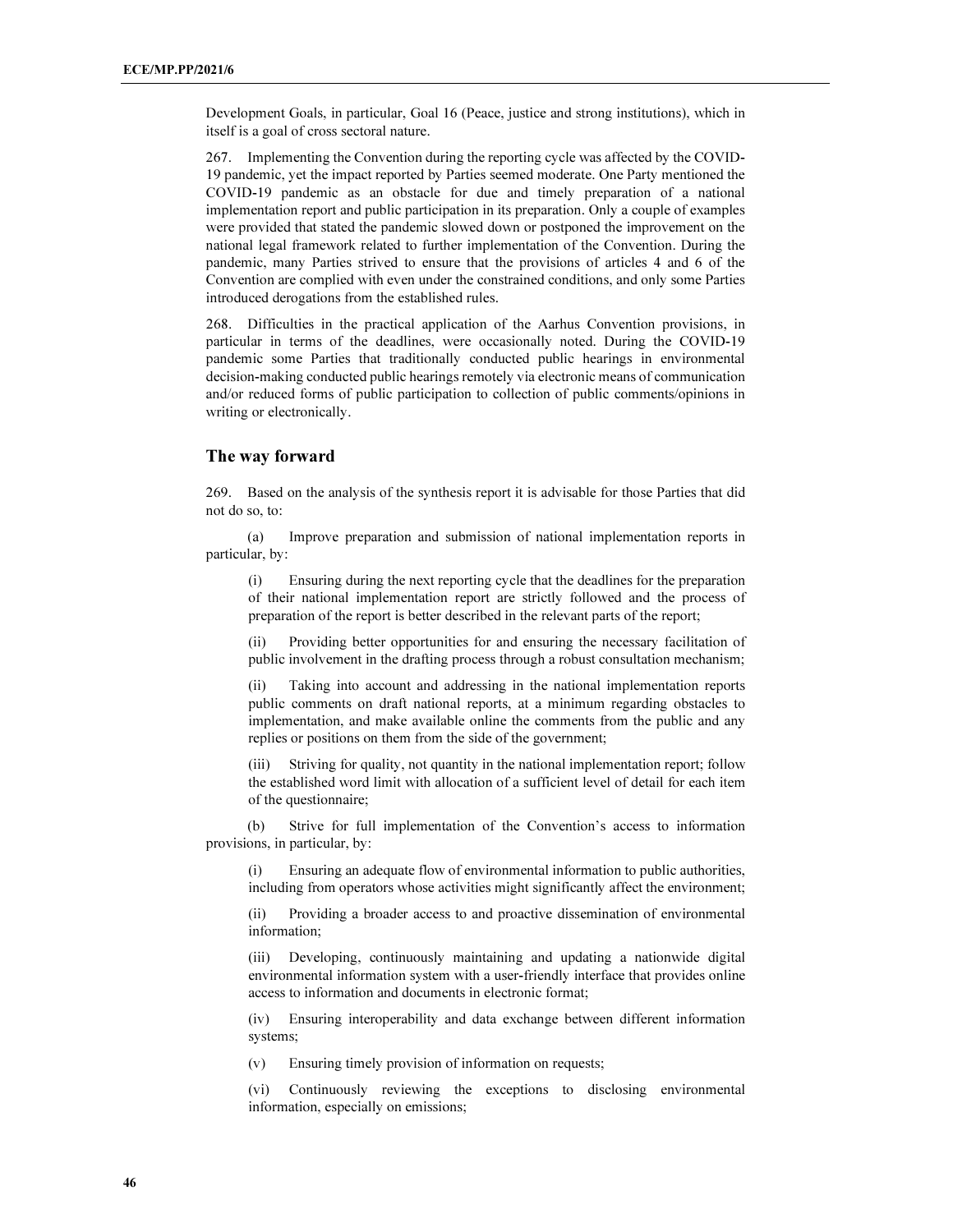(vii) Establishing effective PRTRs and promoting ratification of the Protocol on PRTRs;

 (c) Strive for full implementation of the Convention's provisions on public participation in decision-making, in particular, by:

(i) Ensuring early, inclusive and effective public participation, the availability of relevant documents to the public, effective notification and sufficient time frames for public participation;

(ii) Making institutional or organisational arrangements to improve participation practices and promoting the broader involvement of the public, as well as ensuring that greater account is taken of the comments from the public in the final decision and that the decision and the reasoning on which it is based, including how the public's comments have been taken into account, is communicated to the public;

(iii) Facilitating a wider use of the Maastricht Recommendations on Promoting Effective Public Participation in Decision-making in Environmental Matters at national, subnational and local levels;

(iv) Continuing to widen the types and stages of environmental decision-making requiring public participation;

 (d) Strive for full implementation of the Convention's access to justice provisions, in particular, by:

(і) Ensuring the clarity of legislation on access to justice and the compliance of practice with such legislation with the requirements of the Aarhus Convention;

(ii) Speeding up the process of adoption of relevant amendments to national legislation with regard to standing, scope of review, burden of proof, timeliness in review procedures, especially with regard to information cases, remedies, including injunctive relief;

(iii) Continuing to develop and promote electronic information tools and e-justice initiatives;

(iv) Reducing or eliminating financial and other related barriers to review procedures;

(v) Ensuring that necessary and sufficient legal framework and assistance mechanisms are provided and are available in practice for members of the public and NGOs wishing to exercise their rights under the Convention, in particular the right of access to justice;

(vi) Continuing to raise awareness of the public, judiciary, judicial institutions, prosecutors, judicial training institutions, other review bodies and legal professionals, about the third pillar of the Convention;

 (e) Use the provisions of the Convention and its international institutional frameworks to support the transparent and inclusive implementation of the 2030 Agenda for Sustainable Development with the 17 Sustainable Development Goals; 34

 (f) Continue efforts to ensure full implementation of the Convention's provisions in times of pandemic. For this purpose, the Statement on the application of the Aarhus Convention during the COVID-19 pandemic and the economic recovery phase serves Parties as valuable guidance;<sup>35</sup>

 (g) Promote implementation of the Convention in the context of GMOs, in particular by:

<sup>&</sup>lt;sup>34</sup> For more information see "Your Right to Build a Sustainable Future: the Aarhus Convention, its Protocol on PRTRs and the Sustainable Development Goals" (ECE/MP.PP/2017/18- ECE/MP.PRTR/2017/4).

<sup>&</sup>lt;sup>35</sup> See statement provided by the Compliance Committee of 2 September 2020 (ECE/MP.PP/C.1/2020/5/Add.1 and its recommendations ECE/MP.PP/C.1/2021/6).